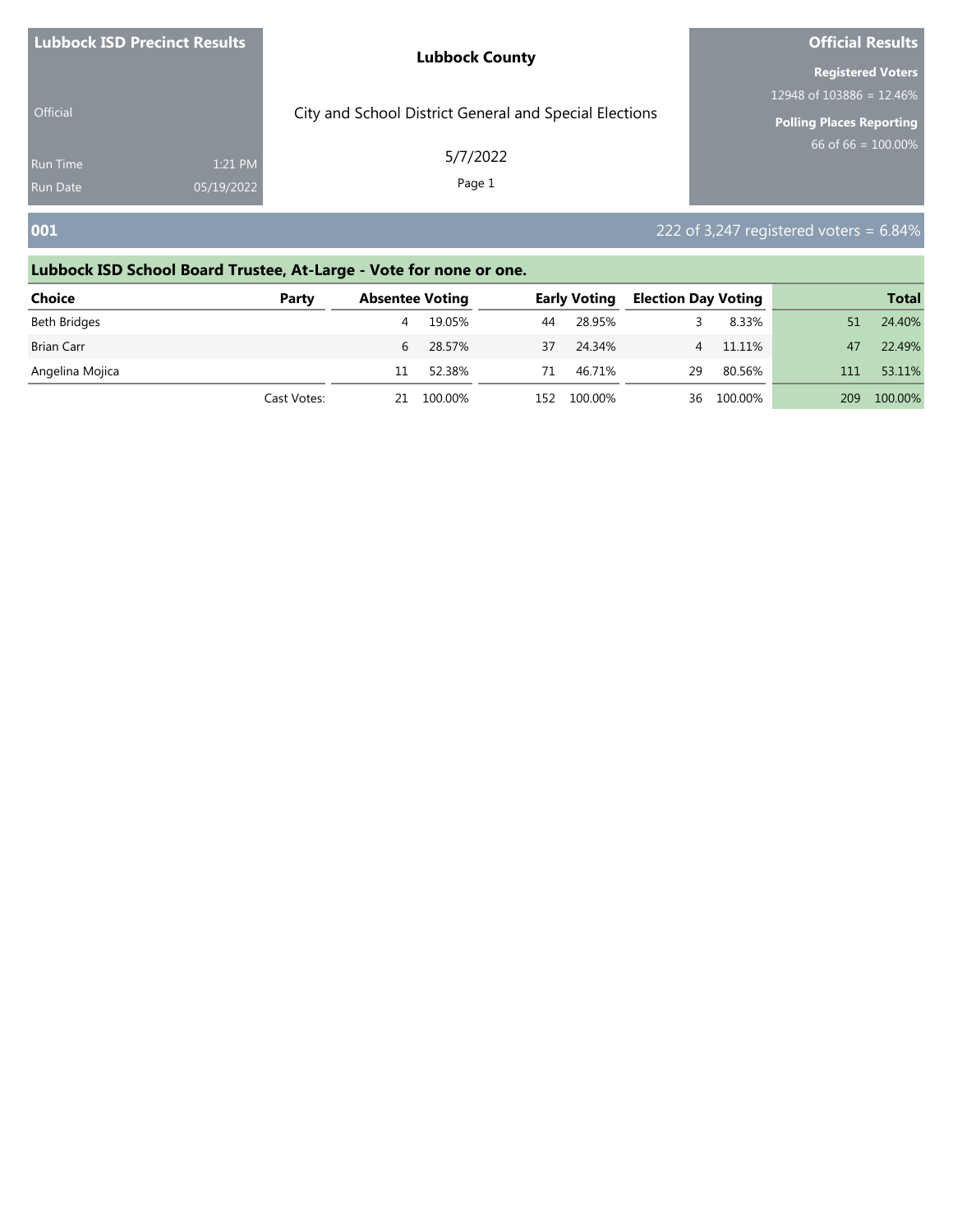| <b>Lubbock ISD Precinct Results</b> |            | <b>Lubbock County</b>                                  | <b>Official Results</b>                              |
|-------------------------------------|------------|--------------------------------------------------------|------------------------------------------------------|
|                                     |            |                                                        | <b>Registered Voters</b><br>12948 of 103886 = 12.46% |
| Official                            |            | City and School District General and Special Elections | <b>Polling Places Reporting</b>                      |
| <b>Run Time</b>                     | 1:21 PM    | 5/7/2022                                               | $66$ of 66 = 100.00%                                 |
| <b>Run Date</b>                     | 05/19/2022 | Page 2                                                 |                                                      |
| 002                                 |            |                                                        | 231 of 1,787 registered voters = $12.93\%$           |

| <b>Choice</b>     | Party       |    | <b>Absentee Voting</b> |     | <b>Early Voting</b> | <b>Election Day Voting</b> |         |     | <b>Total</b> |
|-------------------|-------------|----|------------------------|-----|---------------------|----------------------------|---------|-----|--------------|
| Beth Bridges      |             | 6  | 40.00%                 | 49  | 37.40%              | 25                         | 34.72%  | 80  | 36.70%       |
| <b>Brian Carr</b> |             |    | 33.33%                 | 32  | 24.43%              | 20                         | 27.78%  |     | 26.15%       |
| Angelina Mojica   |             |    | 26.67%                 | 50  | 38.17%              | 27                         | 37.50%  | 81  | 37.16%       |
|                   | Cast Votes: | 15 | 100.00%                | 131 | 100.00%             | 72                         | 100.00% | 218 | 100.00%      |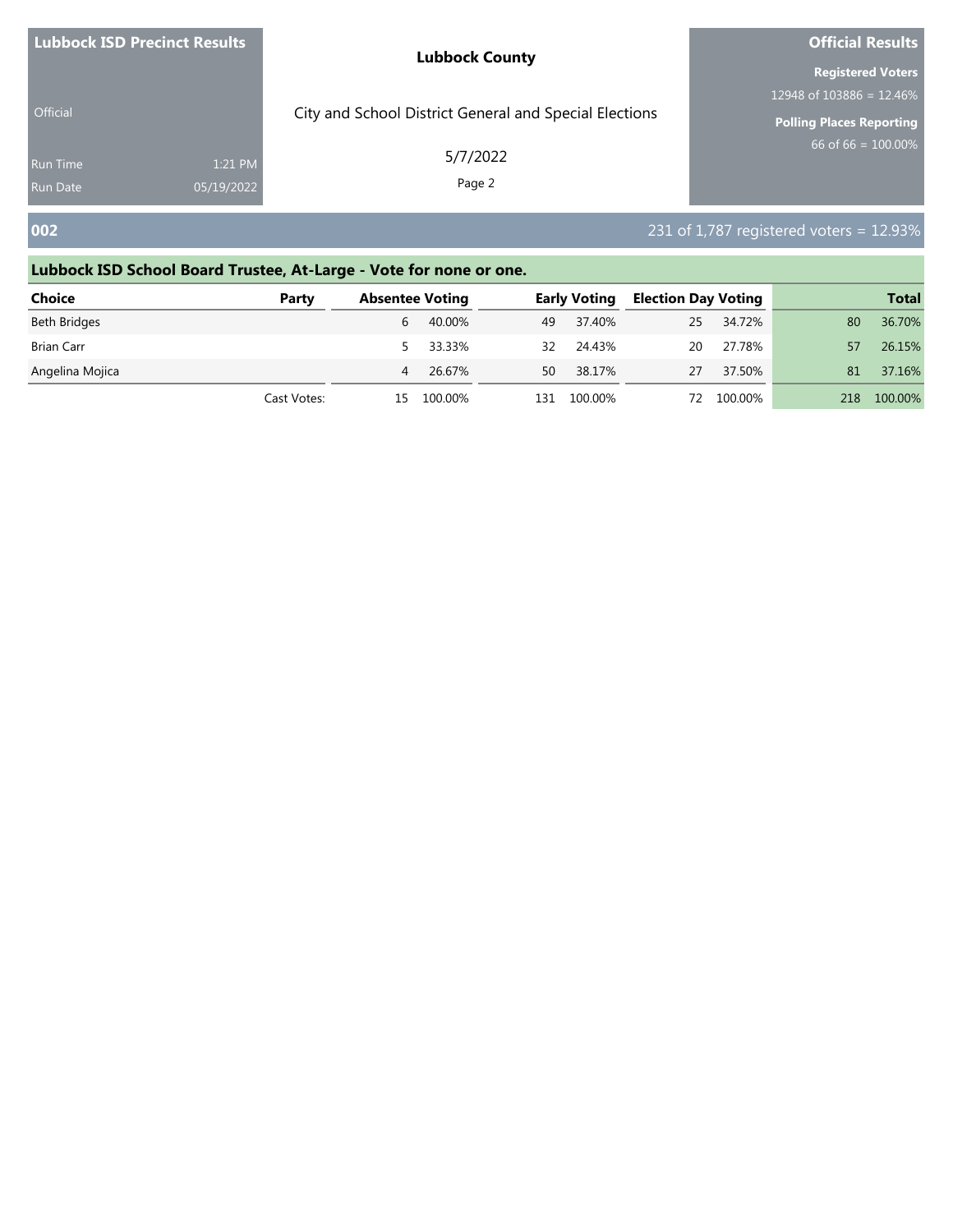| <b>Lubbock ISD Precinct Results</b> |                       | <b>Lubbock County</b>                                  | <b>Official Results</b>                                                                 |
|-------------------------------------|-----------------------|--------------------------------------------------------|-----------------------------------------------------------------------------------------|
| <b>Official</b>                     |                       | City and School District General and Special Elections | <b>Registered Voters</b><br>12948 of 103886 = 12.46%<br><b>Polling Places Reporting</b> |
| <b>Run Time</b><br><b>Run Date</b>  | 1:21 PM<br>05/19/2022 | 5/7/2022<br>Page 3                                     | 66 of 66 = $100.00\%$                                                                   |
| 003                                 |                       |                                                        | 149 of 2,599 registered voters = $5.73\%$                                               |

| <b>Choice</b>     | Party       |    | <b>Absentee Voting</b> |    | <b>Early Voting</b> | <b>Election Day Voting</b> |         |     | <b>Total</b> |
|-------------------|-------------|----|------------------------|----|---------------------|----------------------------|---------|-----|--------------|
| Beth Bridges      |             |    | 15.79%                 | 8  | 8.99%               |                            | 14.71%  | 16  | 11.27%       |
| <b>Brian Carr</b> |             |    | 5.26%                  | 16 | 17.98%              |                            | 14.71%  | 22. | 15.49%       |
| Angelina Mojica   |             | 15 | 78.95%                 | 65 | 73.03%              | 24                         | 70.59%  | 104 | 73.24%       |
|                   | Cast Votes: | 19 | 100.00%                | 89 | 100.00%             | 34                         | 100.00% | 142 | 100.00%      |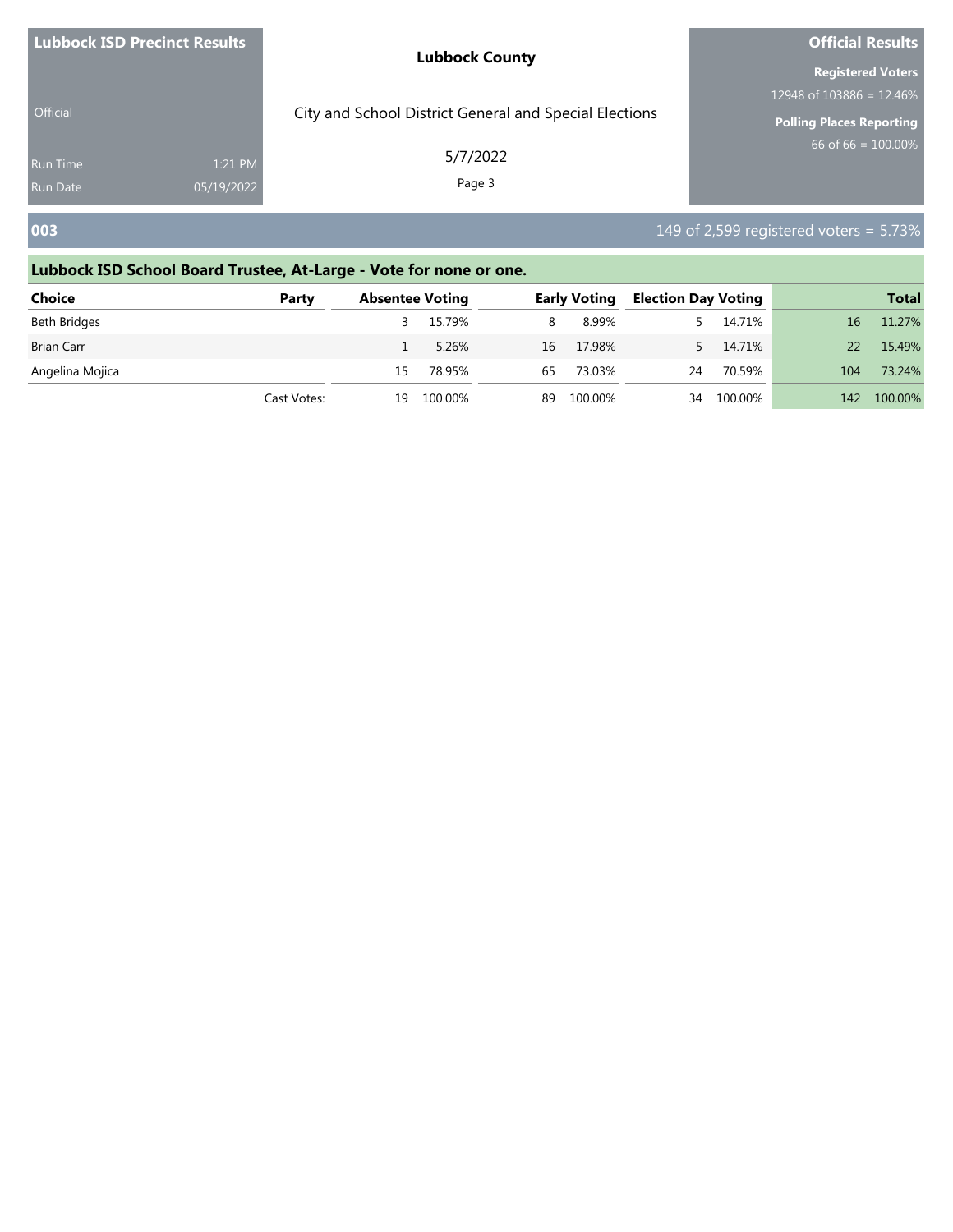| <b>Lubbock ISD Precinct Results</b> |            | <b>Lubbock County</b>                                  | <b>Official Results</b>         |  |  |
|-------------------------------------|------------|--------------------------------------------------------|---------------------------------|--|--|
|                                     |            |                                                        | <b>Registered Voters</b>        |  |  |
| <b>Official</b>                     |            |                                                        | 12948 of 103886 = 12.46%        |  |  |
|                                     |            | City and School District General and Special Elections | <b>Polling Places Reporting</b> |  |  |
| <b>Run Time</b>                     | 1:21 PM    | 5/7/2022                                               | 66 of 66 = $100.00\%$           |  |  |
| <b>Run Date</b>                     | 05/19/2022 | Page 4                                                 |                                 |  |  |
|                                     |            |                                                        |                                 |  |  |

### **004** 103 of 1,132 registered voters = 9.10%

## **Lubbock ISD School Board Trustee, At-Large - Vote for none or one. Choice Party Absentee Voting Early Voting Election Day Voting Total** Beth Bridges 5 41.67% 5 8.47% 5 17.86% 15 15.15% Brian Carr 3 25.00% 11 18.64% 6 21.43% 20 20.20% Angelina Mojica **1988** 17 00.71% 64 64.65% 17 0.88% 17 41 43 4 53.33% 17 43 4 54.65% 17 56.71% 17 56.71% 17 56.71% Cast Votes: 12 100.00% 59 100.00% 28 100.00% 99 100.00%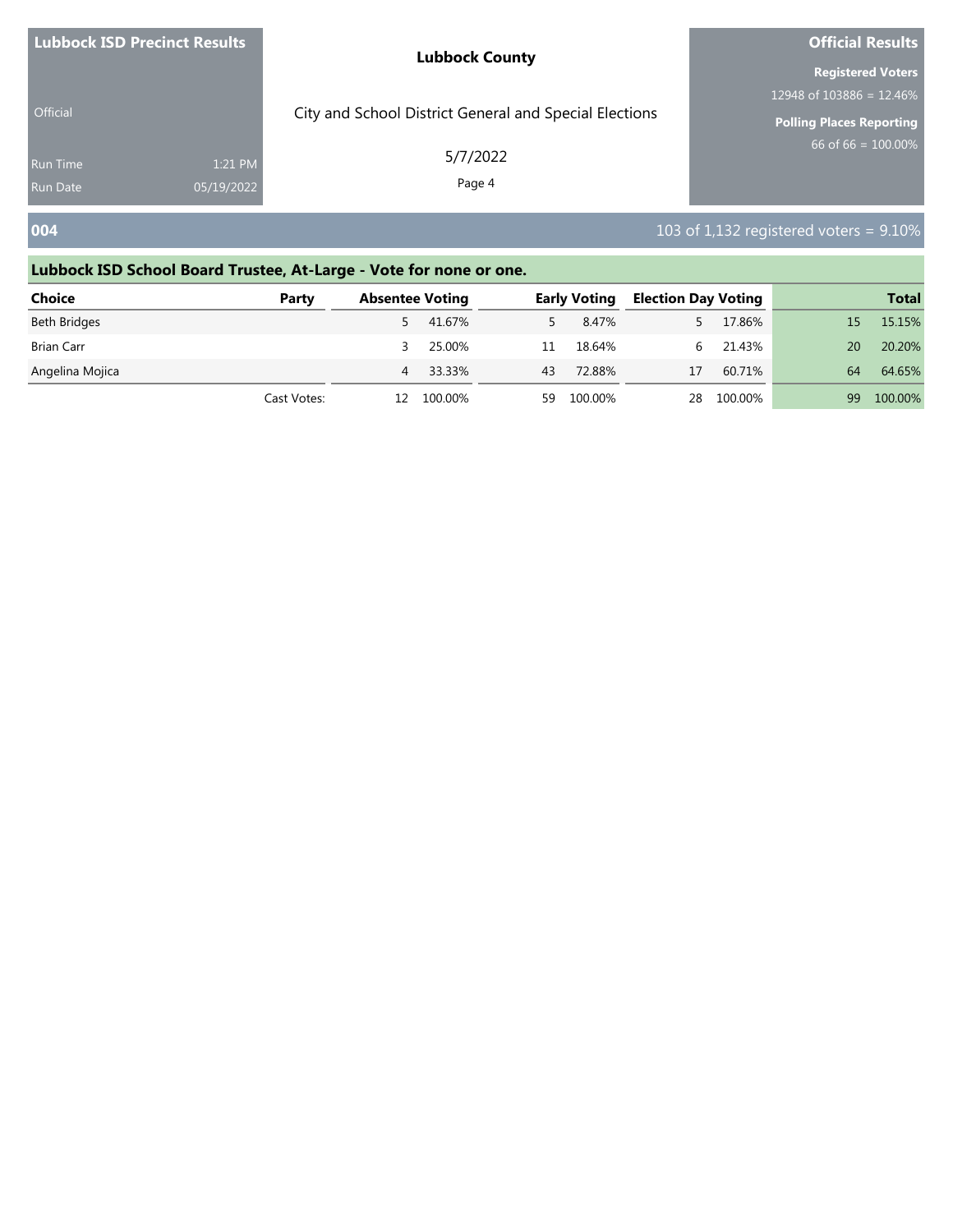| <b>Lubbock ISD Precinct Results</b> |            | <b>Lubbock County</b>                                  | <b>Official Results</b>                                 |
|-------------------------------------|------------|--------------------------------------------------------|---------------------------------------------------------|
|                                     |            |                                                        | <b>Registered Voters</b><br>12948 of $103886 = 12.46\%$ |
| <b>Official</b>                     |            | City and School District General and Special Elections | <b>Polling Places Reporting</b>                         |
| <b>Run Time</b>                     | 1:21 PM    | 5/7/2022                                               | 66 of 66 = $100.00\%$                                   |
| <b>Run Date</b>                     | 05/19/2022 | Page 5                                                 |                                                         |
| 005                                 |            |                                                        | 124 of 717 registered voters = $17.29\%$                |

| <b>Choice</b>     | Party       | <b>Absentee Voting</b> |    | <b>Early Voting</b> | <b>Election Day Voting</b> |         |      | <b>Total</b> |
|-------------------|-------------|------------------------|----|---------------------|----------------------------|---------|------|--------------|
| Beth Bridges      |             | 20.00%                 | 10 | 11.90%              | b                          | 19.35%  |      | 14.17%       |
| <b>Brian Carr</b> |             | 20.00%                 | 9. | 10.71%              |                            | 16.13%  |      | 12.50%       |
| Angelina Mojica   |             | 60.00%                 | 65 | 77.38%              | 20                         | 64.52%  | 88   | 73.33%       |
|                   | Cast Votes: | 5 100.00%              | 84 | 100.00%             | 31                         | 100.00% | 120. | 100.00%      |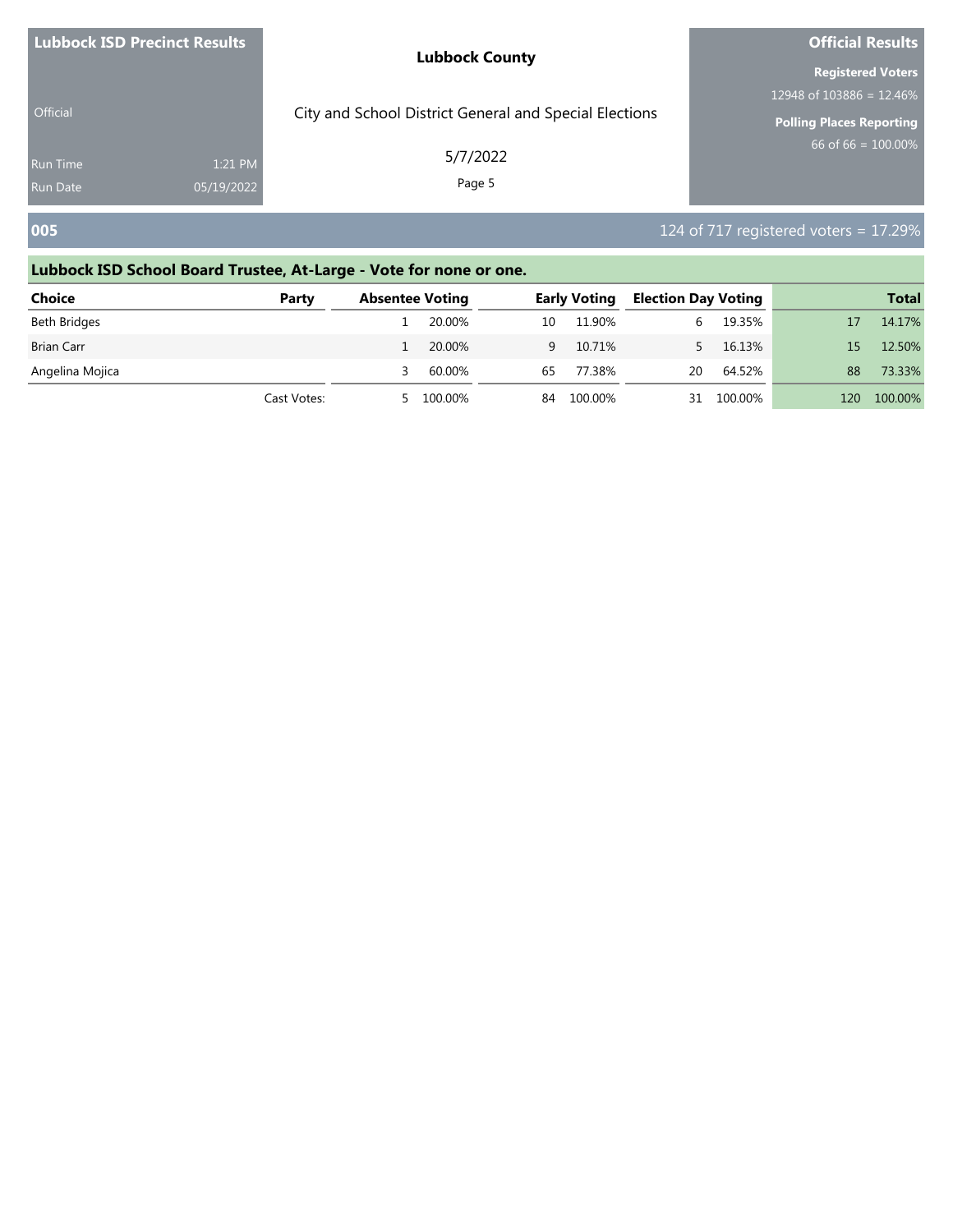| <b>Lubbock ISD Precinct Results</b><br><b>Official</b> |            | <b>Lubbock County</b>                                  | <b>Official Results</b>                              |  |  |
|--------------------------------------------------------|------------|--------------------------------------------------------|------------------------------------------------------|--|--|
|                                                        |            | City and School District General and Special Elections | <b>Registered Voters</b><br>12948 of 103886 = 12.46% |  |  |
|                                                        |            |                                                        | <b>Polling Places Reporting</b>                      |  |  |
| <b>Run Time</b>                                        | 1:21 PM    | 5/7/2022                                               | 66 of 66 = $100.00\%$                                |  |  |
| <b>Run Date</b>                                        | 05/19/2022 | Page 6                                                 |                                                      |  |  |
| 006                                                    |            |                                                        | $78$ of 1,469 registered voters = 5.31%              |  |  |

## **Lubbock ISD School Board Trustee, At-Large - Vote for none or one. Choice Party Absentee Voting Early Voting Election Day Voting Total** Beth Bridges 4 26.67% 13 28.26% 2 18.18% 19 26.39% Brian Carr 4 26.67% 9 19.57% 1 9.09% 14 19.44% Angelina Mojica **24 52.17% 24 52.17% 24 72.73%** 39 54.17% Cast Votes: 15 100.00% 46 100.00% 11 100.00% 72 100.00%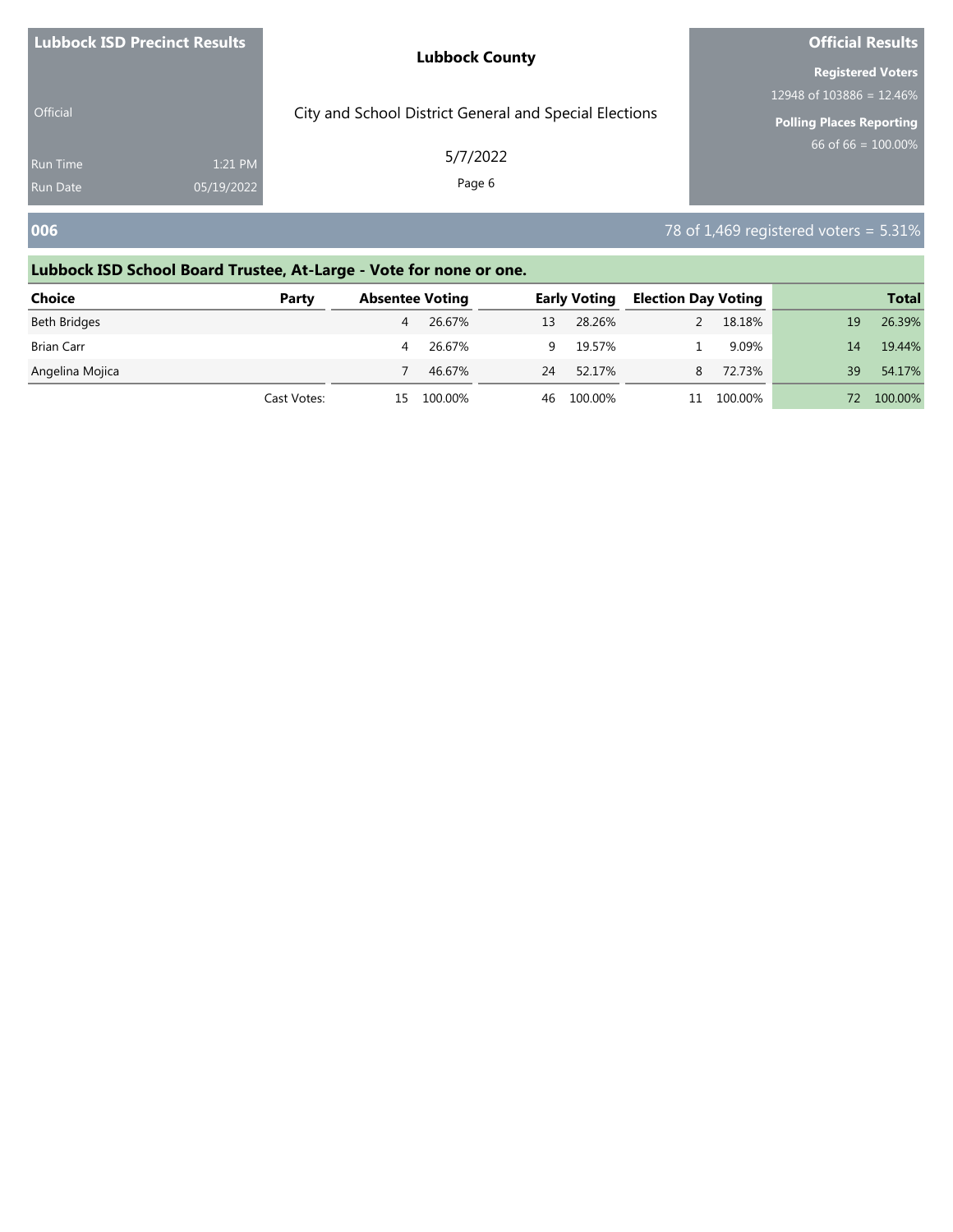| <b>Lubbock ISD Precinct Results</b> |                       | <b>Lubbock County</b>                                  | <b>Official Results</b>                                     |
|-------------------------------------|-----------------------|--------------------------------------------------------|-------------------------------------------------------------|
|                                     |                       |                                                        | <b>Registered Voters</b>                                    |
| Official                            |                       | City and School District General and Special Elections | 12948 of 103886 = 12.46%<br><b>Polling Places Reporting</b> |
| <b>Run Time</b><br><b>Run Date</b>  | 1:21 PM<br>05/19/2022 | 5/7/2022<br>Page 7                                     | 66 of 66 = $100.00\%$                                       |
| 007                                 |                       |                                                        | 506 of 2,944 registered voters = $17.19\%$                  |

| <b>Choice</b>   | Party       | <b>Absentee Voting</b> |         |     | <b>Early Voting</b> | <b>Election Day Voting</b> |         |     | <b>Total</b> |
|-----------------|-------------|------------------------|---------|-----|---------------------|----------------------------|---------|-----|--------------|
| Beth Bridges    |             | 15                     | 38.46%  | 162 | 55.48%              | 67                         | 48.91%  | 244 | 52.14%       |
| Brian Carr      |             | 16                     | 41.03%  | 94  | 32.19%              | 47                         | 34.31%  | 157 | 33.55%       |
| Angelina Mojica |             | 8                      | 20.51%  | 36  | 12.33%              | 23                         | 16.79%  | 67  | 14.32%       |
|                 | Cast Votes: | 39                     | 100.00% |     | 292 100.00%         | 137                        | 100.00% | 468 | 100.00%      |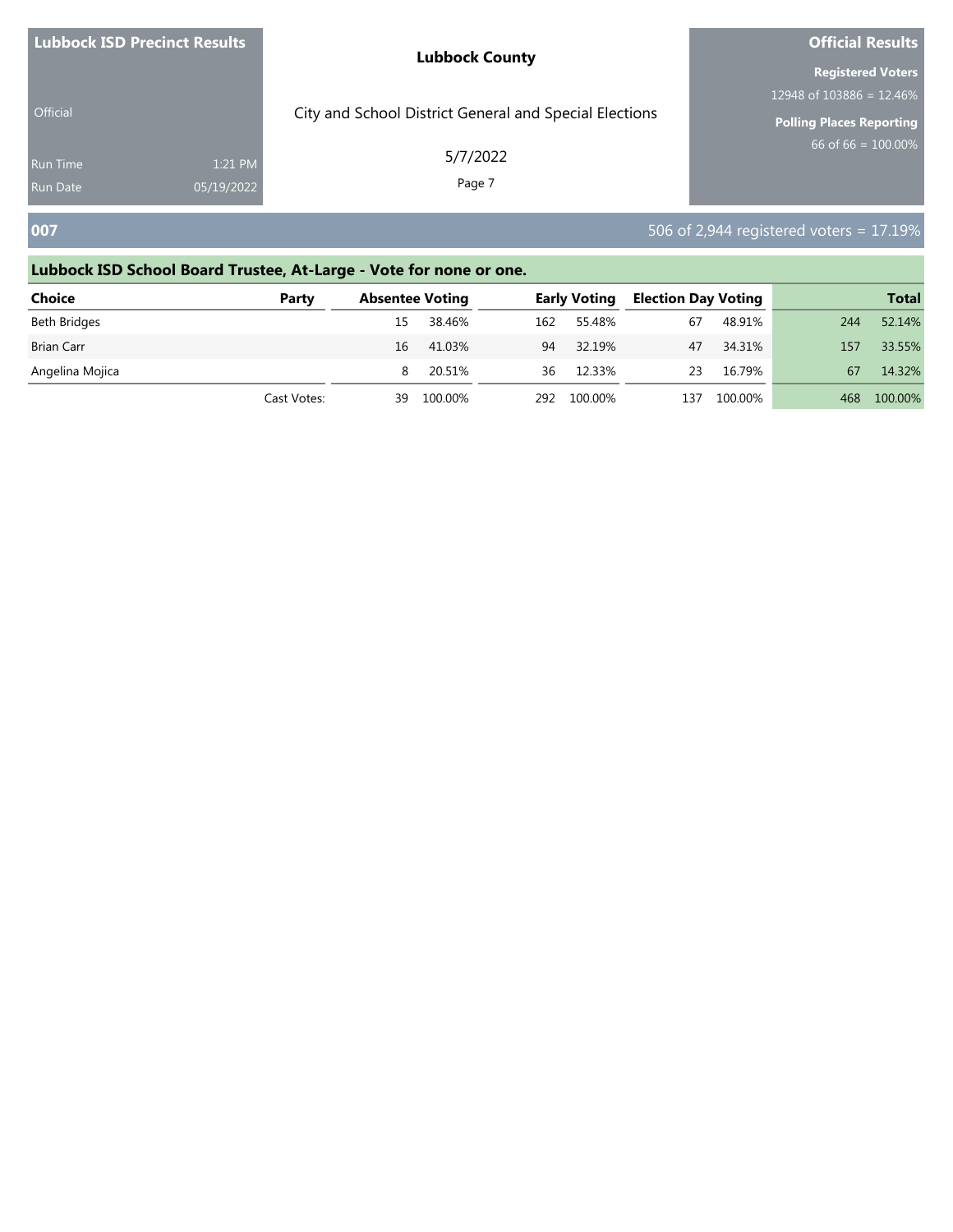| <b>Lubbock ISD Precinct Results</b> |            | <b>Lubbock County</b>                                  | <b>Official Results</b>                              |
|-------------------------------------|------------|--------------------------------------------------------|------------------------------------------------------|
|                                     |            |                                                        | <b>Registered Voters</b><br>12948 of 103886 = 12.46% |
| <b>Official</b>                     |            | City and School District General and Special Elections | <b>Polling Places Reporting</b>                      |
| <b>Run Time</b>                     | 1:21 PM    | 5/7/2022                                               | 66 of 66 = $100.00\%$                                |
| <b>Run Date</b>                     | 05/19/2022 | Page 8                                                 |                                                      |
| 008                                 |            |                                                        | 32 of 2,691 registered voters = $1.19\%$             |

| <b>Choice</b>     | Party       | <b>Absentee Voting</b> |         |   | <b>Early Voting</b> | <b>Election Day Voting</b> |         |              | <b>Total</b> |
|-------------------|-------------|------------------------|---------|---|---------------------|----------------------------|---------|--------------|--------------|
| Beth Bridges      |             |                        | 0.00%   |   | 26.67%              |                            | 7.14%   |              | 16.67%       |
| <b>Brian Carr</b> |             |                        | 100.00% |   | 13.33%              |                            | 21.43%  | $\mathbf{b}$ | 20.00%       |
| Angelina Mojica   |             |                        | 0.00%   | Q | 60.00%              | 10                         | 71.43%  | 19           | 63.33%       |
|                   | Cast Votes: |                        | 100.00% |   | 15 100.00%          | 14                         | 100.00% | 30           | 100.00%      |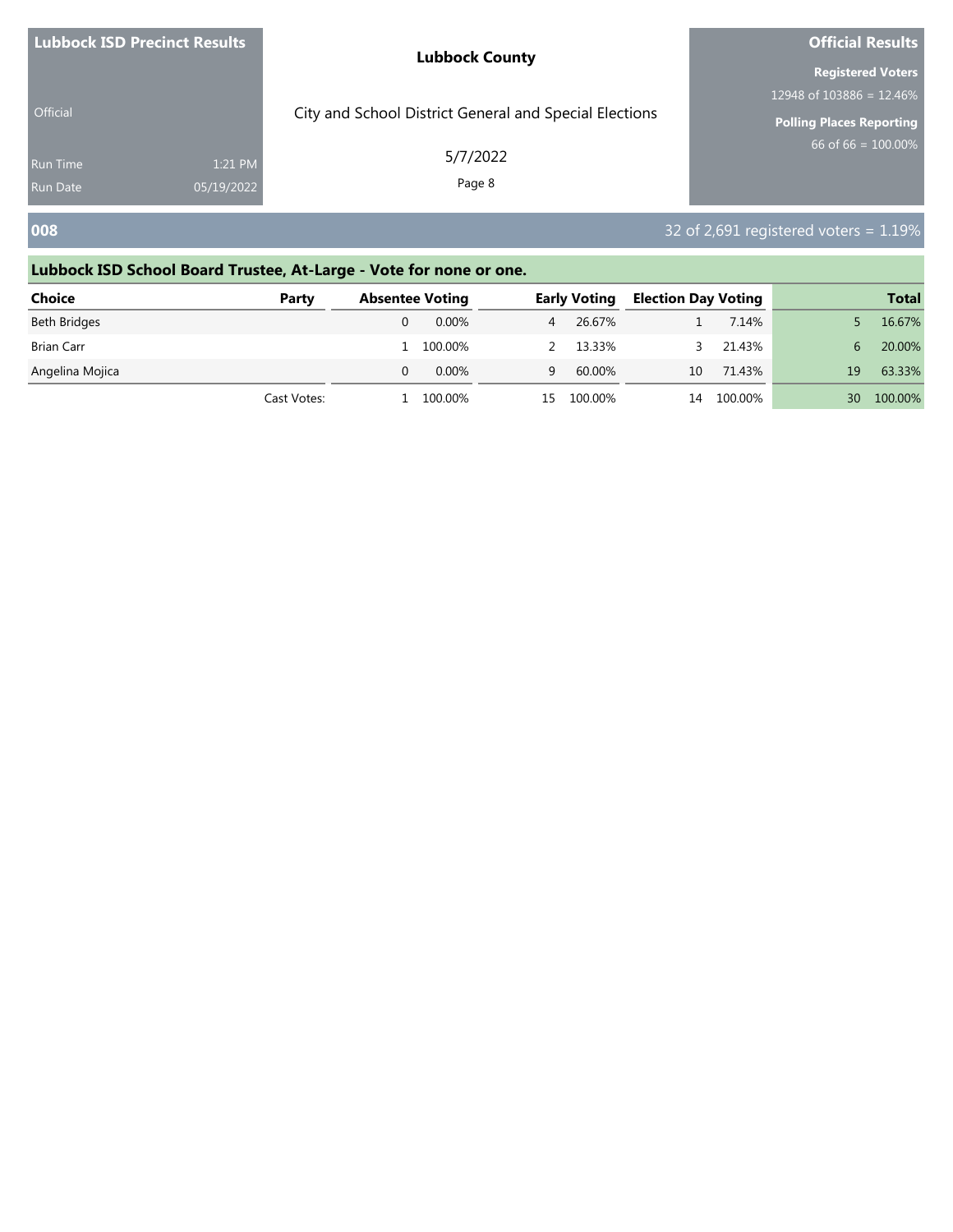|                                    | <b>Lubbock ISD Precinct Results</b> | <b>Lubbock County</b>                                  | <b>Official Results</b>                                                                 |  |  |
|------------------------------------|-------------------------------------|--------------------------------------------------------|-----------------------------------------------------------------------------------------|--|--|
| <b>Official</b>                    |                                     | City and School District General and Special Elections | <b>Registered Voters</b><br>12948 of 103886 = 12.46%<br><b>Polling Places Reporting</b> |  |  |
| <b>Run Time</b><br><b>Run Date</b> | 1:21 PM<br>05/19/2022               | 5/7/2022<br>Page 9                                     | 66 of $66 = 100.00\%$                                                                   |  |  |
| 009                                |                                     |                                                        | 478 of 2,402 registered voters = $19.90\%$                                              |  |  |

| <b>Choice</b>     | Party       | <b>Absentee Voting</b> |         | <b>Early Voting</b> |             | <b>Election Day Voting</b> |         |     | <b>Total</b> |
|-------------------|-------------|------------------------|---------|---------------------|-------------|----------------------------|---------|-----|--------------|
| Beth Bridges      |             | 19                     | 46.34%  | 173                 | 59.25%      | 43                         | 42.16%  | 235 | 54.02%       |
| <b>Brian Carr</b> |             | 16                     | 39.02%  | 75                  | 25.68%      | 42                         | 41.18%  | 133 | 30.57%       |
| Angelina Mojica   |             | h.                     | 14.63%  | 44                  | 15.07%      | 17                         | 16.67%  | 67  | 15.40%       |
|                   | Cast Votes: | 41                     | 100.00% |                     | 292 100.00% | 102                        | 100.00% | 435 | 100.00%      |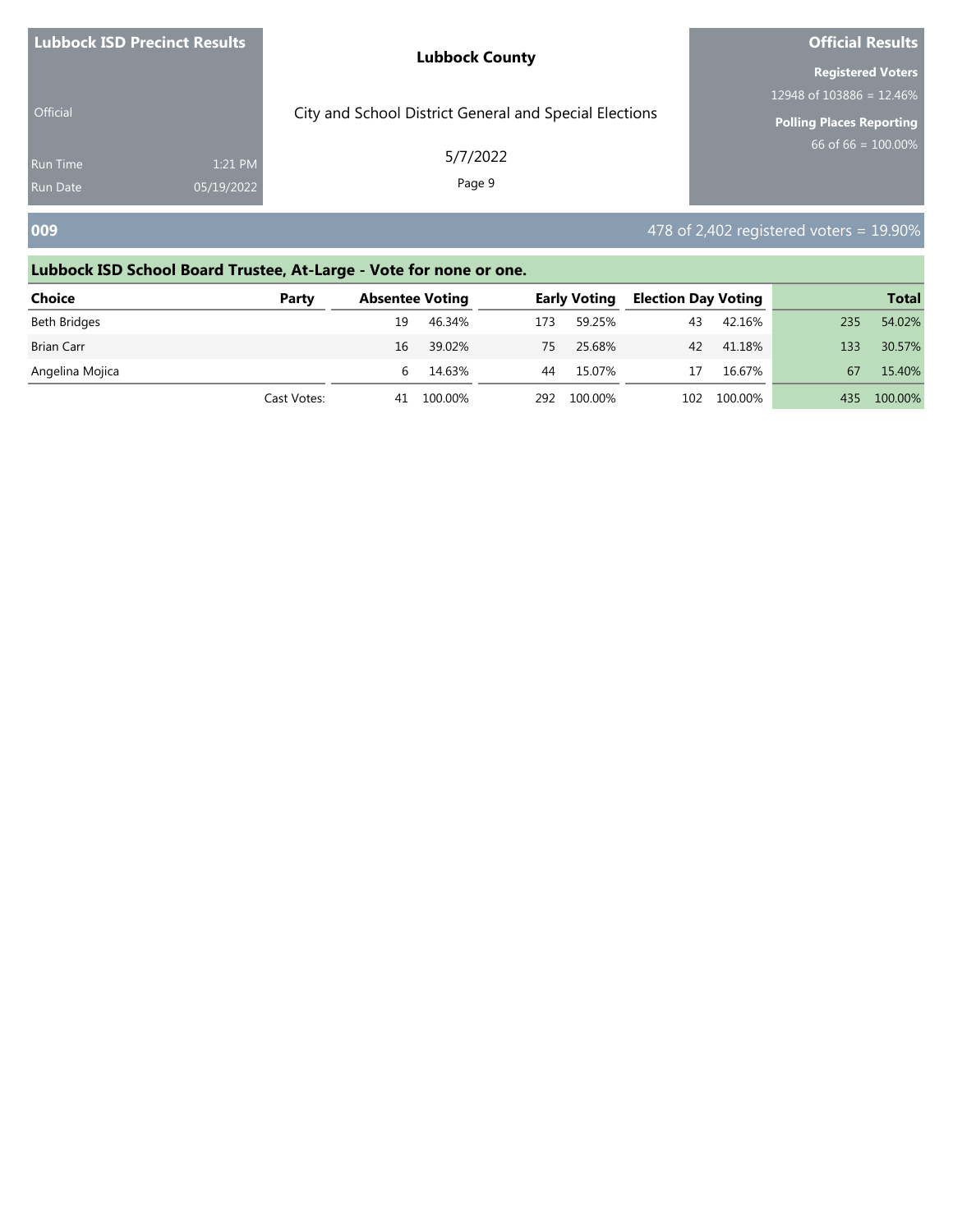|                                    | <b>Lubbock ISD Precinct Results</b> | <b>Lubbock County</b>                                  | <b>Official Results</b>                                     |  |  |
|------------------------------------|-------------------------------------|--------------------------------------------------------|-------------------------------------------------------------|--|--|
|                                    |                                     |                                                        | <b>Registered Voters</b>                                    |  |  |
| Official                           |                                     | City and School District General and Special Elections | 12948 of 103886 = 12.46%<br><b>Polling Places Reporting</b> |  |  |
| <b>Run Time</b><br><b>Run Date</b> | 1:21 PM<br>05/19/2022               | 5/7/2022<br>Page 10                                    | 66 of 66 = $\overline{100.00\%}$                            |  |  |
| 010                                |                                     |                                                        | $87$ of 1,261 registered voters = 6.90%                     |  |  |

| <b>Choice</b>   | Party       | <b>Absentee Voting</b> |         | <b>Early Voting</b> |         | <b>Election Day Voting</b> |         |    | <b>Total</b> |
|-----------------|-------------|------------------------|---------|---------------------|---------|----------------------------|---------|----|--------------|
| Beth Bridges    |             |                        | 20.00%  | 17                  | 28.33%  |                            | 17.65%  | 21 | 25.61%       |
| Brian Carr      |             |                        | 40.00%  | 22                  | 36.67%  |                            | 35.29%  | 30 | 36.59%       |
| Angelina Mojica |             |                        | 40.00%  | 21                  | 35.00%  | 8.                         | 47.06%  | 31 | 37.80%       |
|                 | Cast Votes: |                        | 100.00% | 60                  | 100.00% |                            | 100.00% | 82 | 100.00%      |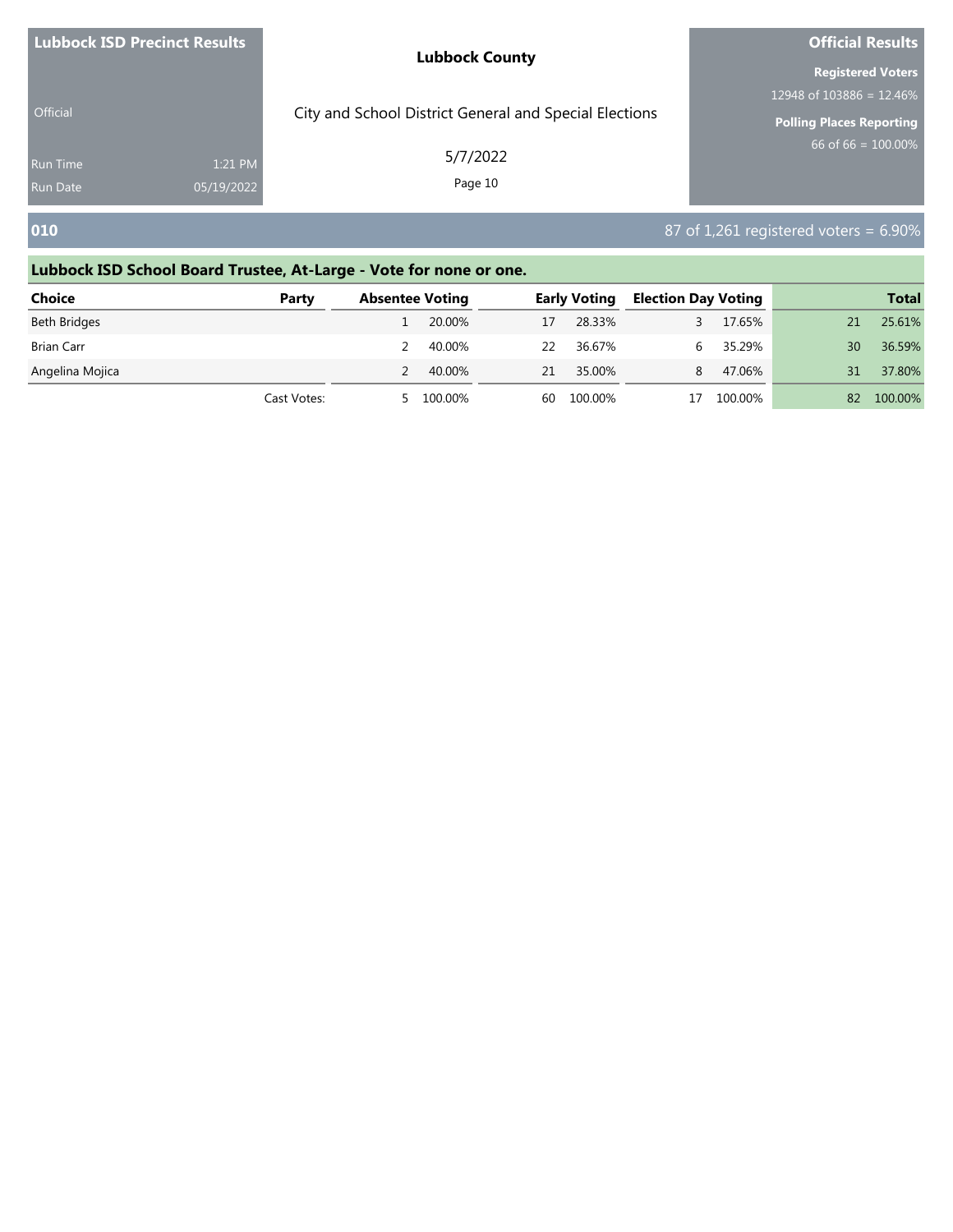|                                                                                                       | <b>Official Results</b>  |  |  |
|-------------------------------------------------------------------------------------------------------|--------------------------|--|--|
| <b>Lubbock County</b>                                                                                 | <b>Registered Voters</b> |  |  |
| 12948 of $103886 = 12.46\%$                                                                           |                          |  |  |
| City and School District General and Special Elections<br><b>Official</b><br>Polling Places Reporting |                          |  |  |
| 5/7/2022<br>1:21 PM<br><b>Run Time</b>                                                                | 66 of 66 = $100.00\%$    |  |  |
| Page 11<br>05/19/2022<br><b>Run Date</b>                                                              |                          |  |  |

**011** 21 of 202 registered voters = 10.40%

## **Lubbock ISD School Board Trustee, At-Large - Vote for none or one. Choice Party Absentee Voting Early Voting Election Day Voting Total** Beth Bridges 0 0.00% 3 17.65% 1 33.33% 4 20.00% Brian Carr 0 0.00% 6 35.29% 1 33.33% 7 35.00% Angelina Mojica **8 2008 1 2008 1 2008 1 33.33%** 9 45.00% 1 45.00% 1 45.00% 1 45.00% Cast Votes: 0 0.00% 17 100.00% 3 100.00% 20 100.00%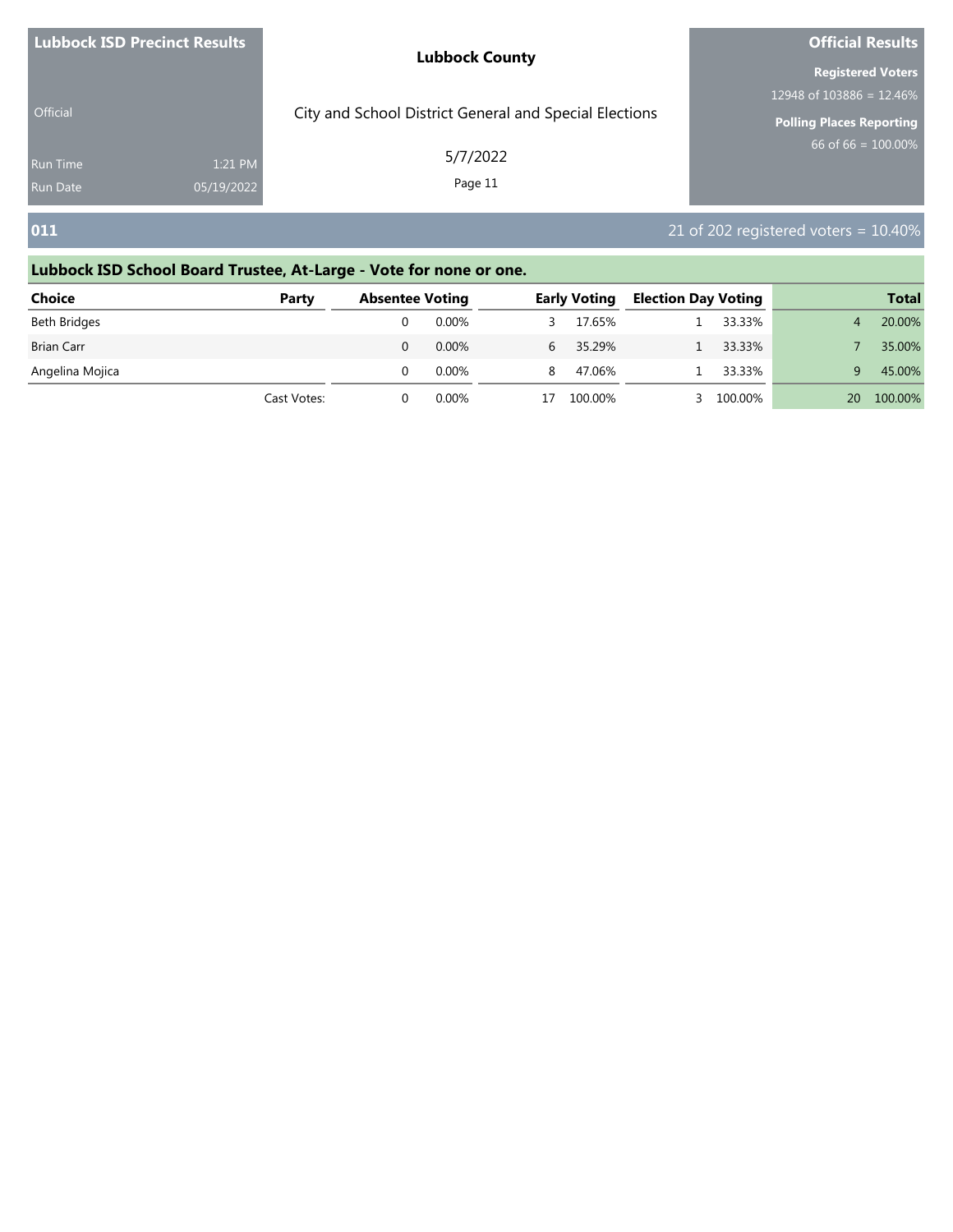| <b>Lubbock ISD Precinct Results</b> | <b>Lubbock County</b>                                  | <b>Official Results</b>         |  |  |
|-------------------------------------|--------------------------------------------------------|---------------------------------|--|--|
|                                     |                                                        | <b>Registered Voters</b>        |  |  |
|                                     |                                                        | 12948 of 103886 = 12.46%        |  |  |
| <b>Official</b>                     | City and School District General and Special Elections | <b>Polling Places Reporting</b> |  |  |
| 1:21 PM<br><b>Run Time</b>          | 5/7/2022                                               | 66 of $66 = 100.00\%$           |  |  |
| 05/19/2022<br><b>Run Date</b>       | Page 12                                                |                                 |  |  |

## **012** 418 of 1,828 registered voters = 22.87%

### **Lubbock ISD School Board Trustee, At-Large - Vote for none or one.**

| <b>Choice</b>   | Party       | <b>Absentee Voting</b> |         | <b>Early Voting</b> |         | <b>Election Day Voting</b> |         |     | <b>Total</b> |
|-----------------|-------------|------------------------|---------|---------------------|---------|----------------------------|---------|-----|--------------|
| Beth Bridges    |             | 9                      | 50.00%  | 146                 | 56.81%  | 56                         | 52.34%  | 211 | 55.24%       |
| Brian Carr      |             | 8                      | 44.44%  | 55                  | 21.40%  | 22                         | 20.56%  | 85  | 22.25%       |
| Angelina Mojica |             |                        | 5.56%   | 56                  | 21.79%  | 29                         | 27.10%  | 86  | 22.51%       |
|                 | Cast Votes: | 18                     | 100.00% | 257                 | 100.00% | 107                        | 100.00% | 382 | 100.00%      |

| <b>Choice</b> | Party       | <b>Absentee Voting</b> |            |             |    | <b>Early Voting Election Day Voting</b> |     | <b>Total</b> |
|---------------|-------------|------------------------|------------|-------------|----|-----------------------------------------|-----|--------------|
| Bethany Luna  |             |                        | 18.75%     | 70 26.82%   |    | 28 26.17%                               | 101 | 26.30%       |
| Ryan Curry    |             |                        | 13 81.25%  | 191 73.18%  | 79 | 73.83%                                  | 283 | 73.70%       |
|               | Cast Votes: |                        | 16 100.00% | 261 100.00% |    | 107 100.00%                             |     | 384 100.00%  |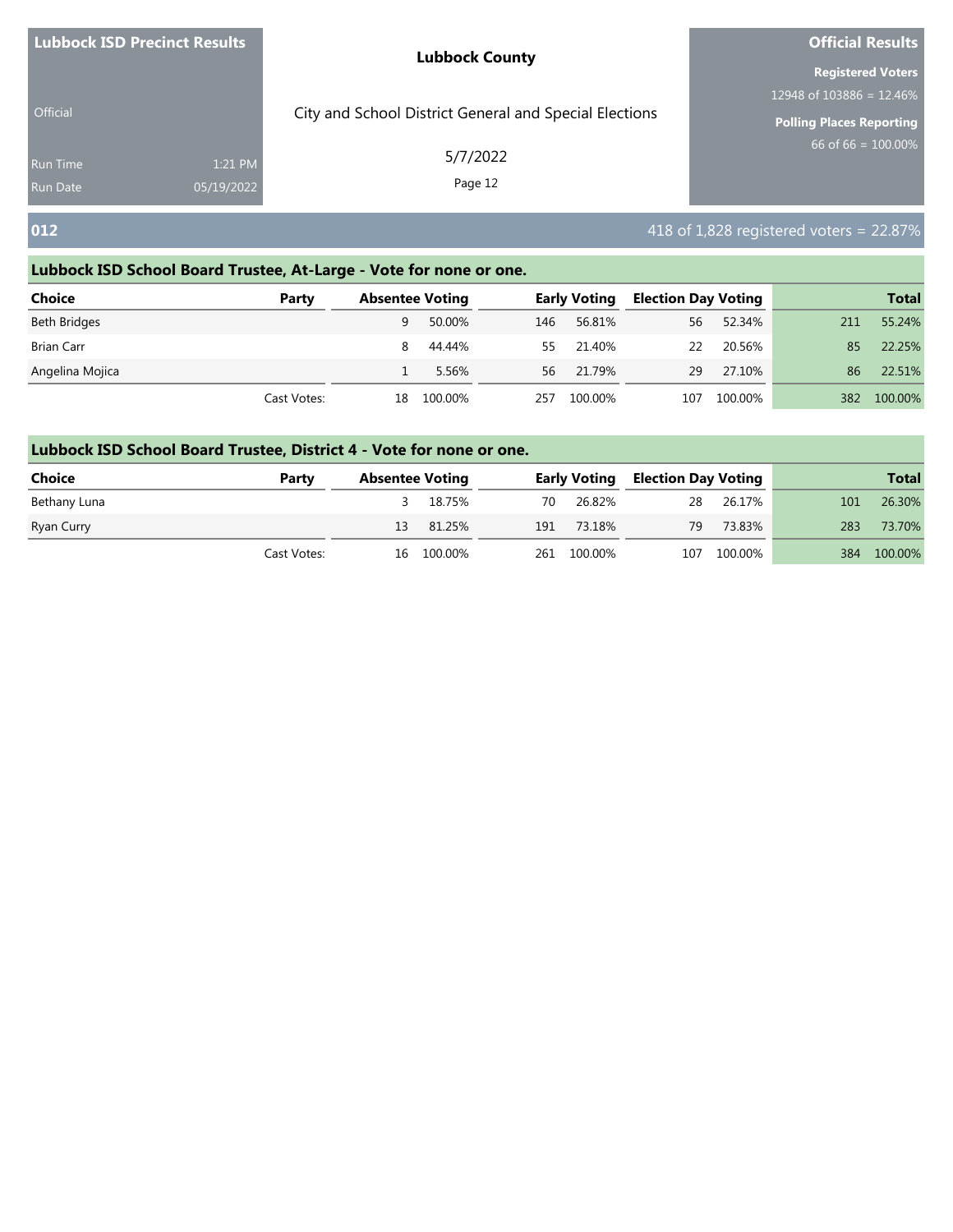| <b>Lubbock ISD Precinct Results</b> |                       | <b>Lubbock County</b>                                  | <b>Official Results</b>         |  |  |
|-------------------------------------|-----------------------|--------------------------------------------------------|---------------------------------|--|--|
|                                     |                       |                                                        | <b>Registered Voters</b>        |  |  |
|                                     |                       |                                                        | 12948 of 103886 = 12.46%        |  |  |
| <b>Official</b>                     |                       | City and School District General and Special Elections | <b>Polling Places Reporting</b> |  |  |
| <b>Run Time</b><br>Run Date         | 1:21 PM<br>05/19/2022 | 5/7/2022<br>Page 13                                    | 66 of 66 = $100.00\%$           |  |  |
|                                     |                       |                                                        |                                 |  |  |

## **013** 88 of 734 registered voters = 11.99%

### **Lubbock ISD School Board Trustee, At-Large - Vote for none or one.**

| <b>Choice</b>     | Party       | <b>Absentee Voting</b> |          | <b>Early Voting</b> |         | <b>Election Day Voting</b> |         |    | <b>Total</b> |
|-------------------|-------------|------------------------|----------|---------------------|---------|----------------------------|---------|----|--------------|
| Beth Bridges      |             |                        | 16.67%   | 31                  | 63.27%  | 10                         | 40.00%  | 42 | 52.50%       |
| <b>Brian Carr</b> |             |                        | 2 33.33% |                     | 10.20%  |                            | 28.00%  | 14 | 17.50%       |
| Angelina Mojica   |             |                        | 50.00%   | 13                  | 26.53%  | 8.                         | 32.00%  | 24 | 30.00%       |
|                   | Cast Votes: | b                      | 100.00%  | 49                  | 100.00% | 25                         | 100.00% | 80 | 100.00%      |

| <b>Choice</b> | Party       | <b>Absentee Voting</b> |           | <b>Early Voting</b> | <b>Election Day Voting</b> |            |    | <b>Total</b> |
|---------------|-------------|------------------------|-----------|---------------------|----------------------------|------------|----|--------------|
| Jason Rinaldo |             |                        | 50.00%    | 6 12.24%            | 9                          | 39.13%     | 18 | 23.08%       |
| Jason Ratliff |             |                        | 50.00%    | 43 87.76%           | 14                         | 60.87%     | 60 | 76.92%       |
|               | Cast Votes: |                        | 6 100.00% | 49 100.00%          |                            | 23 100.00% |    | 78 100.00%   |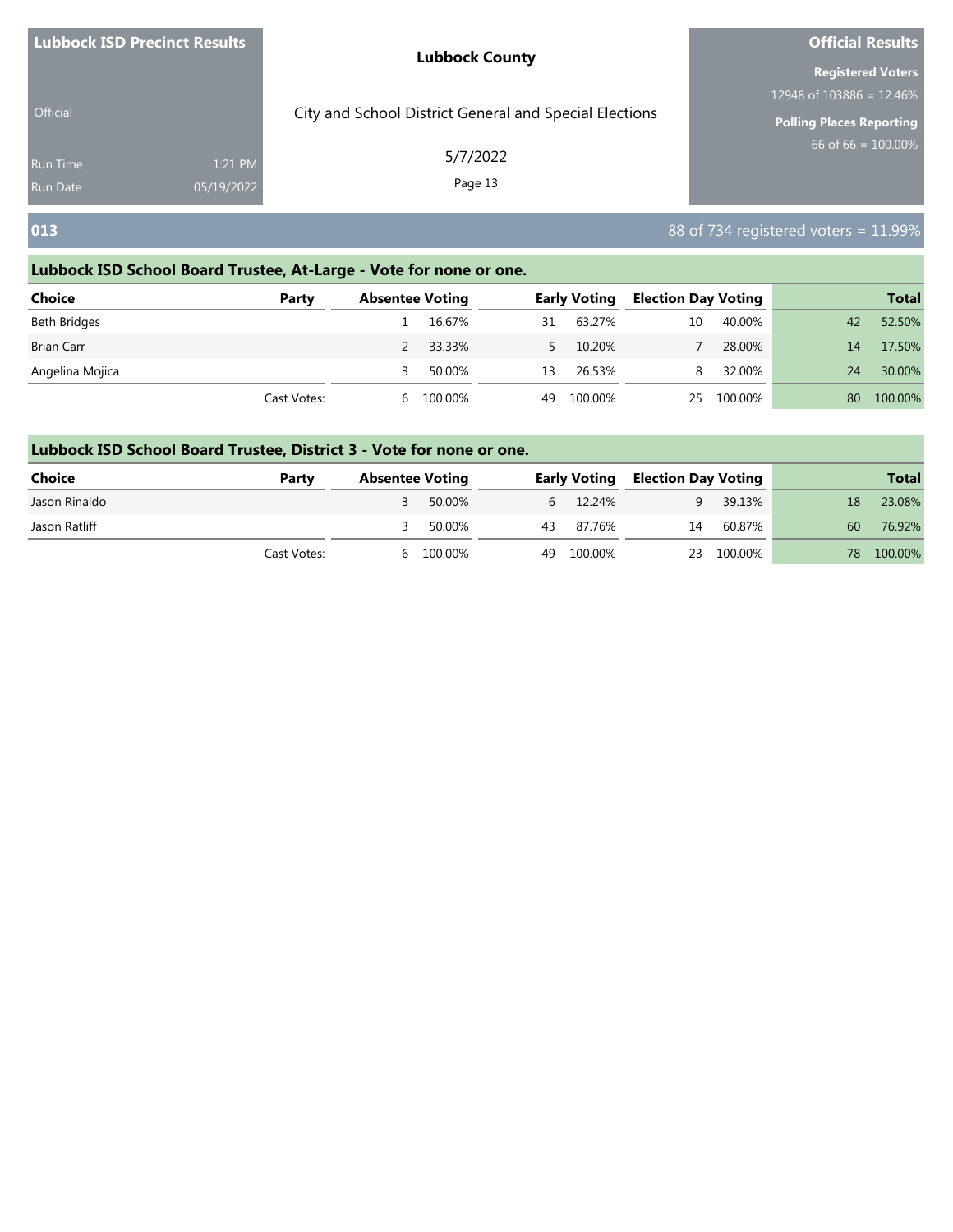| <b>Lubbock ISD Precinct Results</b> |            | <b>Lubbock County</b>                                  | <b>Official Results</b>         |  |  |
|-------------------------------------|------------|--------------------------------------------------------|---------------------------------|--|--|
|                                     |            |                                                        | <b>Registered Voters</b>        |  |  |
|                                     |            |                                                        | 12948 of $103886 = 12.46\%$     |  |  |
| Official                            |            | City and School District General and Special Elections | <b>Polling Places Reporting</b> |  |  |
| <b>Run Time</b>                     | 1:21 PM    | 5/7/2022                                               | 66 of $66 = 100.00\%$           |  |  |
| <b>Run Date</b>                     | 05/19/2022 | Page 14                                                |                                 |  |  |

## **014** 152 of 1,560 registered voters = 9.74%

### **Lubbock ISD School Board Trustee, At-Large - Vote for none or one.**

| <b>Choice</b>   | Party       | <b>Absentee Voting</b> |          | <b>Early Voting</b> |         | <b>Election Day Voting</b> |         |     | <b>Total</b> |
|-----------------|-------------|------------------------|----------|---------------------|---------|----------------------------|---------|-----|--------------|
| Beth Bridges    |             |                        | 22.22%   | 27                  | 27.84%  | 8                          | 21.62%  | 37  | 25.87%       |
| Brian Carr      |             |                        | 3 33.33% | 29                  | 29.90%  | Q                          | 24.32%  | 41  | 28.67%       |
| Angelina Mojica |             | 4                      | 44.44%   | 41                  | 42.27%  | 20                         | 54.05%  | 65  | 45.45%       |
|                 | Cast Votes: | q                      | 100.00%  | 97                  | 100.00% | 37                         | 100.00% | 143 | 100.00%      |

| <b>Choice</b> | Party       | <b>Absentee Voting</b> |          |    |            |    | <b>Early Voting Election Day Voting</b> |     | <b>Total</b> |
|---------------|-------------|------------------------|----------|----|------------|----|-----------------------------------------|-----|--------------|
| Bethany Luna  |             |                        | 88.89%   | 54 | 56.84%     | 23 | 65.71%                                  | 85  | 61.15%       |
| Ryan Curry    |             |                        | 1 11.11% |    | 41 43.16%  | 12 | 34.29%                                  | 54  | 38.85%       |
|               | Cast Votes: | q                      | 100.00%  |    | 95 100.00% |    | 35 100.00%                              | 139 | 100.00%      |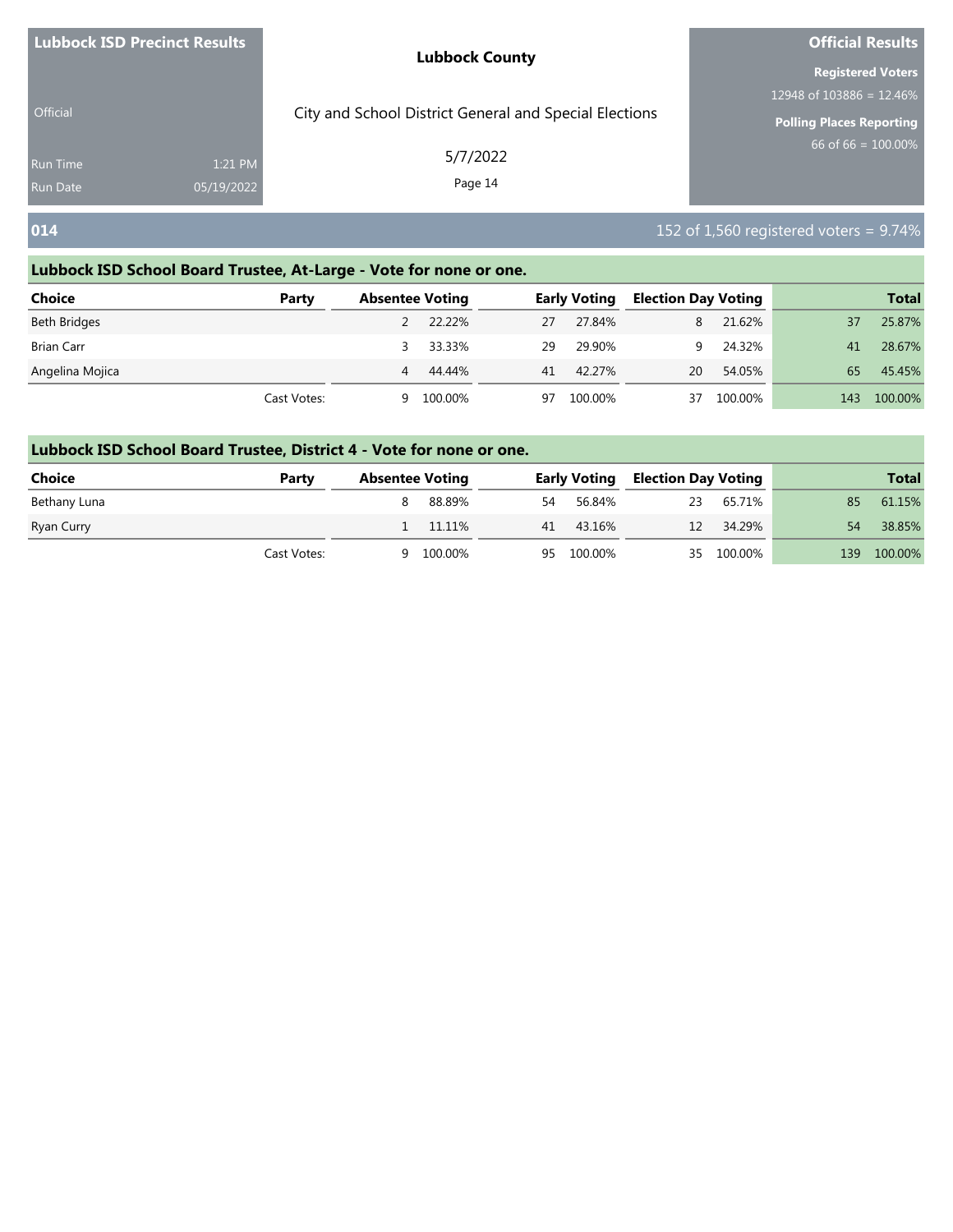| <b>Lubbock ISD Precinct Results</b> |            | <b>Lubbock County</b>                                  | <b>Official Results</b>         |
|-------------------------------------|------------|--------------------------------------------------------|---------------------------------|
|                                     |            | <b>Registered Voters</b>                               |                                 |
|                                     |            |                                                        | 12948 of 103886 = 12.46%        |
| <b>Official</b>                     |            | City and School District General and Special Elections | <b>Polling Places Reporting</b> |
| <b>Run Time</b>                     | 1:21 PM    | 5/7/2022                                               | $66$ of 66 = 100.00%            |
| <b>Run Date</b>                     | 05/19/2022 | Page 15                                                |                                 |
|                                     |            |                                                        |                                 |

**015** 480 of 2,731 registered voters = 17.58%

### **Lubbock ISD School Board Trustee, At-Large - Vote for none or one. Choice Party Absentee Voting Early Voting Election Day Voting Total**

| CHUICE            | r ar tv     | <b>ADSERTED VOLING</b> |          |     | <b>EATIV VOLING</b> | <b>EIGLION DAY VOLING</b> |         |     | <b>TULAI</b> |
|-------------------|-------------|------------------------|----------|-----|---------------------|---------------------------|---------|-----|--------------|
| Beth Bridges      |             |                        | 6 33.33% | 105 | 41.34%              | 63                        | 34.24%  | 174 | 38.16%       |
| <b>Brian Carr</b> |             |                        | 6 33.33% | 56  | 22.05%              | 50                        | 27.17%  | 112 | 24.56%       |
| Angelina Mojica   |             |                        | 6 33.33% | 93  | 36.61%              | 71                        | 38.59%  | 170 | 37.28%       |
|                   | Cast Votes: | 18                     | 100.00%  | 254 | 100.00%             | 184                       | 100.00% |     | 456 100.00%  |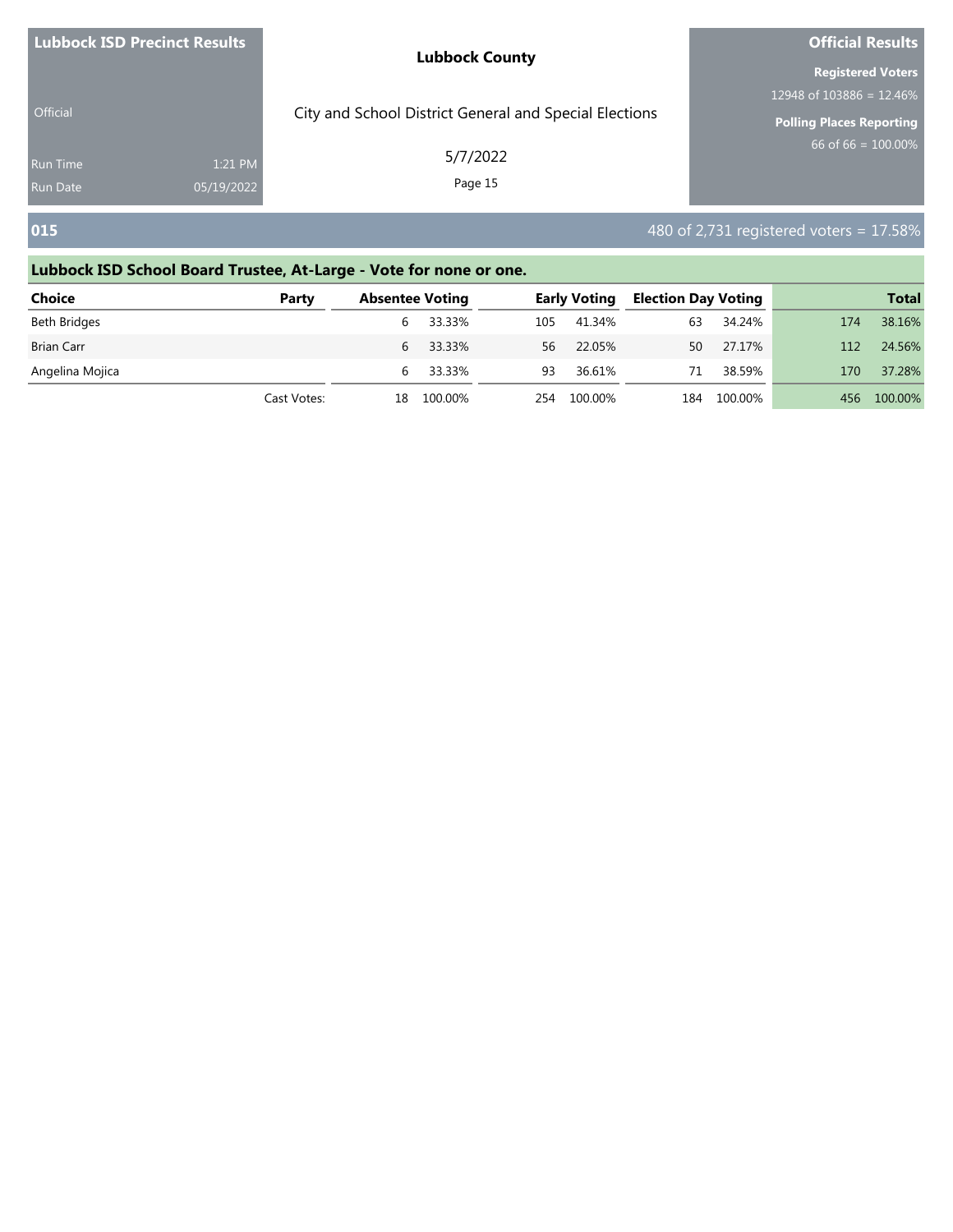| <b>Lubbock ISD Precinct Results</b> | <b>Lubbock County</b>                                  | <b>Official Results</b>  |  |  |
|-------------------------------------|--------------------------------------------------------|--------------------------|--|--|
|                                     | <b>Registered Voters</b>                               |                          |  |  |
|                                     |                                                        | 12948 of 103886 = 12.46% |  |  |
| <b>Official</b>                     | City and School District General and Special Elections | Polling Places Reporting |  |  |
| 1:21 PM<br><b>Run Time</b>          | 5/7/2022                                               | 66 of 66 = $100.00\%$    |  |  |
| <b>Run Date</b><br>05/19/2022       | Page 16                                                |                          |  |  |

### **017** 270 of 3,147 registered voters = 8.58%

## **Lubbock ISD School Board Trustee, At-Large - Vote for none or one. Choice Party Absentee Voting Early Voting Election Day Voting Total** Beth Bridges 2 11.76% 44 28.21% 19 25.68% 65 26.32% Brian Carr 8 47.06% 37 23.72% 14 18.92% 59 23.89% Angelina Mojica 7 41.18% 75 48.08% 41 55.41% 123 49.80% Cast Votes: 17 100.00% 156 100.00% 74 100.00% 247 100.00%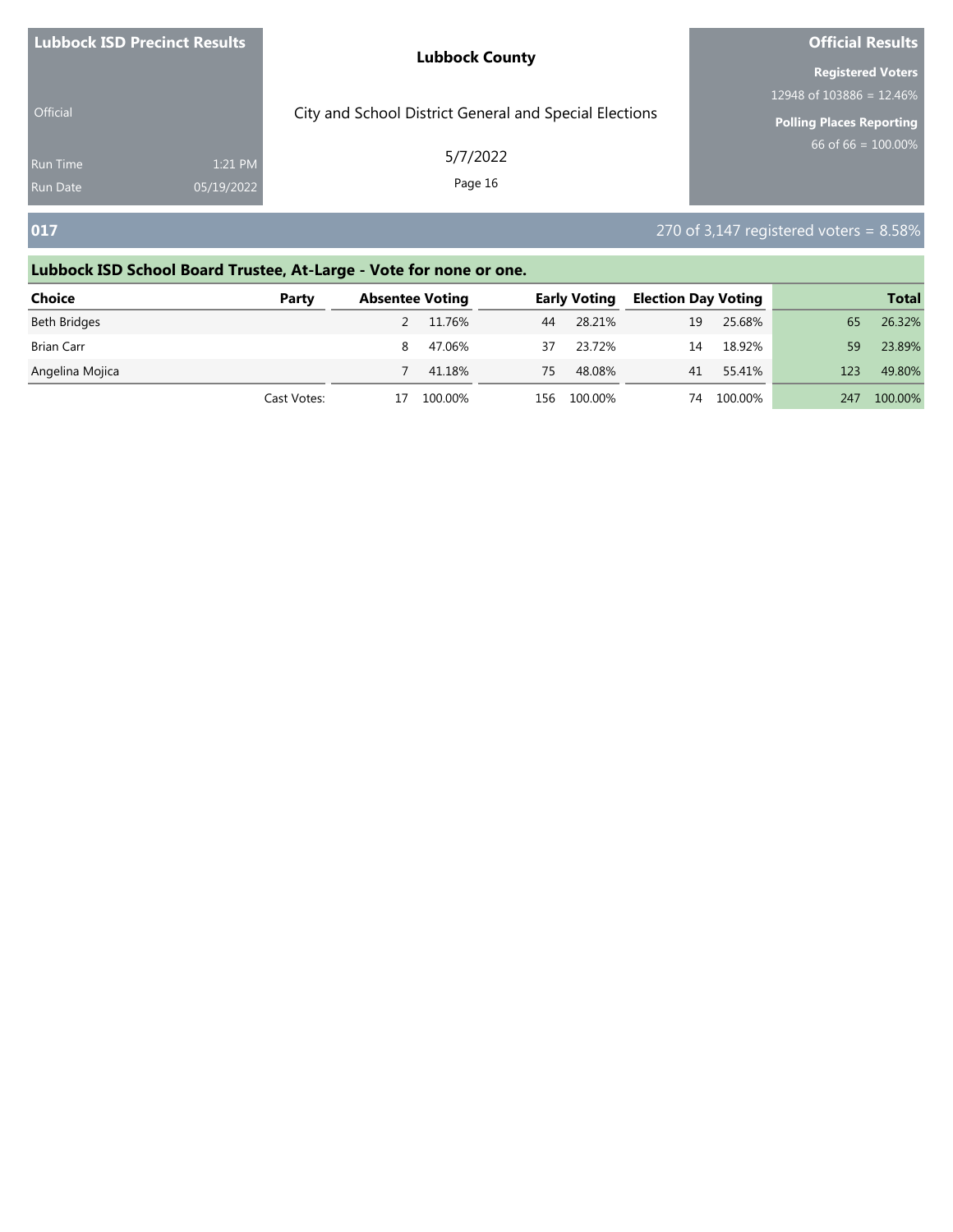| <b>Lubbock ISD Precinct Results</b> |            | <b>Lubbock County</b>                                  | <b>Official Results</b>         |
|-------------------------------------|------------|--------------------------------------------------------|---------------------------------|
|                                     |            | <b>Registered Voters</b>                               |                                 |
|                                     |            |                                                        | 12948 of 103886 = 12.46%        |
| <b>Official</b>                     |            | City and School District General and Special Elections | <b>Polling Places Reporting</b> |
| <b>Run Time</b>                     | 1:21 PM    | 5/7/2022                                               | $66$ of 66 = 100.00%            |
| <b>Run Date</b>                     | 05/19/2022 | Page 17                                                |                                 |
|                                     |            |                                                        |                                 |

**019 1019 1018 1020 1020 1020 1020 1020 1020 1020 1020 1020 1020 40 40 1**,240 **registered voters = 3.23%** 

| <b>Choice</b>     | Party       | <b>Absentee Voting</b> |          | <b>Early Voting</b> |            | <b>Election Day Voting</b> |         |    | <b>Total</b> |
|-------------------|-------------|------------------------|----------|---------------------|------------|----------------------------|---------|----|--------------|
| Beth Bridges      |             |                        | 25.00%   |                     | 9.52%      |                            | 8.33%   |    | 10.81%       |
| <b>Brian Carr</b> |             |                        | $0.00\%$ | 6                   | 28.57%     |                            | 25.00%  |    | 24.32%       |
| Angelina Mojica   |             |                        | 75.00%   | 13                  | 61.90%     | 8                          | 66.67%  | 24 | 64.86%       |
|                   | Cast Votes: | 4                      | 100.00%  |                     | 21 100.00% | 12                         | 100.00% | 37 | 100.00%      |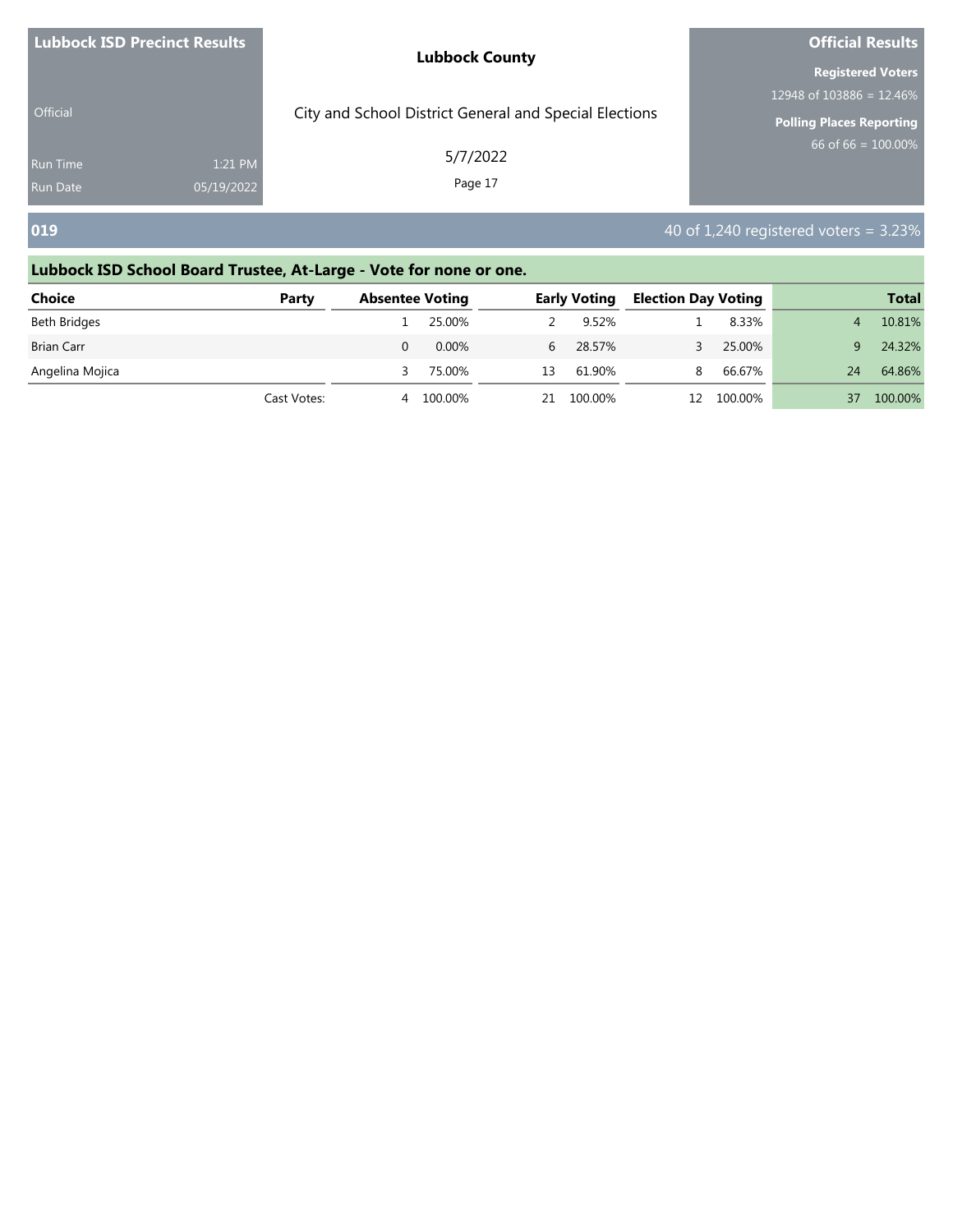|                 | <b>Lubbock ISD Precinct Results</b> | <b>Lubbock County</b>                                  | <b>Official Results</b>  |
|-----------------|-------------------------------------|--------------------------------------------------------|--------------------------|
|                 |                                     | <b>Registered Voters</b>                               |                          |
|                 |                                     |                                                        | 12948 of 103886 = 12.46% |
| <b>Official</b> |                                     | City and School District General and Special Elections | Polling Places Reporting |
| <b>Run Time</b> | 1:21 PM                             | 5/7/2022                                               | 66 of 66 = $100.00\%$    |
| <b>Run Date</b> | 05/19/2022                          | Page 18                                                |                          |
|                 |                                     |                                                        |                          |

### **020** 112 of 1,139 registered voters = 9.83%

## **Lubbock ISD School Board Trustee, At-Large - Vote for none or one. Choice Party Absentee Voting Early Voting Election Day Voting Total** Beth Bridges 6 27.27% 11 18.64% 3 11.11% 20 18.52% Brian Carr 4 18.18% 11 18.64% 4 14.81% 19 17.59% Angelina Mojica **12 54.55%** 37 62.71% 20 74.07% 69 63.89% Cast Votes: 22 100.00% 59 100.00% 27 100.00% 108 100.00%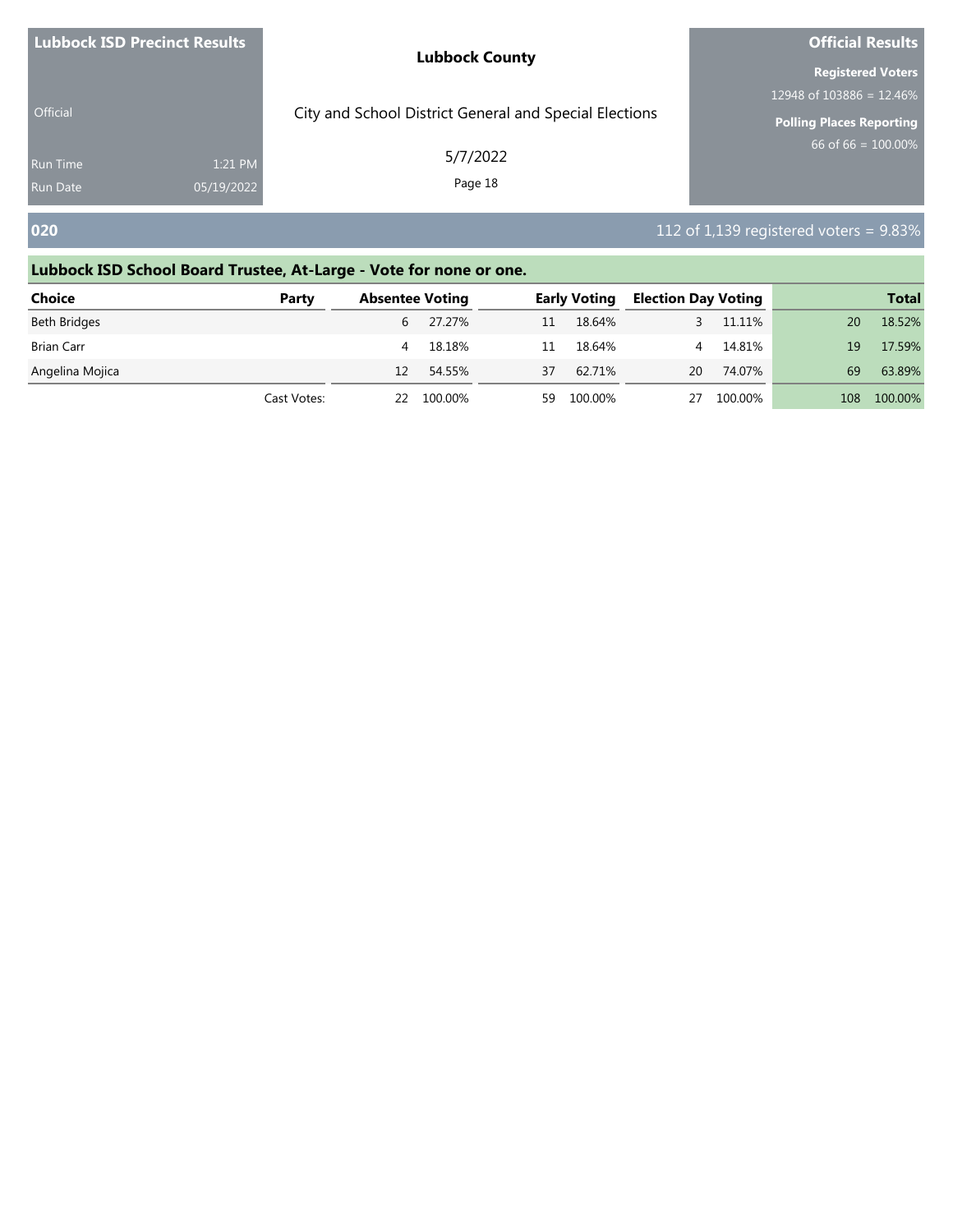| <b>Lubbock ISD Precinct Results</b> | <b>Lubbock County</b>                                  | <b>Official Results</b>         |  |  |
|-------------------------------------|--------------------------------------------------------|---------------------------------|--|--|
|                                     |                                                        | <b>Registered Voters</b>        |  |  |
|                                     |                                                        | $12948$ of $103886 = 12.46\%$   |  |  |
| <b>Official</b>                     | City and School District General and Special Elections | <b>Polling Places Reporting</b> |  |  |
| 1:21 PM<br><b>Run Time</b>          | 5/7/2022                                               | 66 of 66 = $100.00\%$           |  |  |
| 05/19/2022<br><b>Run Date</b>       | Page 19                                                |                                 |  |  |

## **021 159 of 2,073 registered voters = 7.67%**

### **Lubbock ISD School Board Trustee, At-Large - Vote for none or one.**

| <b>Choice</b>     | Party       | <b>Absentee Voting</b> |         | <b>Early Voting</b> |         | <b>Election Day Voting</b> |         |     | <b>Total</b> |
|-------------------|-------------|------------------------|---------|---------------------|---------|----------------------------|---------|-----|--------------|
| Beth Bridges      |             | 10                     | 55.56%  | 34                  | 39.53%  | 10                         | 25.64%  | 54  | 37.76%       |
| <b>Brian Carr</b> |             |                        | 16.67%  | 26                  | 30.23%  | 17                         | 43.59%  | 46  | 32.17%       |
| Angelina Mojica   |             | 5.                     | 27.78%  | 26                  | 30.23%  | 12                         | 30.77%  | 43  | 30.07%       |
|                   | Cast Votes: | 18                     | 100.00% | 86                  | 100.00% | 39                         | 100.00% | 143 | 100.00%      |

| <b>Choice</b> | Party       | <b>Absentee Voting</b> |            |    |            | <b>Early Voting Election Day Voting</b> |            |    | <b>Total</b> |
|---------------|-------------|------------------------|------------|----|------------|-----------------------------------------|------------|----|--------------|
| Jason Rinaldo |             | q                      | 50.00%     |    | 28 36.36%  | 12                                      | 30.77%     | 49 | 36.57%       |
| Jason Ratliff |             | a                      | 50.00%     | 49 | 63.64%     | 27                                      | 69.23%     | 85 | 63.43%       |
|               | Cast Votes: |                        | 18 100.00% |    | 77 100.00% |                                         | 39 100.00% |    | 134 100.00%  |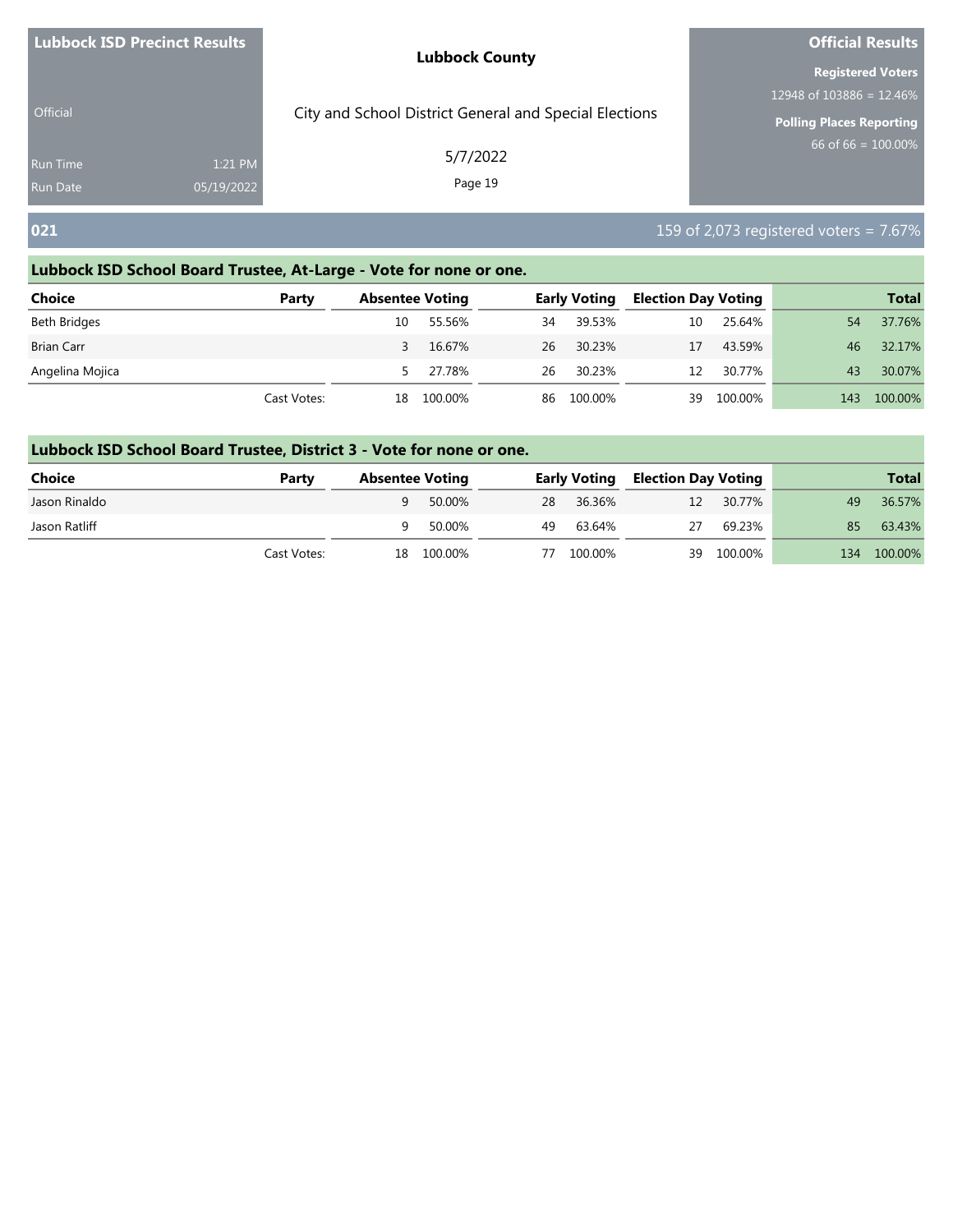|                 | <b>Lubbock ISD Precinct Results</b> | <b>Lubbock County</b>                                  | <b>Official Results</b>                              |
|-----------------|-------------------------------------|--------------------------------------------------------|------------------------------------------------------|
|                 |                                     |                                                        | <b>Registered Voters</b><br>12948 of 103886 = 12.46% |
| <b>Official</b> |                                     | City and School District General and Special Elections | <b>Polling Places Reporting</b>                      |
| <b>Run Time</b> | 1:21 PM                             | 5/7/2022                                               | 66 of $66 = 100.00\%$                                |
| <b>Run Date</b> | 05/19/2022                          | Page 20                                                |                                                      |
| 022             |                                     |                                                        | $364$ of 2,682 registered voters = 13.57%            |

| <b>Choice</b>     | Party       | <b>Absentee Voting</b> |         |     | <b>Early Voting</b> | <b>Election Day Voting</b> |            |     | <b>Total</b> |
|-------------------|-------------|------------------------|---------|-----|---------------------|----------------------------|------------|-----|--------------|
| Beth Bridges      |             | 16                     | 43.24%  | 79  | 38.92%              | 39                         | 42.86%     | 134 | 40.48%       |
| <b>Brian Carr</b> |             | 10                     | 27.03%  | 74  | 36.45%              | 26                         | 28.57%     | 110 | 33.23%       |
| Angelina Mojica   |             | 11                     | 29.73%  | 50  | 24.63%              | 26                         | 28.57%     | 87  | 26.28%       |
|                   | Cast Votes: | 37                     | 100.00% | 203 | 100.00%             |                            | 91 100.00% | 331 | 100.00%      |

| <b>Choice</b> | Party       | <b>Absentee Voting</b> |            |     |             | <b>Early Voting Election Day Voting</b> |            |     | <b>Total</b> |
|---------------|-------------|------------------------|------------|-----|-------------|-----------------------------------------|------------|-----|--------------|
| Bethany Luna  |             | 18                     | 50.00%     | 78  | 39.00%      | 39                                      | 43.33%     | 135 | 41.41%       |
| Ryan Curry    |             | 18                     | 50.00%     | 122 | 61.00%      | 51                                      | 56.67%     | 191 | 58.59%       |
|               | Cast Votes: |                        | 36 100.00% |     | 200 100.00% |                                         | 90 100.00% |     | 326 100.00%  |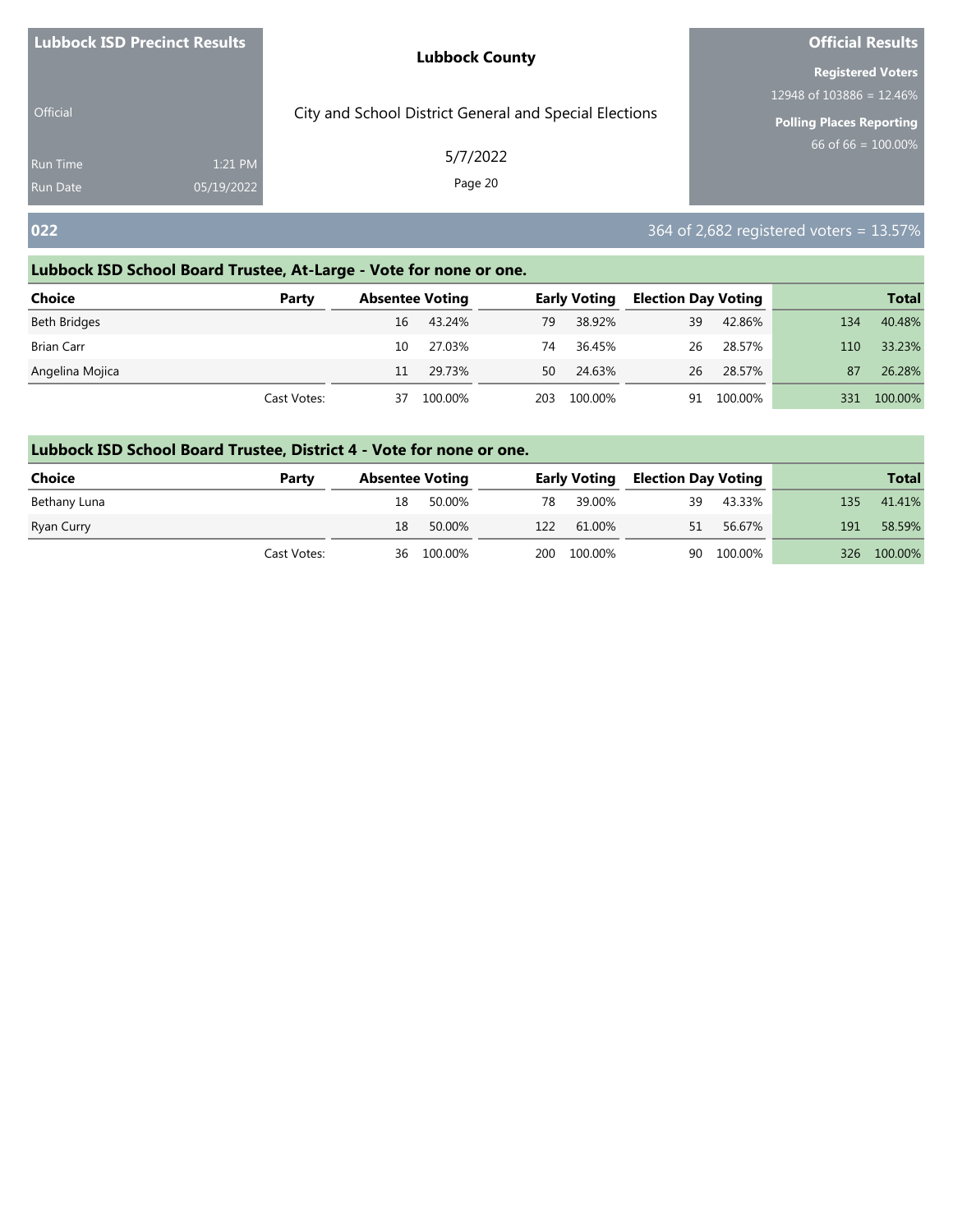|                 | <b>Lubbock ISD Precinct Results</b> | <b>Lubbock County</b>                                  | <b>Official Results</b>                              |  |  |
|-----------------|-------------------------------------|--------------------------------------------------------|------------------------------------------------------|--|--|
|                 |                                     |                                                        | <b>Registered Voters</b><br>12948 of 103886 = 12.46% |  |  |
| <b>Official</b> |                                     | City and School District General and Special Elections | <b>Polling Places Reporting</b>                      |  |  |
| <b>Run Time</b> | 1:21 PM                             | 5/7/2022                                               | 66 of $66 = 100.00\%$                                |  |  |
| <b>Run Date</b> | 05/19/2022                          | Page 21                                                |                                                      |  |  |
| 023             |                                     |                                                        | 232 of 1,384 registered voters = $16.76\%$           |  |  |

| <b>Choice</b>     | Party       | <b>Absentee Voting</b> |          |     | <b>Early Voting</b> | <b>Election Day Voting</b> |         |              | <b>Total</b> |
|-------------------|-------------|------------------------|----------|-----|---------------------|----------------------------|---------|--------------|--------------|
| Beth Bridges      |             |                        | $0.00\%$ | 79  | 57.66%              | 27                         | 39.71%  | 106          | 49.07%       |
| <b>Brian Carr</b> |             | 4                      | 36.36%   | 27  | 19.71%              | 20                         | 29.41%  | $51^{\circ}$ | 23.61%       |
| Angelina Mojica   |             |                        | 63.64%   | 31  | 22.63%              | 21                         | 30.88%  | 59           | 27.31%       |
|                   | Cast Votes: | 11                     | 100.00%  | 137 | 100.00%             | 68                         | 100.00% | 216          | 100.00%      |

| <b>Choice</b> | Party       | <b>Absentee Voting</b> |            |             | <b>Early Voting Election Day Voting</b> |            |     | <b>Total</b> |
|---------------|-------------|------------------------|------------|-------------|-----------------------------------------|------------|-----|--------------|
| Bethany Luna  |             | q                      | 81.82%     | 42 31.58%   | 30                                      | 44.78%     | 81  | 38.39%       |
| Ryan Curry    |             |                        | 18.18%     | 91 68.42%   |                                         | 37 55.22%  | 130 | 61.61%       |
|               | Cast Votes: |                        | 11 100.00% | 133 100.00% |                                         | 67 100.00% | 211 | 100.00%      |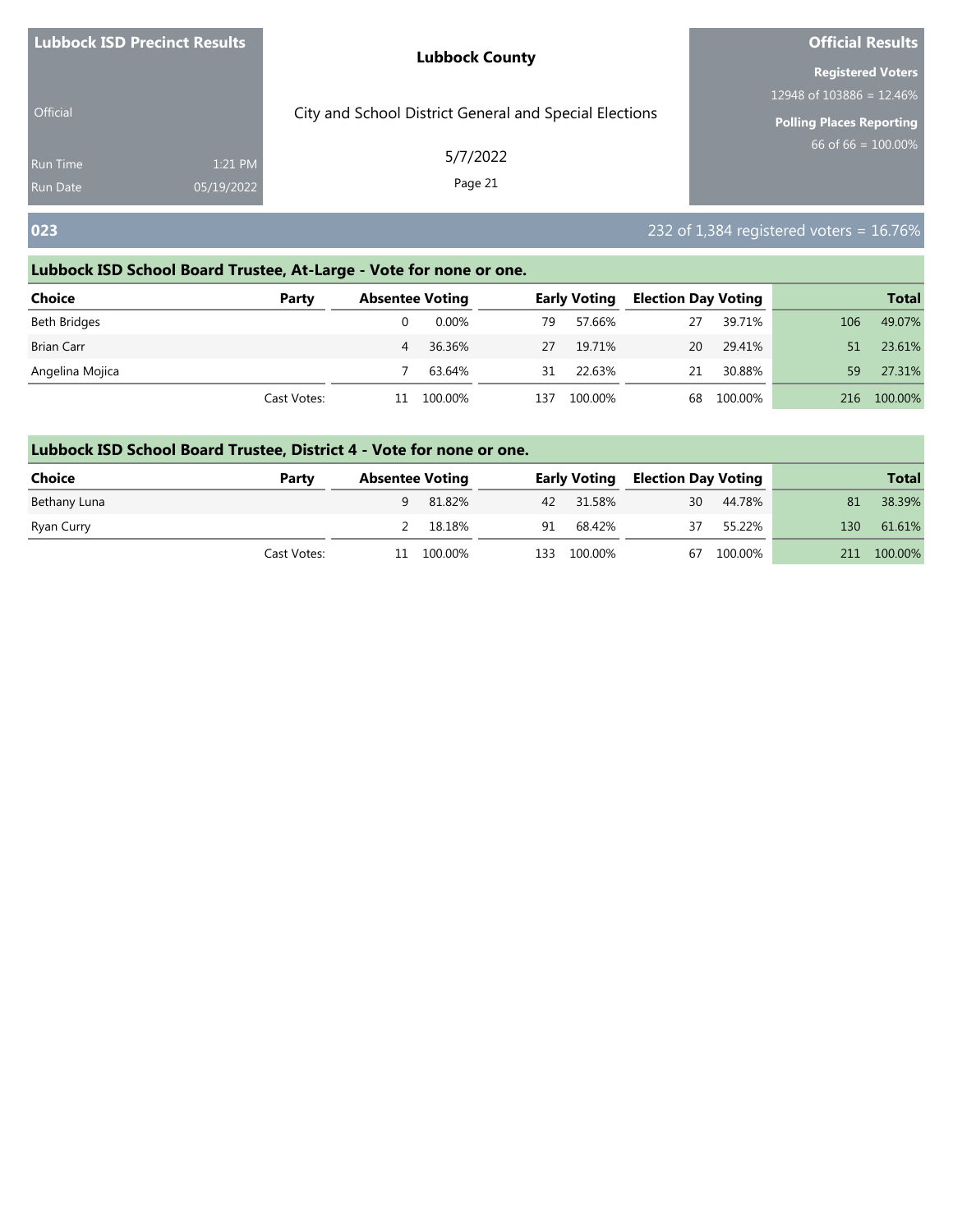|                 | <b>Lubbock ISD Precinct Results</b> | <b>Lubbock County</b>                                  | <b>Official Results</b>                                        |  |  |
|-----------------|-------------------------------------|--------------------------------------------------------|----------------------------------------------------------------|--|--|
|                 |                                     |                                                        | <b>Registered Voters</b>                                       |  |  |
| <b>Official</b> |                                     | City and School District General and Special Elections | 12948 of $103886 = 12.46\%$<br><b>Polling Places Reporting</b> |  |  |
| <b>Run Time</b> | 1:21 PM                             | 5/7/2022                                               | 66 of $66 = 100.00\%$                                          |  |  |
| <b>Run Date</b> | 05/19/2022                          | Page 22                                                |                                                                |  |  |
| 024             |                                     |                                                        | 172 of 1,883 registered voters = $9.13\%$                      |  |  |

| <b>Choice</b>     | Party       |    | <b>Absentee Voting</b> |    | <b>Early Voting</b> | <b>Election Day Voting</b> |         |     | <b>Total</b> |
|-------------------|-------------|----|------------------------|----|---------------------|----------------------------|---------|-----|--------------|
| Beth Bridges      |             | 5. | 29.41%                 | 33 | 32.67%              | 6                          | 15.38%  | 44  | 28.03%       |
| <b>Brian Carr</b> |             | 6  | 35.29%                 | 31 | 30.69%              | 12                         | 30.77%  | 49  | 31.21%       |
| Angelina Mojica   |             | 6  | 35.29%                 | 37 | 36.63%              | 21                         | 53.85%  | 64  | 40.76%       |
|                   | Cast Votes: | 17 | 100.00%                |    | 101 100.00%         | 39                         | 100.00% | 157 | 100.00%      |

| <b>Choice</b> | Party       | <b>Absentee Voting</b> |            |    |            | <b>Early Voting Election Day Voting</b> |            |     | <b>Total</b> |
|---------------|-------------|------------------------|------------|----|------------|-----------------------------------------|------------|-----|--------------|
| Bethany Luna  |             |                        | 60.00%     | 44 | 44.90%     | 29                                      | 72.50%     | 82  | 53.59%       |
| Ryan Curry    |             | 6                      | 40.00%     | 54 | 55.10%     | 11                                      | 27.50%     | 71  | 46.41%       |
|               | Cast Votes: |                        | 15 100.00% |    | 98 100.00% |                                         | 40 100.00% | 153 | 100.00%      |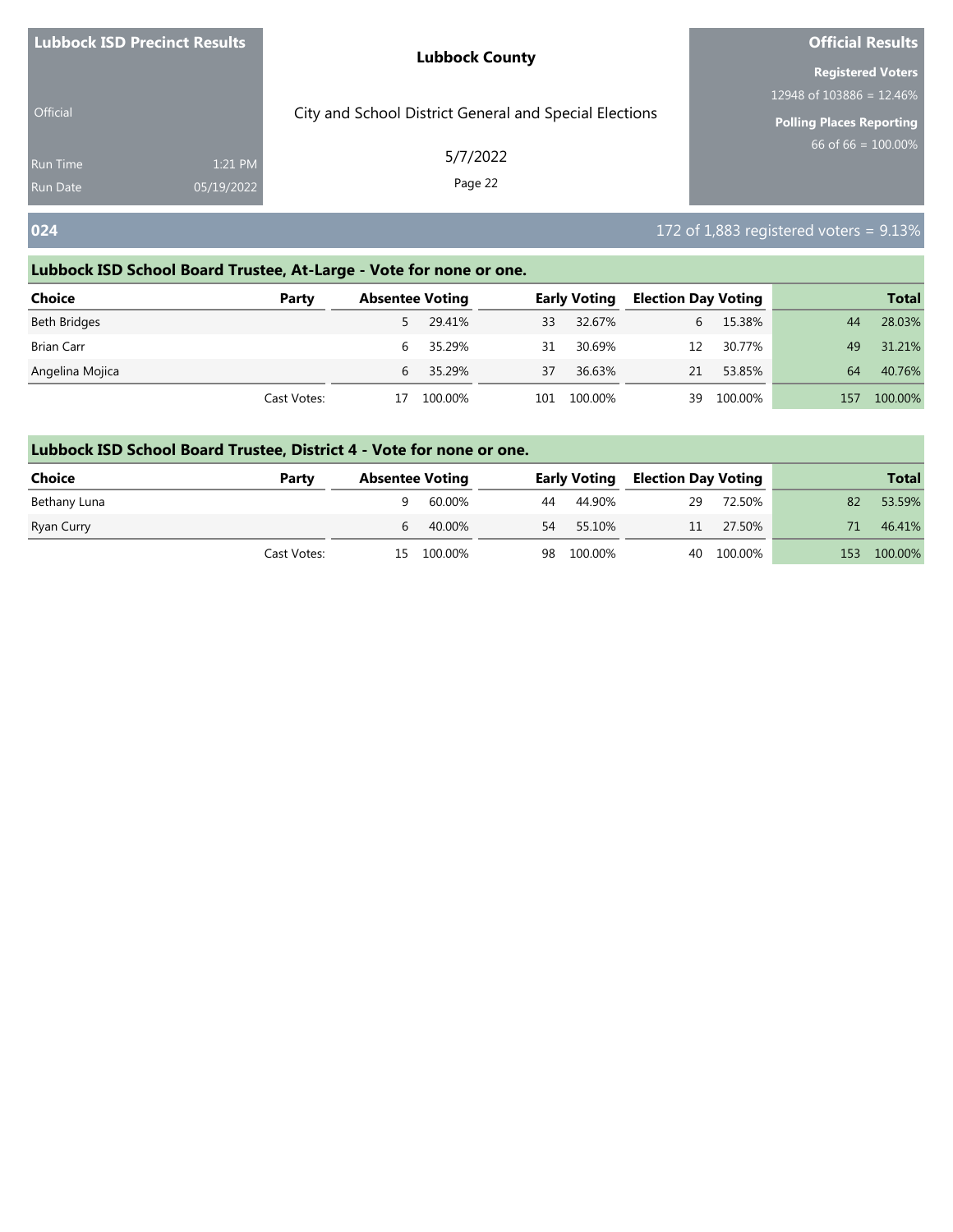| <b>Lubbock ISD Precinct Results</b> | <b>Lubbock County</b>                                  | <b>Official Results</b>  |  |  |
|-------------------------------------|--------------------------------------------------------|--------------------------|--|--|
|                                     |                                                        | <b>Registered Voters</b> |  |  |
|                                     |                                                        | 12948 of 103886 = 12.46% |  |  |
| <b>Official</b>                     | City and School District General and Special Elections | Polling Places Reporting |  |  |
| 1:21 PM<br><b>Run Time</b>          | 5/7/2022                                               | $66$ of 66 = 100.00%     |  |  |
| 05/19/2022<br>Run Date              | Page 23                                                |                          |  |  |

### **025** 74 of 1,091 registered voters = 6.78%

## **Lubbock ISD School Board Trustee, At-Large - Vote for none or one. Choice Party Absentee Voting Early Voting Election Day Voting Total** Beth Bridges 0 0.00% 6 12.24% 1 5.00% 7 9.86% Brian Carr 2 100.00% 10 20.41% 6 30.00% 18 25.35% Angelina Mojica 0 0.00% 33 67.35% 13 65.00% 46 64.79% Cast Votes: 2 100.00% 49 100.00% 20 100.00% 71 100.00%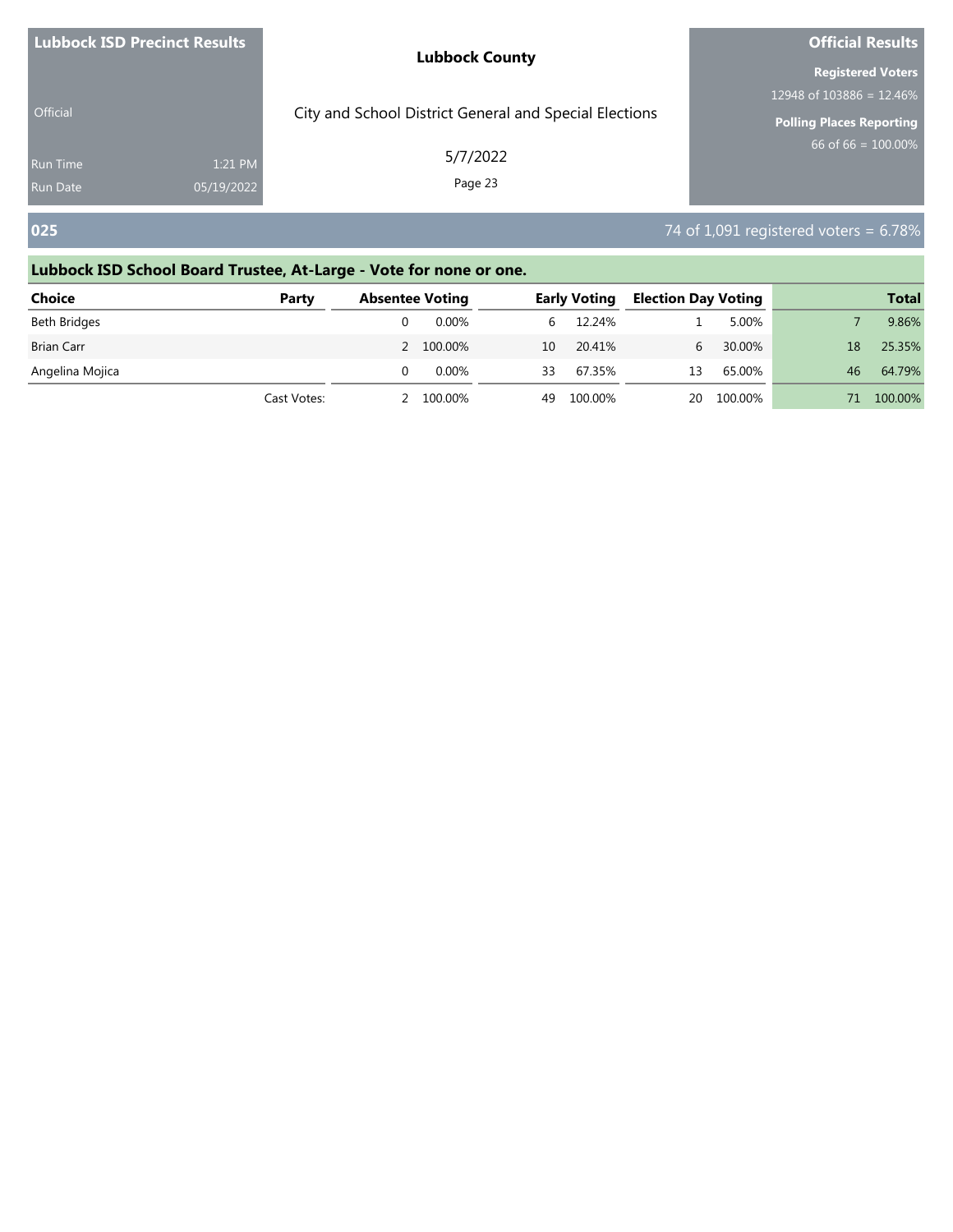| <b>Lubbock County</b>                                                                          |  |
|------------------------------------------------------------------------------------------------|--|
| <b>Registered Voters</b>                                                                       |  |
| 12948 of 103886 = 12.46%                                                                       |  |
| City and School District General and Special Elections<br>Official<br>Polling Places Reporting |  |
| 66 of 66 = $100.00\%$<br>5/7/2022<br>1:21 PM<br><b>Run Time</b>                                |  |
| Page 24<br>05/19/2022<br>Run Date                                                              |  |

### **026 138** of 2,737 registered voters = 5.04%

## **Lubbock ISD School Board Trustee, At-Large - Vote for none or one. Choice Party Absentee Voting Early Voting Election Day Voting Total** Beth Bridges 3 25.00% 25 26.88% 6 27.27% 34 26.77% Brian Carr 3 25.00% 22 23.66% 0 0.00% 25 19.69% Angelina Mojica **6 50.00%** 16 49.46% 16 72.73% 68 53.54% Cast Votes: 12 100.00% 93 100.00% 22 100.00% 127 100.00%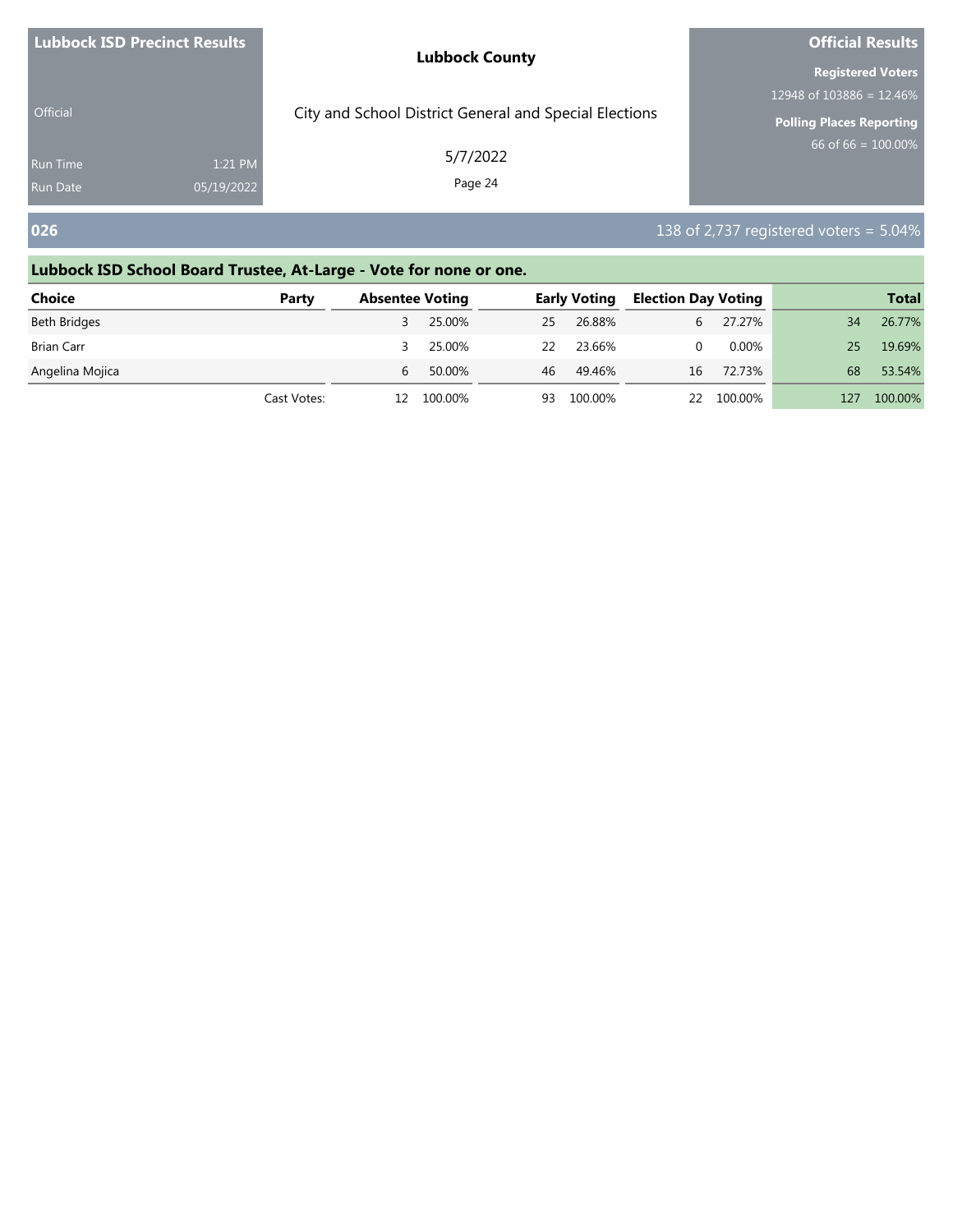|                 | <b>Lubbock ISD Precinct Results</b> | <b>Lubbock County</b>                                  | <b>Official Results</b>         |
|-----------------|-------------------------------------|--------------------------------------------------------|---------------------------------|
|                 |                                     |                                                        | <b>Registered Voters</b>        |
|                 |                                     |                                                        | 12948 of 103886 = 12.46%        |
| <b>Official</b> |                                     | City and School District General and Special Elections | <b>Polling Places Reporting</b> |
| <b>Run Time</b> | 1:21 PM                             | 5/7/2022                                               | 66 of $66 = 100.00\%$           |
| <b>Run Date</b> | 05/19/2022                          | Page 25                                                |                                 |

## **027** 233 of 3,210 registered voters = 7.26%

### **Lubbock ISD School Board Trustee, At-Large - Vote for none or one.**

| <b>Choice</b>     | Party       | <b>Absentee Voting</b> |         |     | <b>Early Voting</b> | <b>Election Day Voting</b> |         |     | <b>Total</b> |
|-------------------|-------------|------------------------|---------|-----|---------------------|----------------------------|---------|-----|--------------|
| Beth Bridges      |             | 15                     | 78.95%  | 52  | 39.69%              | 27                         | 40.30%  | 94  | 43.32%       |
| <b>Brian Carr</b> |             |                        | 5.26%   | 48  | 36.64%              | 21                         | 31.34%  | 70  | 32.26%       |
| Angelina Mojica   |             |                        | 15.79%  | 31  | 23.66%              | 19                         | 28.36%  | 53  | 24.42%       |
|                   | Cast Votes: | 19                     | 100.00% | 131 | 100.00%             | 67                         | 100.00% | 217 | 100.00%      |

| <b>Choice</b> | Party       | <b>Absentee Voting</b> |            |             | <b>Early Voting Election Day Voting</b> |            |     | <b>Total</b> |
|---------------|-------------|------------------------|------------|-------------|-----------------------------------------|------------|-----|--------------|
| Jason Rinaldo |             |                        | 3 15.79%   | 33 25.98%   |                                         | 25 40.32%  | -61 | 29.33%       |
| Jason Ratliff |             |                        | 16 84.21%  | 94 74.02%   | 37                                      | 59.68%     | 147 | 70.67%       |
|               | Cast Votes: |                        | 19 100.00% | 127 100.00% |                                         | 62 100.00% | 208 | 100.00%      |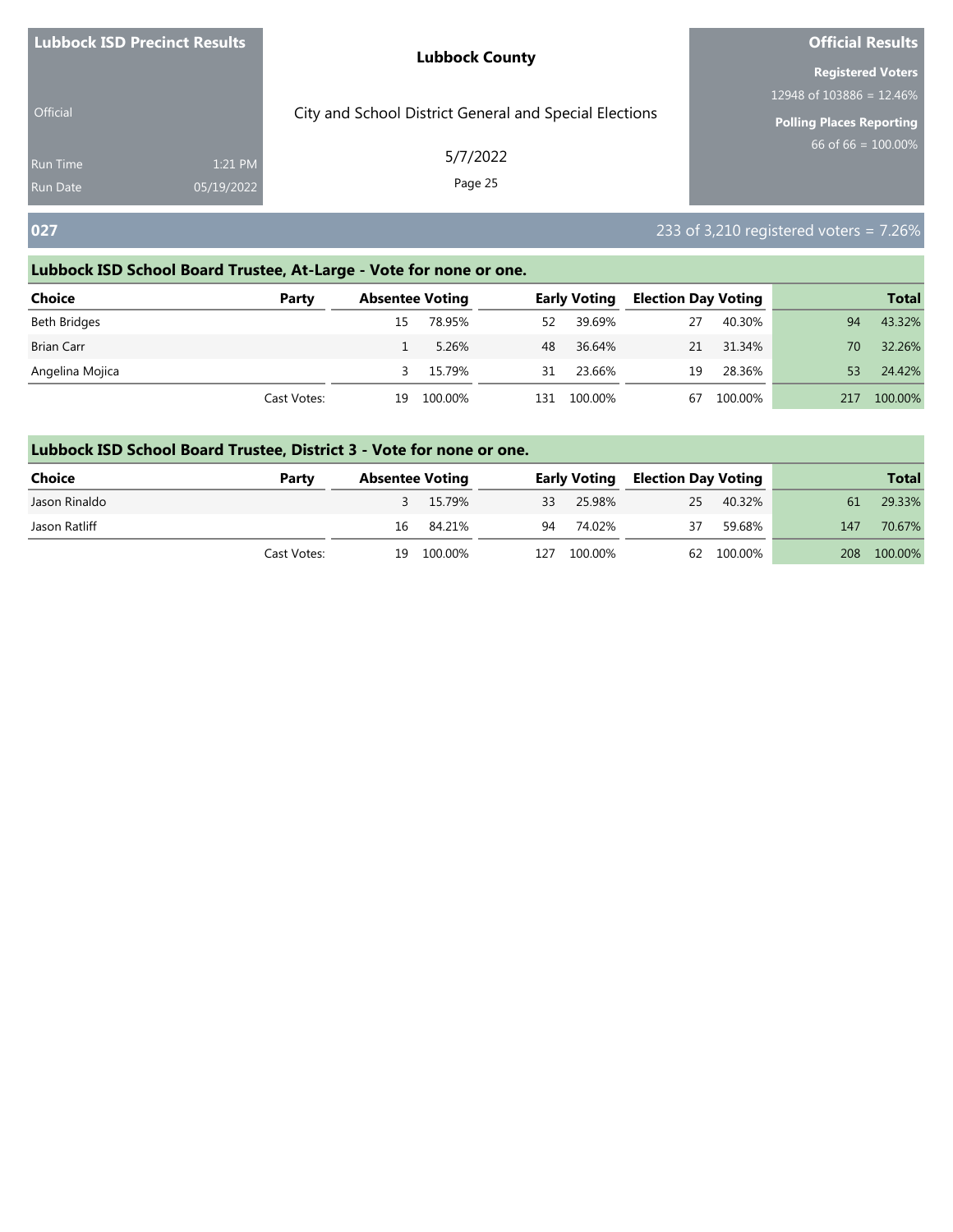| <b>Lubbock ISD Precinct Results</b> |            | <b>Lubbock County</b>                                  | <b>Official Results</b>                              |
|-------------------------------------|------------|--------------------------------------------------------|------------------------------------------------------|
|                                     |            |                                                        | <b>Registered Voters</b><br>12948 of 103886 = 12.46% |
| <b>Official</b>                     |            | City and School District General and Special Elections | <b>Polling Places Reporting</b>                      |
| <b>Run Time</b>                     | 1:21 PM    | 5/7/2022                                               | 66 of $66 = 100.00\%$                                |
| <b>Run Date</b>                     | 05/19/2022 | Page 26                                                |                                                      |
| 028                                 |            |                                                        | $327$ of 1,903 registered voters = 17.18%            |

| Choice            | Party       | <b>Absentee Voting</b> |         |     | <b>Early Voting</b> | <b>Election Day Voting</b> |            |     | <b>Total</b> |
|-------------------|-------------|------------------------|---------|-----|---------------------|----------------------------|------------|-----|--------------|
| Beth Bridges      |             | 6                      | 28.57%  | 108 | 57.14%              | 47                         | 51.09%     | 161 | 53.31%       |
| <b>Brian Carr</b> |             | 11                     | 52.38%  | 44  | 23.28%              | 29                         | 31.52%     | 84  | 27.81%       |
| Angelina Mojica   |             | 4                      | 19.05%  | 37  | 19.58%              | 16                         | 17.39%     | 57  | 18.87%       |
|                   | Cast Votes: | 21                     | 100.00% | 189 | 100.00%             |                            | 92 100.00% | 302 | 100.00%      |

| <b>Choice</b> | Party       | <b>Absentee Voting</b> |            |     |             | <b>Early Voting Election Day Voting</b> |            |     | <b>Total</b> |
|---------------|-------------|------------------------|------------|-----|-------------|-----------------------------------------|------------|-----|--------------|
| Bethany Luna  |             |                        | 33.33%     |     | 49 26.20%   | 21                                      | 23.08%     |     | 25.75%       |
| Ryan Curry    |             | 14                     | 66.67%     | 138 | 73.80%      | 70                                      | 76.92%     | 222 | 74.25%       |
|               | Cast Votes: |                        | 21 100.00% |     | 187 100.00% |                                         | 91 100.00% | 299 | 100.00%      |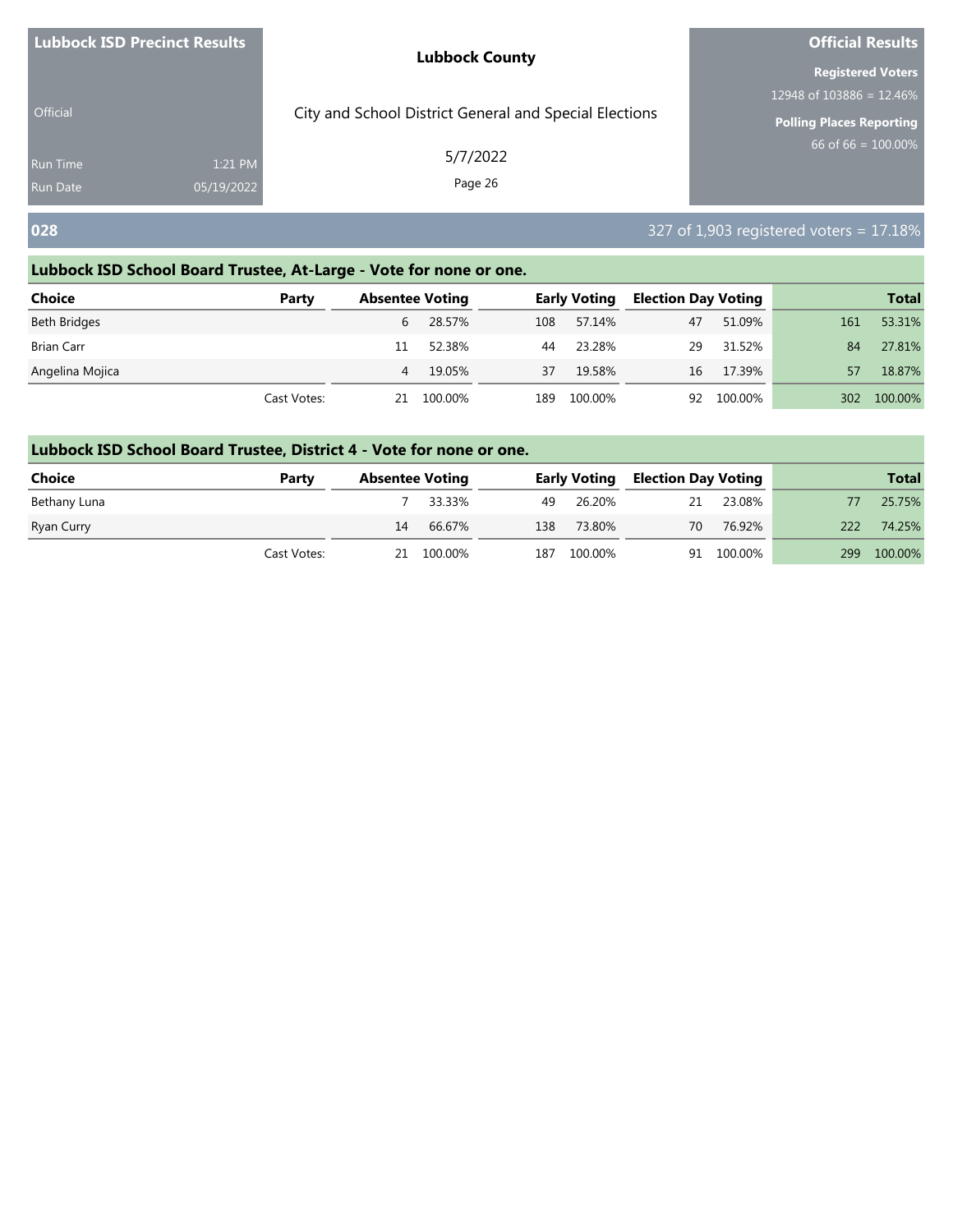| <b>Lubbock ISD Precinct Results</b> |            | <b>Lubbock County</b>                                  | <b>Official Results</b>  |
|-------------------------------------|------------|--------------------------------------------------------|--------------------------|
|                                     |            |                                                        | <b>Registered Voters</b> |
|                                     |            |                                                        | 12948 of 103886 = 12.46% |
| <b>Official</b>                     |            | City and School District General and Special Elections | Polling Places Reporting |
| <b>Run Time</b>                     | 1:21 PM    | 5/7/2022                                               | 66 of 66 = $100.00\%$    |
| <b>Run Date</b>                     | 05/19/2022 | Page 27                                                |                          |
|                                     |            |                                                        |                          |

### **029** 214 of 3,124 registered voters = 6.85%

## **Lubbock ISD School Board Trustee, At-Large - Vote for none or one. Choice Party Absentee Voting Early Voting Election Day Voting Total** Beth Bridges 3 17.65% 39 26.53% 12 30.77% 54 26.60% Brian Carr 6 35.29% 41 27.89% 7 17.95% 54 26.60% Angelina Mojica **8 51.28% 12.06%** 67 45.58% 20 51.28% 95 46.80% Cast Votes: 17 100.00% 147 100.00% 39 100.00% 203 100.00%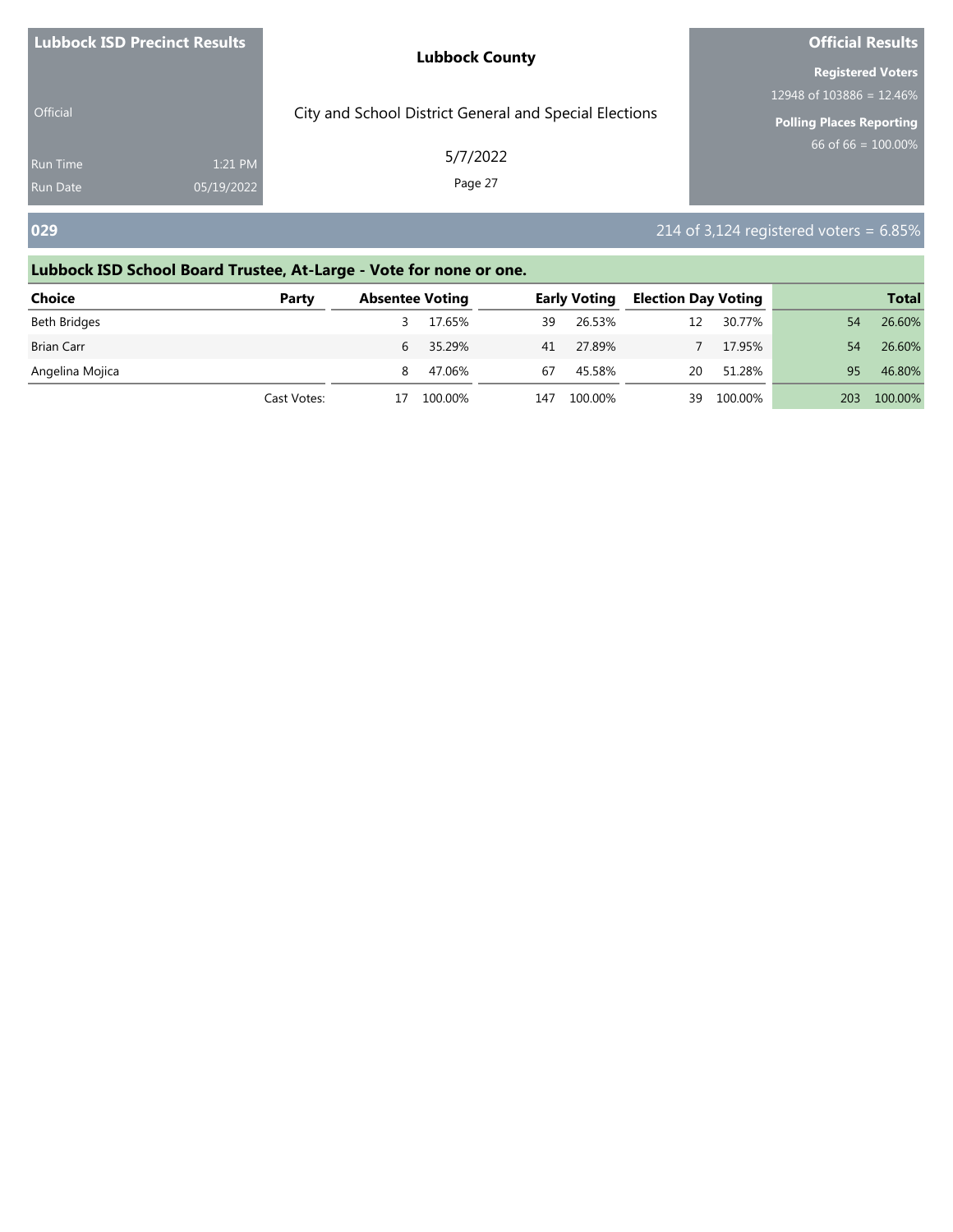| <b>Lubbock ISD Precinct Results</b> |            | <b>Lubbock County</b>                                  | <b>Official Results</b>                                     |
|-------------------------------------|------------|--------------------------------------------------------|-------------------------------------------------------------|
|                                     |            |                                                        | <b>Registered Voters</b>                                    |
| <b>Official</b>                     |            | City and School District General and Special Elections | 12948 of 103886 = 12.46%<br><b>Polling Places Reporting</b> |
| <b>Run Time</b>                     | 1:21 PM    | 5/7/2022                                               | 66 of $66 = 100.00\%$                                       |
| <b>Run Date</b>                     | 05/19/2022 | Page 28                                                |                                                             |
| 030                                 |            |                                                        | 273 of 2,372 registered voters = $11.51\%$                  |

| <b>Choice</b>     | Party       | <b>Absentee Voting</b> |         |     | <b>Early Voting</b> | <b>Election Day Voting</b> |         |     | <b>Total</b> |
|-------------------|-------------|------------------------|---------|-----|---------------------|----------------------------|---------|-----|--------------|
| Beth Bridges      |             | 10                     | 40.00%  | 74  | 50.00%              | 33                         | 44.00%  | 117 | 47.18%       |
| <b>Brian Carr</b> |             |                        | 20.00%  | 49  | 33.11%              | 18                         | 24.00%  | 72  | 29.03%       |
| Angelina Mojica   |             | 10                     | 40.00%  | 25  | 16.89%              | 24                         | 32.00%  | 59  | 23.79%       |
|                   | Cast Votes: | 25                     | 100.00% | 148 | 100.00%             | 75                         | 100.00% | 248 | 100.00%      |

| <b>Choice</b> | Party       | <b>Absentee Voting</b> |            |             | <b>Early Voting Election Day Voting</b> |            |     | <b>Total</b> |
|---------------|-------------|------------------------|------------|-------------|-----------------------------------------|------------|-----|--------------|
| Jason Rinaldo |             | 10-                    | 41.67%     | 35 23.97%   |                                         | 21 28.77%  | 66  | 27.16%       |
| Jason Ratliff |             | 14                     | 58.33%     | 111 76.03%  |                                         | 52 71.23%  | 177 | 72.84%       |
|               | Cast Votes: |                        | 24 100.00% | 146 100.00% |                                         | 73 100.00% |     | 243 100.00%  |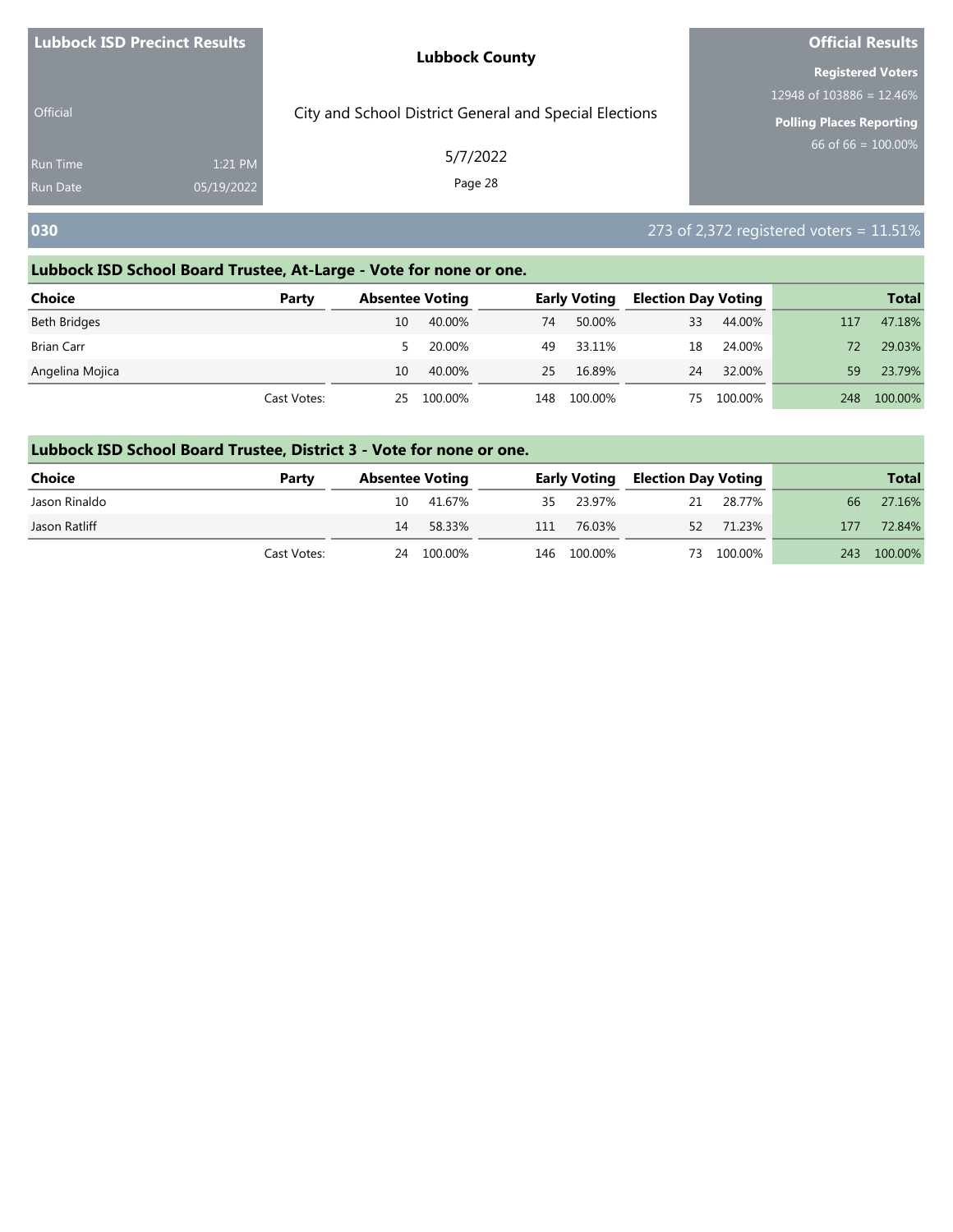| <b>Lubbock ISD Precinct Results</b> |            | <b>Lubbock County</b>                                  | <b>Official Results</b>          |
|-------------------------------------|------------|--------------------------------------------------------|----------------------------------|
|                                     |            |                                                        | <b>Registered Voters</b>         |
|                                     |            |                                                        | 12948 of $103886 = 12.46\%$      |
| <b>Official</b>                     |            | City and School District General and Special Elections | <b>Polling Places Reporting</b>  |
| <b>Run Time</b>                     | 1:21 PM    | 5/7/2022                                               | 66 of 66 = $\overline{100.00\%}$ |
| <b>Run Date</b>                     | 05/19/2022 | Page 29                                                |                                  |
|                                     |            |                                                        |                                  |

Cast Votes: 3 100.00% 23 100.00% 16 100.00% 42 100.00%

**040** 45 of 1,137 registered voters = 3.96%

## **Lubbock ISD School Board Trustee, At-Large - Vote for none or one. Choice Party Absentee Voting Early Voting Election Day Voting Total** Beth Bridges 1 33.33% 4 17.39% 2 12.50% 7 16.67% Brian Carr 1 33.33% 3 13.04% 5 31.25% 9 21.43% Angelina Mojica **1 33.33%** 16 69.57% 9 56.25% 26 61.90%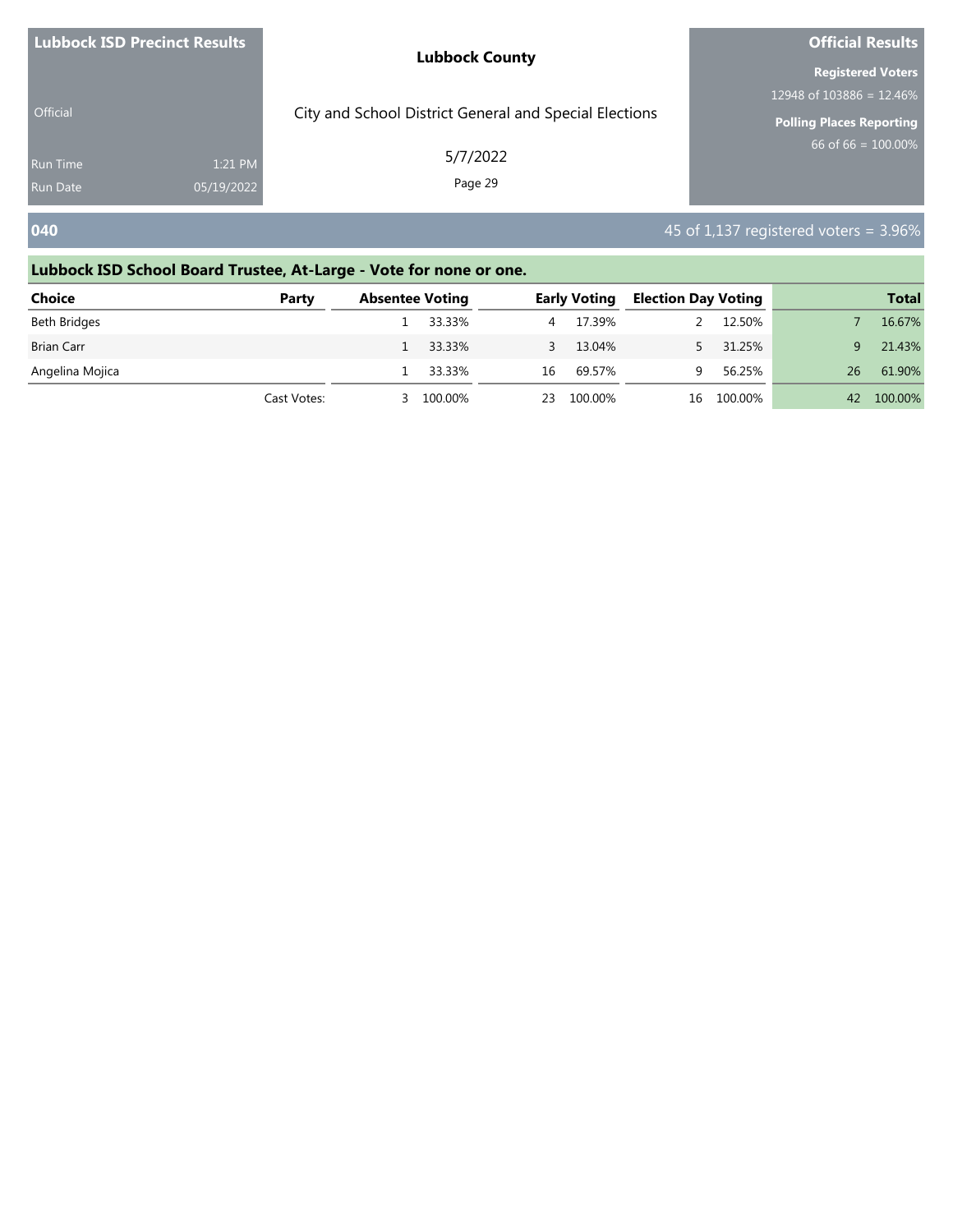| <b>Lubbock County</b>                                                                                        | <b>Official Results</b>  |
|--------------------------------------------------------------------------------------------------------------|--------------------------|
|                                                                                                              | <b>Registered Voters</b> |
| 12948 of 103886 = 12.46%                                                                                     |                          |
| City and School District General and Special Elections<br><b>Official</b><br><b>Polling Places Reporting</b> |                          |
| 5/7/2022<br>1:21 PM<br><b>Run Time</b>                                                                       | 66 of 66 = $100.00\%$    |
| Page 30<br><b>Run Date</b><br>05/19/2022                                                                     |                          |

### **047 1047 2020 2,588 registered voters = 13.10%**

## **Lubbock ISD School Board Trustee, At-Large - Vote for none or one. Choice Party Absentee Voting Early Voting Election Day Voting Total** Beth Bridges 12 57.14% 79 37.80% 31 40.79% 122 39.87% Brian Carr 3 14.29% 79 37.80% 19 25.00% 101 33.01% Angelina Mojica **6 28.57% 51 24.40%** 26 34.21% 83 27.12% Cast Votes: 21 100.00% 209 100.00% 76 100.00% 306 100.00%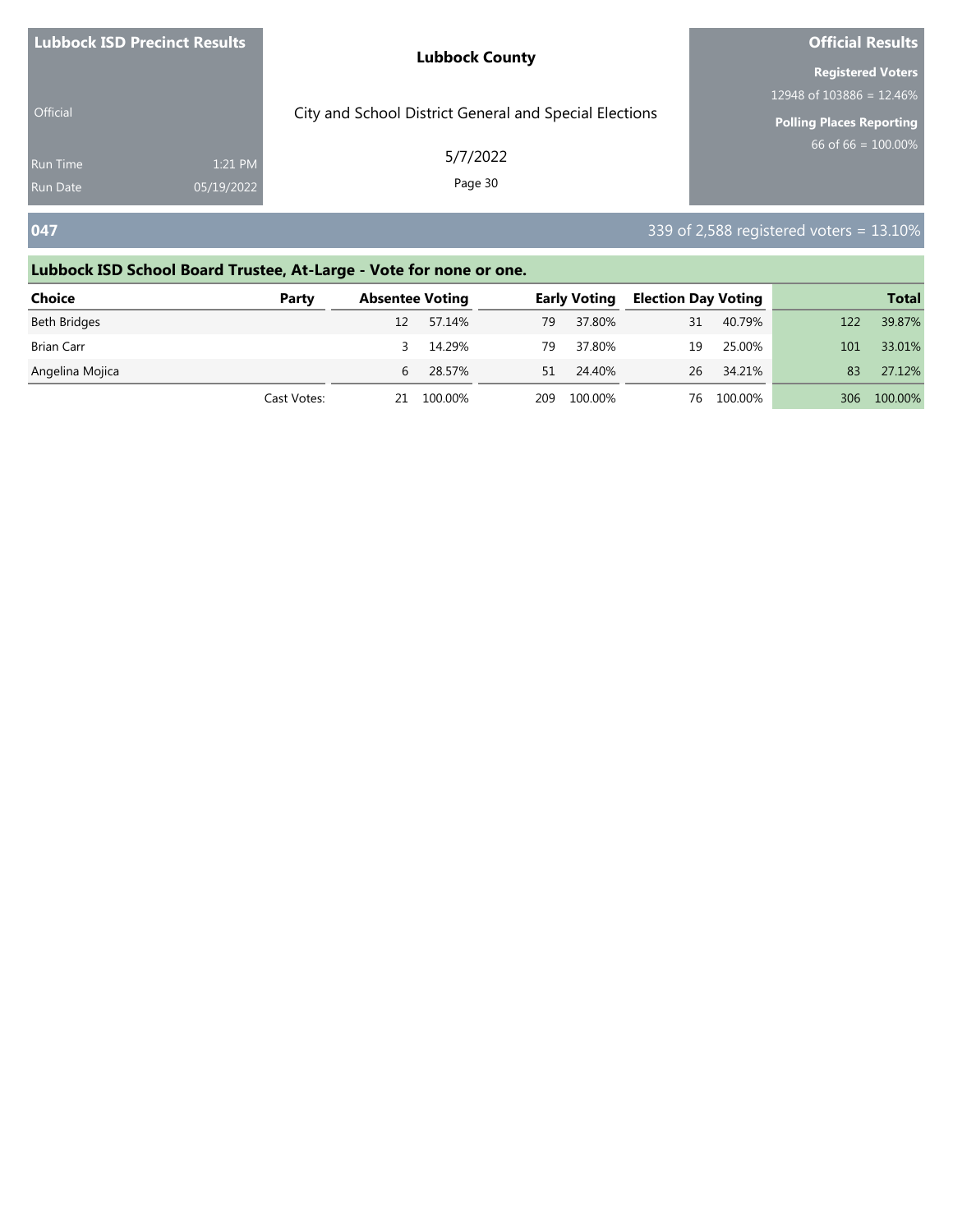| <b>Lubbock ISD Precinct Results</b> |            | <b>Lubbock County</b>                                  | <b>Official Results</b>  |
|-------------------------------------|------------|--------------------------------------------------------|--------------------------|
|                                     |            |                                                        | <b>Registered Voters</b> |
|                                     |            |                                                        | 12948 of 103886 = 12.46% |
| <b>Official</b>                     |            | City and School District General and Special Elections | Polling Places Reporting |
| <b>Run Time</b>                     | 1:21 PM    | 5/7/2022                                               | 66 of 66 = $100.00\%$    |
| <b>Run Date</b>                     | 05/19/2022 | Page 31                                                |                          |
|                                     |            |                                                        |                          |

### **049** 8 of 1,025 registered voters = 0.78%

## **Lubbock ISD School Board Trustee, At-Large - Vote for none or one. Choice Party Absentee Voting Early Voting Election Day Voting Total** Beth Bridges 0 0.00% 4 66.67% 0 0.00% 4 66.67% Brian Carr 0 0.00% 0 0.00% 0 0.00% 0 0.00% Angelina Mojica **2 2 33.33% 0 0.00% 2 33.33% 0 0.00%** 2 33.33% 0 0.00% 2 33.33% Cast Votes: 0 0.00% 6 100.00% 0 0.00% 6 100.00%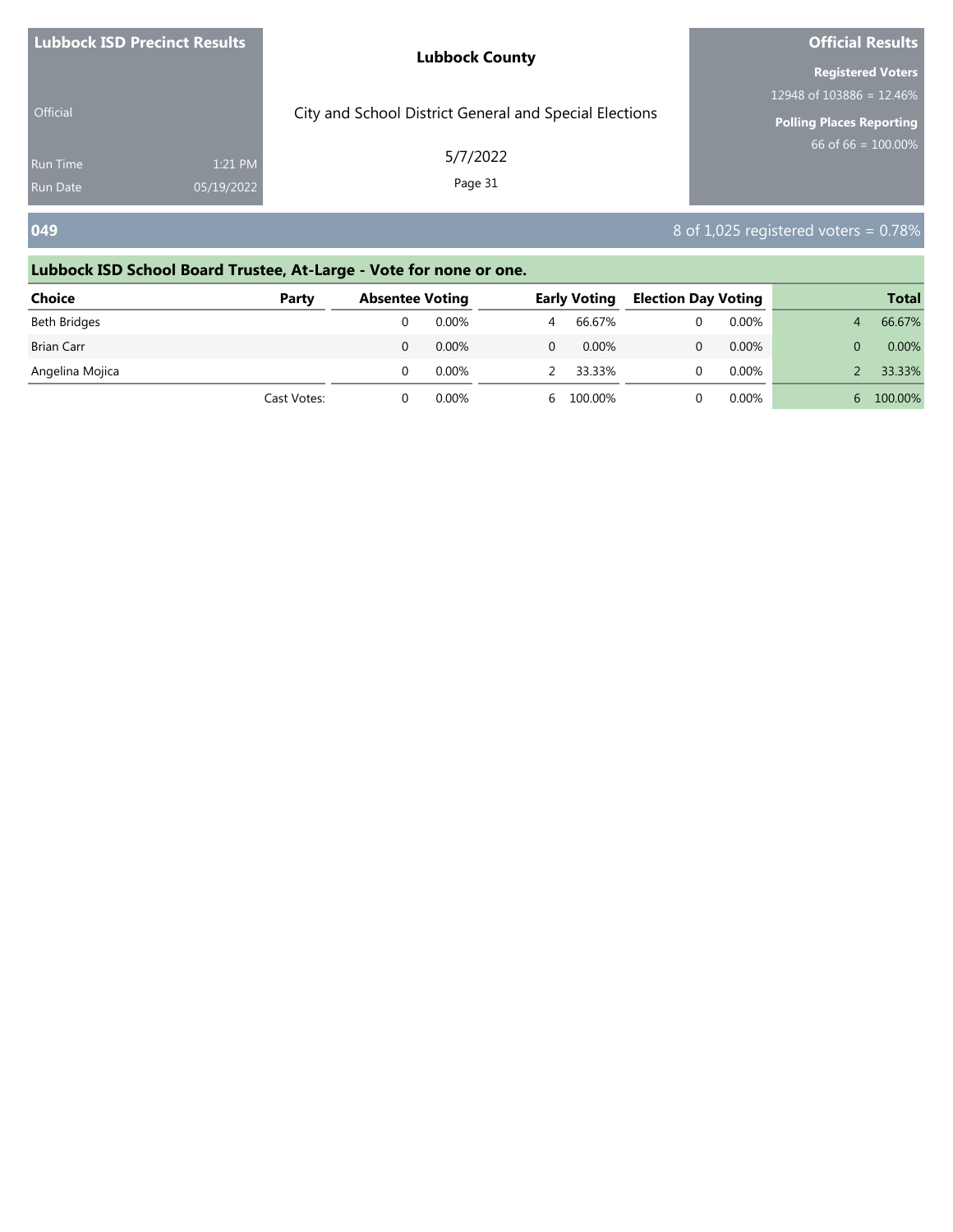| <b>Lubbock ISD Precinct Results</b> |            | <b>Lubbock County</b>                                  | <b>Official Results</b>  |  |  |
|-------------------------------------|------------|--------------------------------------------------------|--------------------------|--|--|
|                                     |            |                                                        | <b>Registered Voters</b> |  |  |
|                                     |            |                                                        | 12948 of 103886 = 12.46% |  |  |
| <b>Official</b>                     |            | City and School District General and Special Elections | Polling Places Reporting |  |  |
| <b>Run Time</b>                     | 1:21 PM    | 5/7/2022                                               | 66 of 66 = $100.00\%$    |  |  |
| Run Date                            | 05/19/2022 | Page 32                                                |                          |  |  |
|                                     |            |                                                        |                          |  |  |

**050** 9 of 982 registered voters = 0.92%

| <b>Choice</b>     | Party       | <b>Absentee Voting</b> |          | <b>Early Voting</b> | <b>Election Day Voting</b> |          |   | <b>Total</b> |
|-------------------|-------------|------------------------|----------|---------------------|----------------------------|----------|---|--------------|
| Beth Bridges      |             |                        | 0.00%    | 50.00%              |                            | $0.00\%$ |   | 25.00%       |
| <b>Brian Carr</b> |             |                        | $0.00\%$ | 50.00%              |                            | 25.00%   |   | 37.50%       |
| Angelina Mojica   |             |                        | $0.00\%$ | $0.00\%$            |                            | 75.00%   |   | 37.50%       |
|                   | Cast Votes: |                        | 0.00%    | 4 100.00%           | Δ.                         | 100.00%  | 8 | 100.00%      |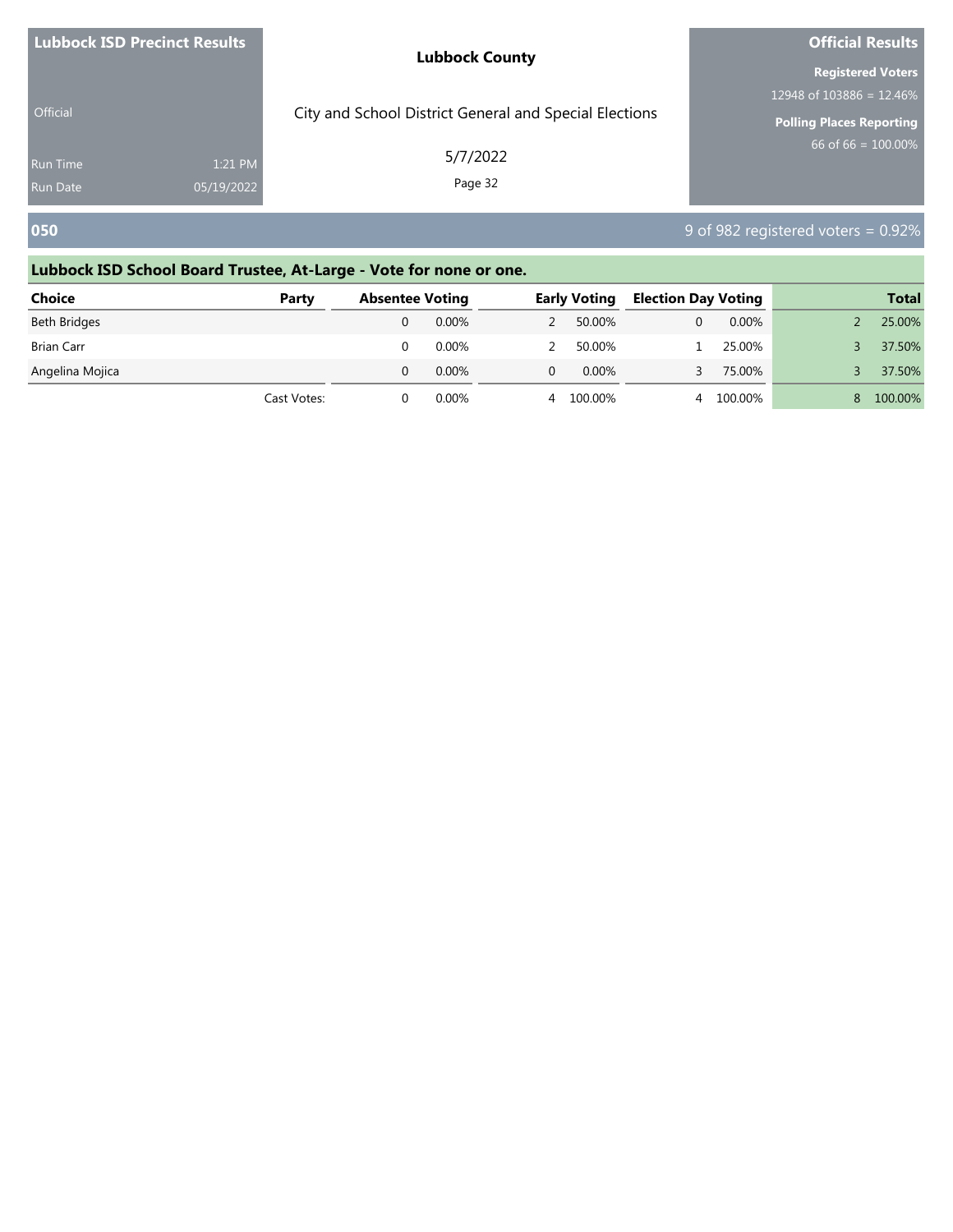| <b>Lubbock ISD Precinct Results</b> |            | <b>Lubbock County</b>                                  | <b>Official Results</b>     |  |  |
|-------------------------------------|------------|--------------------------------------------------------|-----------------------------|--|--|
|                                     |            |                                                        | <b>Registered Voters</b>    |  |  |
|                                     |            |                                                        | 12948 of $103886 = 12.46\%$ |  |  |
| <b>Official</b>                     |            | City and School District General and Special Elections | Polling Places Reporting    |  |  |
| <b>Run Time</b>                     | 1:21 PM    | 5/7/2022                                               | $66$ of 66 = 100.00%        |  |  |
| <b>Run Date</b>                     | 05/19/2022 | Page 33                                                |                             |  |  |
|                                     |            |                                                        |                             |  |  |

**051** 0 of 0 registered voters = 0.00%

| Choice          | Party       | <b>Absentee Voting</b> |       | <b>Early Voting</b> | <b>Election Day Voting</b> |       | <b>Total</b> |
|-----------------|-------------|------------------------|-------|---------------------|----------------------------|-------|--------------|
| Beth Bridges    |             |                        | 0.00% | 0.00%               |                            | 0.00% | 0.00%        |
| Brian Carr      |             |                        | 0.00% | 0.00%               |                            | 0.00% | 0.00%        |
| Angelina Mojica |             |                        | 0.00% | $0.00\%$            |                            | 0.00% | 0.00%        |
|                 | Cast Votes: |                        | 0.00% | 0.00%               |                            | 0.00% | 0.00%        |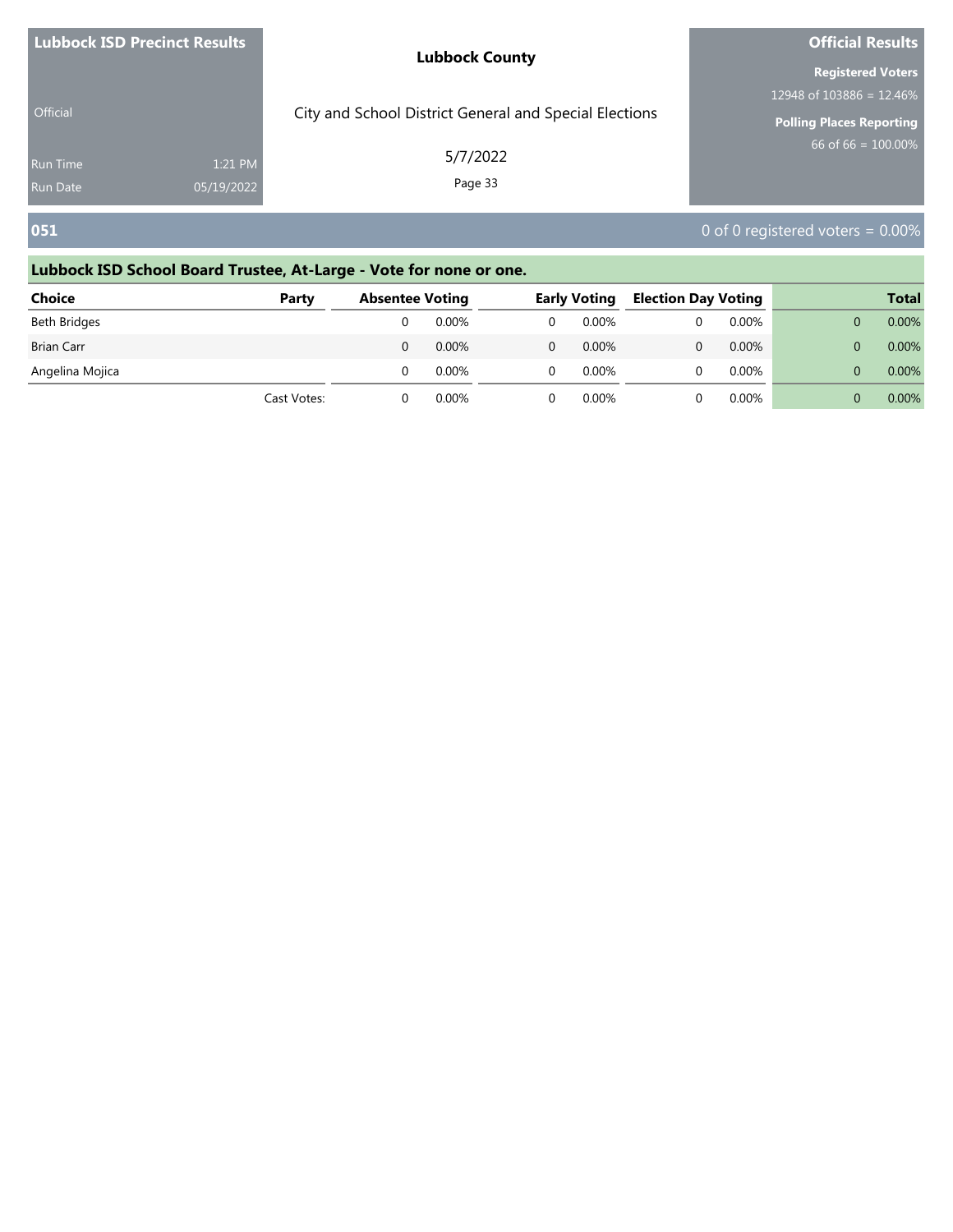| <b>Lubbock ISD Precinct Results</b> |                       | <b>Lubbock County</b>                                  | <b>Official Results</b>         |  |  |
|-------------------------------------|-----------------------|--------------------------------------------------------|---------------------------------|--|--|
|                                     |                       |                                                        | <b>Registered Voters</b>        |  |  |
|                                     |                       |                                                        | 12948 of 103886 = 12.46%        |  |  |
| <b>Official</b>                     |                       | City and School District General and Special Elections | <b>Polling Places Reporting</b> |  |  |
| <b>Run Time</b><br><b>Run Date</b>  | 1:21 PM<br>05/19/2022 | 5/7/2022<br>Page 34                                    | 66 of 66 = $100.00\%$           |  |  |
|                                     |                       |                                                        |                                 |  |  |

**053** 21 of 186 registered voters = 11.29%

| <b>Choice</b>     | Party       | <b>Absentee Voting</b> | <b>Early Voting</b> | <b>Election Day Voting</b> |          |    | <b>Total</b> |
|-------------------|-------------|------------------------|---------------------|----------------------------|----------|----|--------------|
| Beth Bridges      |             | 0.00%                  | 50.00%              |                            | 57.14%   |    | 50.00%       |
| <b>Brian Carr</b> |             | . 100.00%              | 30.00%              |                            | 42.86%   |    | 38.89%       |
| Angelina Mojica   |             | $0.00\%$               | 20.00%              |                            | $0.00\%$ |    | 11.11%       |
|                   | Cast Votes: | 100.00%                | 10 100.00%          |                            | 100.00%  | 18 | 100.00%      |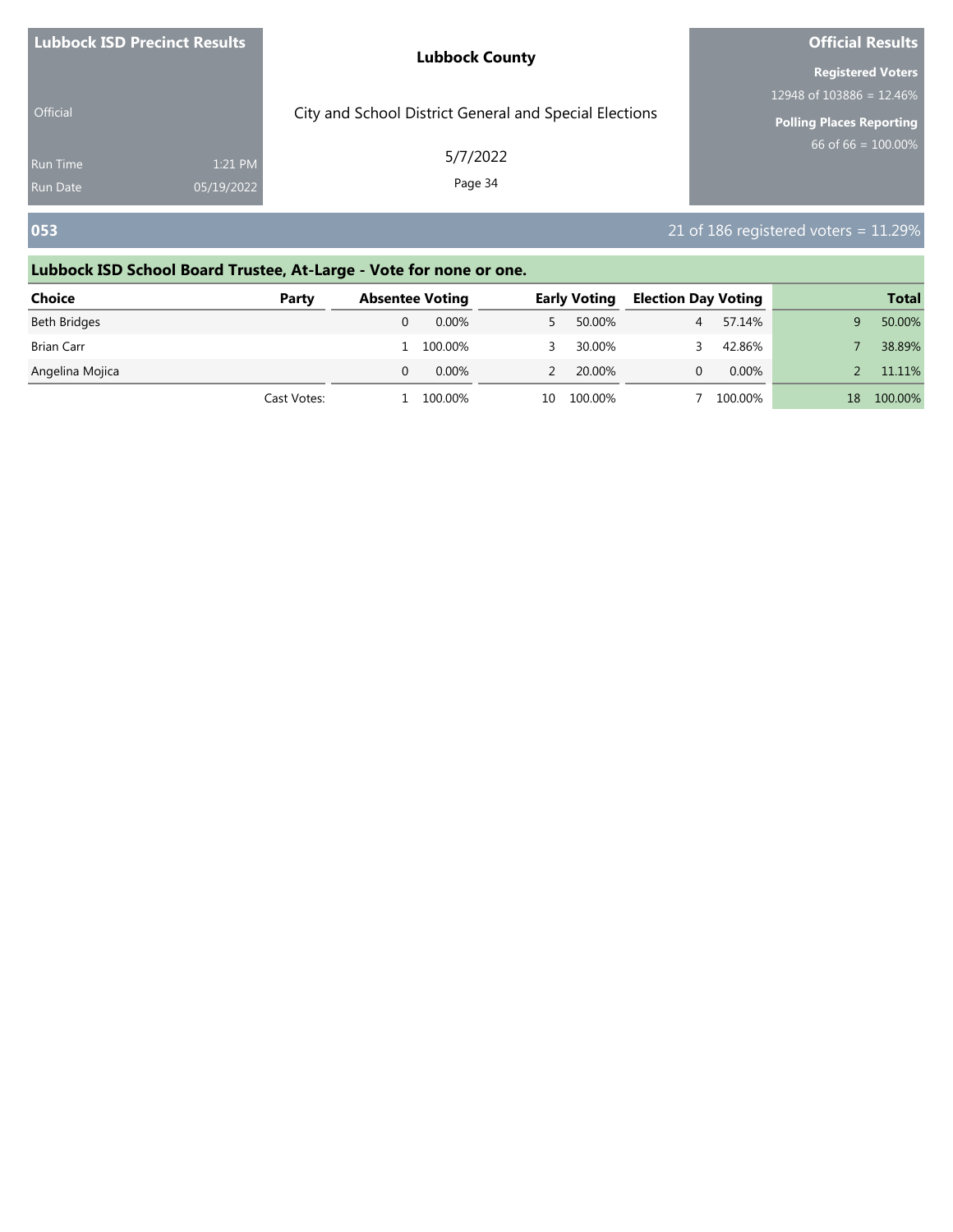|                 | <b>Lubbock ISD Precinct Results</b> | <b>Lubbock County</b>                                  | <b>Official Results</b>         |  |  |
|-----------------|-------------------------------------|--------------------------------------------------------|---------------------------------|--|--|
|                 |                                     |                                                        | <b>Registered Voters</b>        |  |  |
|                 |                                     |                                                        | 12948 of $103886 = 12.46\%$     |  |  |
| <b>Official</b> |                                     | City and School District General and Special Elections | <b>Polling Places Reporting</b> |  |  |
| <b>Run Time</b> | 1:21 PM                             | 5/7/2022                                               | 66 of $66 = 100.00\%$           |  |  |
| <b>Run Date</b> | 05/19/2022                          | Page 35                                                |                                 |  |  |

## **054** 785 of 3,090 registered voters = 25.40%

### **Lubbock ISD School Board Trustee, At-Large - Vote for none or one.**

| <b>Choice</b>     | Party       |    | <b>Absentee Voting</b> |     | <b>Early Voting</b> | <b>Election Day Voting</b> |         |     | <b>Total</b> |
|-------------------|-------------|----|------------------------|-----|---------------------|----------------------------|---------|-----|--------------|
| Beth Bridges      |             | 24 | 57.14%                 | 369 | 64.29%              | 56                         | 49.12%  | 449 | 61.51%       |
| <b>Brian Carr</b> |             | 10 | 23.81%                 | 145 | 25.26%              | 44                         | 38.60%  | 199 | 27.26%       |
| Angelina Mojica   |             | 8  | 19.05%                 | 60  | 10.45%              | 14                         | 12.28%  | 82  | 11.23%       |
|                   | Cast Votes: | 42 | 100.00%                | 574 | 100.00%             | 114                        | 100.00% | 730 | 100.00%      |

| <b>Choice</b> | Party       | <b>Absentee Voting</b> |            |     | <b>Early Voting</b> | <b>Election Day Voting</b> |             |     | <b>Total</b> |
|---------------|-------------|------------------------|------------|-----|---------------------|----------------------------|-------------|-----|--------------|
| Bethany Luna  |             | 18                     | 42.86%     |     | 108 19.01%          | 27                         | 23.28%      | 153 | 21.07%       |
| Ryan Curry    |             | 24                     | 57.14%     | 460 | 80.99%              | 89                         | 76.72%      | 573 | 78.93%       |
|               | Cast Votes: |                        | 42 100.00% |     | 568 100.00%         |                            | 116 100.00% |     | 726 100.00%  |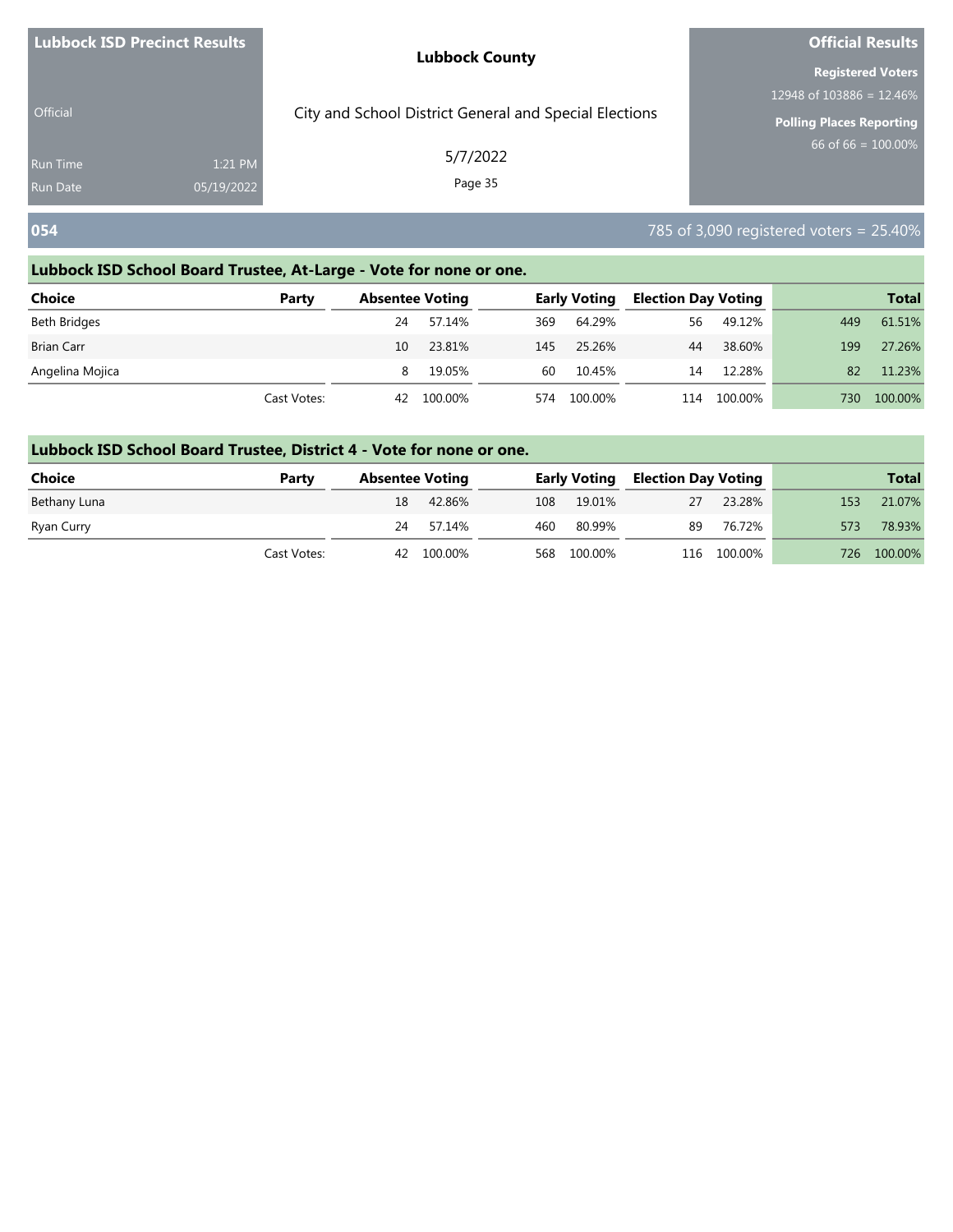| <b>Lubbock ISD Precinct Results</b> |            | <b>Lubbock County</b>                                  | <b>Official Results</b>         |  |  |
|-------------------------------------|------------|--------------------------------------------------------|---------------------------------|--|--|
|                                     |            |                                                        | <b>Registered Voters</b>        |  |  |
|                                     |            |                                                        | 12948 of 103886 = 12.46%        |  |  |
| <b>Official</b>                     |            | City and School District General and Special Elections | <b>Polling Places Reporting</b> |  |  |
| Run Time                            | 1:21 PM    | 5/7/2022                                               | 66 of 66 = $100.00\%$           |  |  |
| <b>Run Date</b>                     | 05/19/2022 | Page 36                                                |                                 |  |  |
|                                     |            |                                                        |                                 |  |  |

### **059** 241 of 2,810 registered voters = 8.58%

## **Lubbock ISD School Board Trustee, At-Large - Vote for none or one. Choice Party Absentee Voting Early Voting Election Day Voting Total** Beth Bridges 6 33.33% 51 37.23% 25 39.68% 82 37.61% Brian Carr 1 5.56% 38 27.74% 20 31.75% 59 27.06% Angelina Mojica **11 51.11% 18 28.57%** 18 28.57% 18 29.57% 18 28.57% 18 28.57% 18 28.57% 18 28.57% 18 28.57% 18 2 Cast Votes: 18 100.00% 137 100.00% 63 100.00% 218 100.00%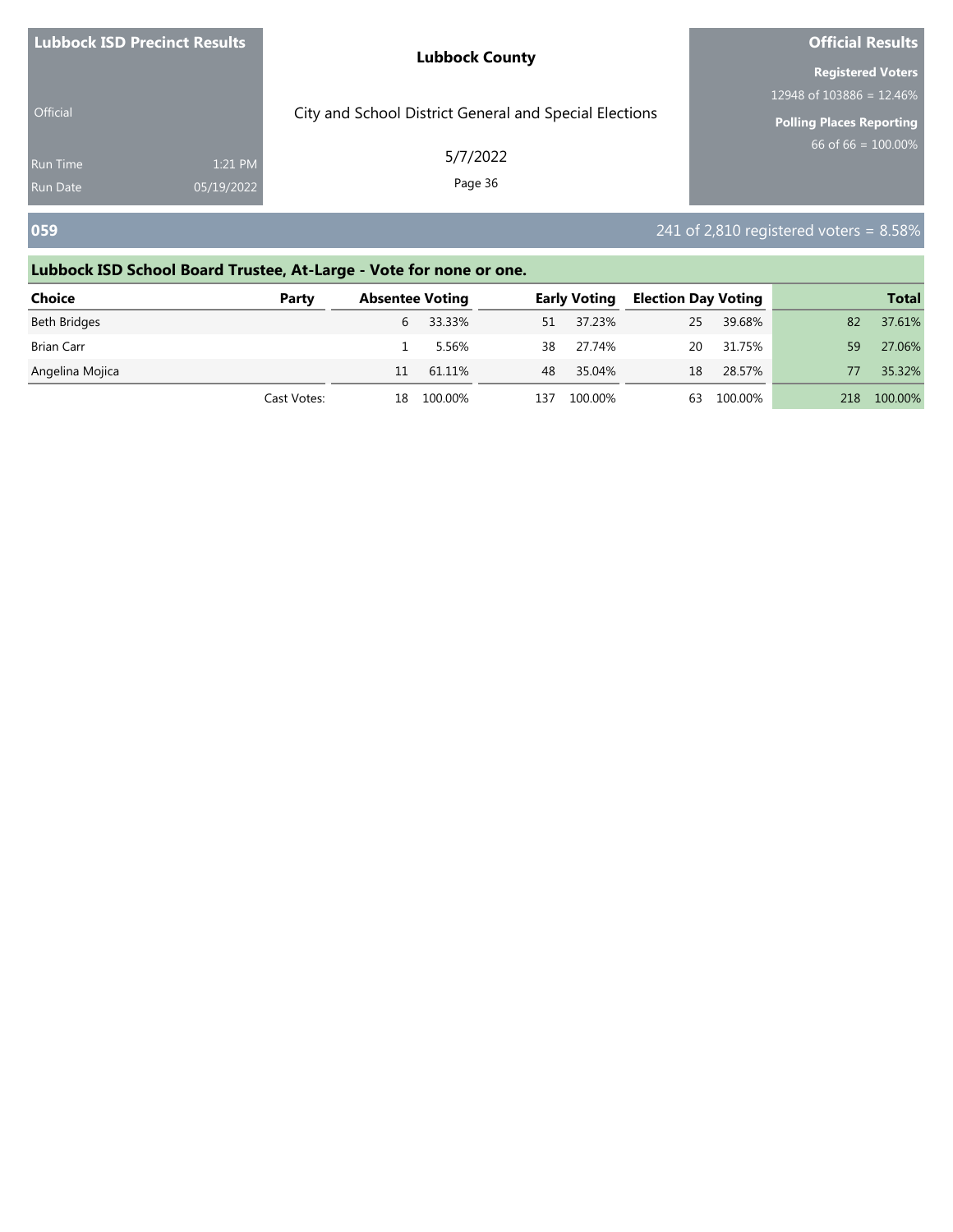| <b>Lubbock ISD Precinct Results</b> |                       | <b>Lubbock County</b>                                  | <b>Official Results</b>                                  |  |  |
|-------------------------------------|-----------------------|--------------------------------------------------------|----------------------------------------------------------|--|--|
| <b>Official</b>                     |                       | City and School District General and Special Elections | <b>Registered Voters</b><br>12948 of 103886 = 12.46%     |  |  |
| <b>Run Time</b><br><b>Run Date</b>  | 1:21 PM<br>05/19/2022 | 5/7/2022<br>Page 37                                    | <b>Polling Places Reporting</b><br>66 of $66 = 100.00\%$ |  |  |
| 060                                 |                       |                                                        | 300 of 1,200 registered voters = 25.00%                  |  |  |

| <b>Choice</b>     | Party       | <b>Absentee Voting</b> |         |     | <b>Early Voting</b> | <b>Election Day Voting</b> |         |     | <b>Total</b> |
|-------------------|-------------|------------------------|---------|-----|---------------------|----------------------------|---------|-----|--------------|
| Beth Bridges      |             |                        | 31.82%  | 116 | 63.39%              | 34                         | 41.98%  | 157 | 54.90%       |
| <b>Brian Carr</b> |             | 10                     | 45.45%  | 39  | 21.31%              | 33                         | 40.74%  | 82  | 28.67%       |
| Angelina Mojica   |             |                        | 22.73%  | 28  | 15.30%              | 14                         | 17.28%  | 47  | 16.43%       |
|                   | Cast Votes: | 22                     | 100.00% | 183 | 100.00%             | 81                         | 100.00% | 286 | 100.00%      |

| <b>Choice</b> | Party       | <b>Absentee Voting</b> |            |     |             | <b>Early Voting Election Day Voting</b> |            |     | <b>Total</b> |
|---------------|-------------|------------------------|------------|-----|-------------|-----------------------------------------|------------|-----|--------------|
| Bethany Luna  |             |                        | 3 14.29%   |     | 37 20.11%   | 23                                      | 29.49%     | 63  | 22.26%       |
| Ryan Curry    |             |                        | 18 85.71%  | 147 | 79.89%      |                                         | 55 70.51%  | 220 | 77.74%       |
|               | Cast Votes: |                        | 21 100.00% |     | 184 100.00% |                                         | 78 100.00% | 283 | 100.00%      |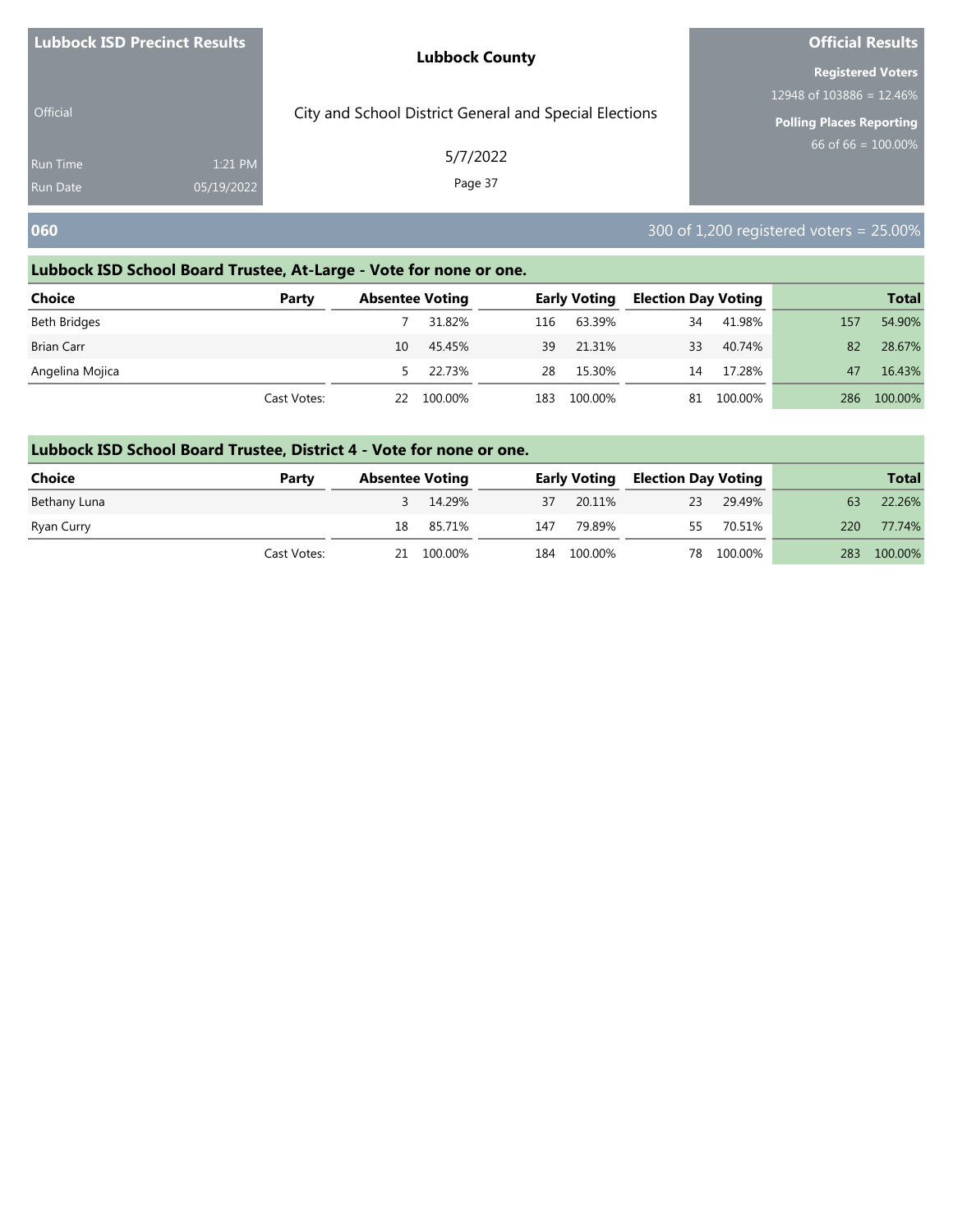| <b>Lubbock ISD Precinct Results</b> |            | <b>Lubbock County</b>                                  | <b>Official Results</b>                              |
|-------------------------------------|------------|--------------------------------------------------------|------------------------------------------------------|
|                                     |            |                                                        | <b>Registered Voters</b><br>12948 of 103886 = 12.46% |
| <b>Official</b>                     |            | City and School District General and Special Elections | <b>Polling Places Reporting</b>                      |
| <b>Run Time</b>                     | 1:21 PM    | 5/7/2022                                               | 66 of $66 = 100.00\%$                                |
| <b>Run Date</b>                     | 05/19/2022 | Page 38                                                |                                                      |
| 062                                 |            |                                                        | $1412$ of 2,273 registered voters = 18.13%           |

| <b>Choice</b>     | Party       | <b>Absentee Voting</b> |         |     | <b>Early Voting</b> | <b>Election Day Voting</b> |            |     | <b>Total</b> |
|-------------------|-------------|------------------------|---------|-----|---------------------|----------------------------|------------|-----|--------------|
| Beth Bridges      |             | 16                     | 53.33%  | 145 | 55.34%              | 52                         | 68.42%     | 213 | 57.88%       |
| <b>Brian Carr</b> |             |                        | 36.67%  | 87  | 33.21%              | 16                         | 21.05%     | 114 | 30.98%       |
| Angelina Mojica   |             |                        | 10.00%  | 30  | 11.45%              | 8.                         | 10.53%     | 41  | 11.14%       |
|                   | Cast Votes: | 30                     | 100.00% |     | 262 100.00%         |                            | 76 100.00% | 368 | 100.00%      |

| <b>Choice</b> | Party       | <b>Absentee Voting</b> |            |     |             | <b>Early Voting Election Day Voting</b> |            |     | <b>Total</b> |
|---------------|-------------|------------------------|------------|-----|-------------|-----------------------------------------|------------|-----|--------------|
| Jason Rinaldo |             |                        | 9 31.03%   |     | 48 19.05%   | 8                                       | 10.39%     | 65  | 18.16%       |
| Jason Ratliff |             | 20                     | 68.97%     | 204 | 80.95%      | 69                                      | 89.61%     | 293 | 81.84%       |
|               | Cast Votes: |                        | 29 100.00% |     | 252 100.00% |                                         | 77 100.00% |     | 358 100.00%  |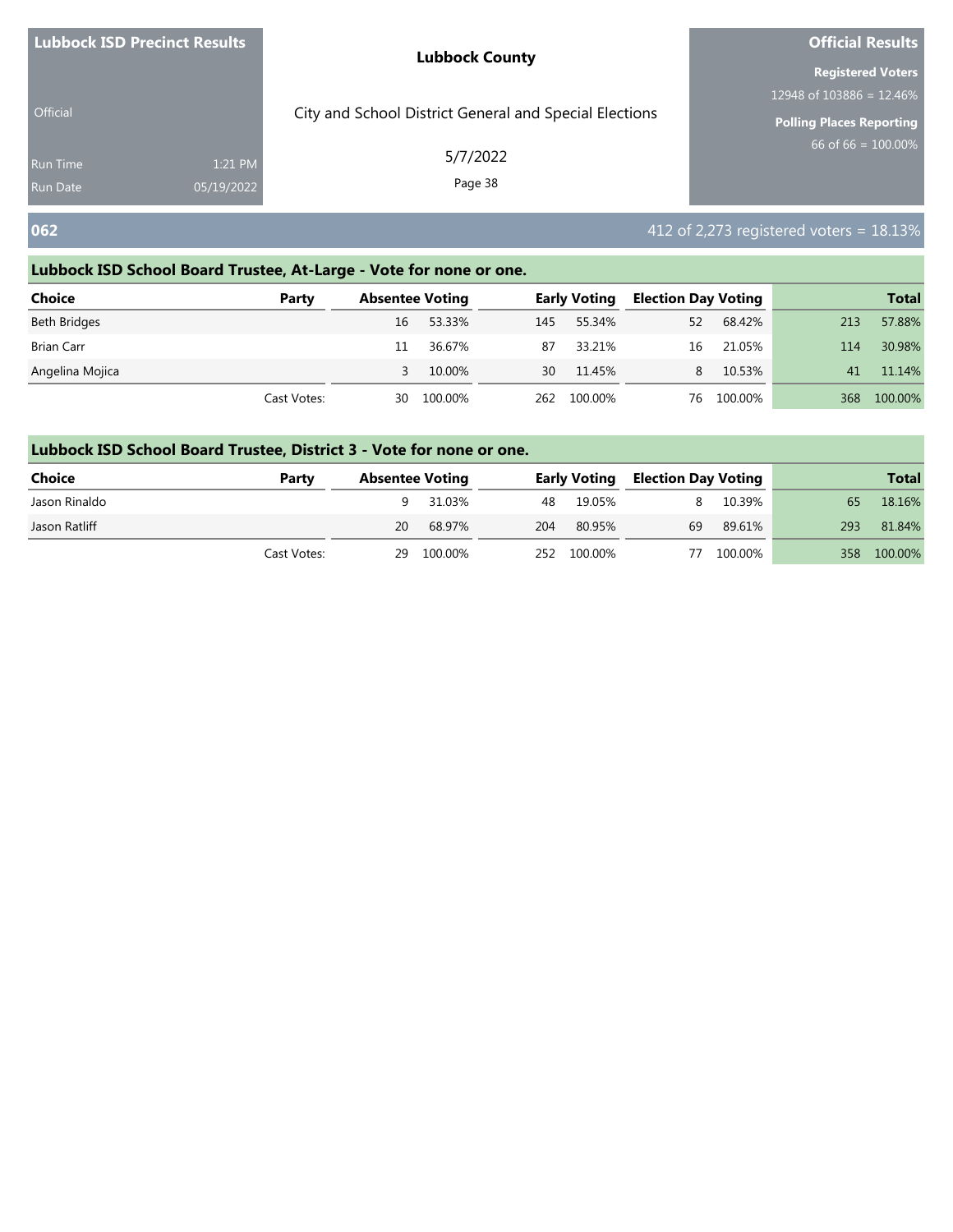| <b>Lubbock ISD Precinct Results</b> | <b>Lubbock County</b>                                  | <b>Official Results</b>  |
|-------------------------------------|--------------------------------------------------------|--------------------------|
|                                     |                                                        | <b>Registered Voters</b> |
|                                     |                                                        | 12948 of 103886 = 12.46% |
| <b>Official</b>                     | City and School District General and Special Elections | Polling Places Reporting |
| <b>Run Time</b>                     | 5/7/2022<br>1:21 PM                                    | 66 of 66 = $100.00\%$    |
| 05/19/2022<br><b>Run Date</b>       | Page 39                                                |                          |

### **063** 12 of 183 registered voters = 6.56%

## **Lubbock ISD School Board Trustee, At-Large - Vote for none or one. Choice Party Absentee Voting Early Voting Election Day Voting Total** Beth Bridges 0 0.00% 4 50.00% 2 66.67% 6 54.55% Brian Carr 0 0.00% 2 25.00% 1 33.33% 3 27.27% Angelina Mojica **2 25.00% 2 25.00% 2 25.00%** 0 0.00% 2 25.00% 2 18.18% Cast Votes: 0 0.00% 8 100.00% 3 100.00% 11 100.00%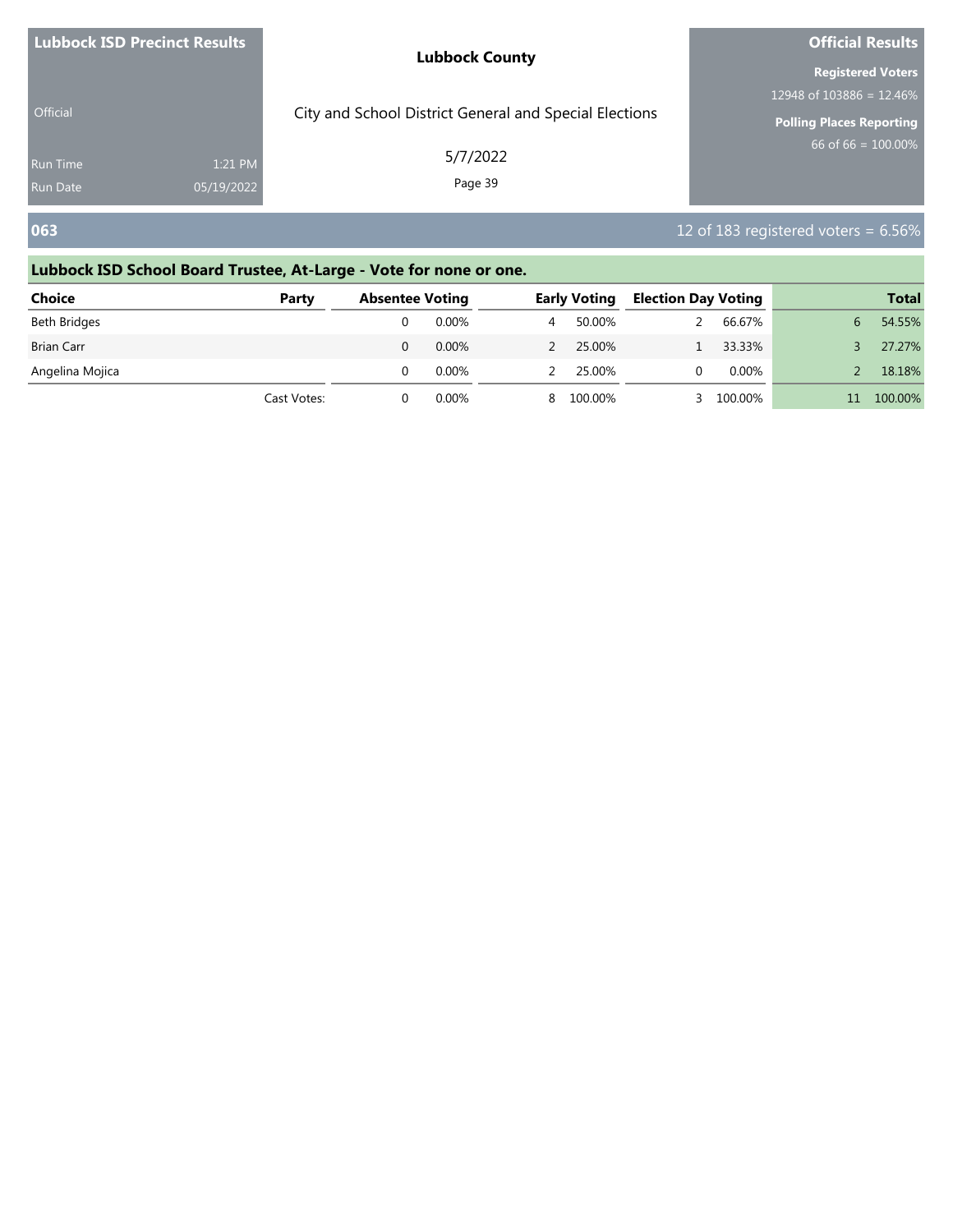| <b>Lubbock ISD Precinct Results</b> |            | <b>Lubbock County</b>                                  | <b>Official Results</b>                              |
|-------------------------------------|------------|--------------------------------------------------------|------------------------------------------------------|
|                                     |            |                                                        | <b>Registered Voters</b><br>12948 of 103886 = 12.46% |
| Official                            |            | City and School District General and Special Elections | <b>Polling Places Reporting</b>                      |
| <b>Run Time</b>                     | 1:21 PM    | 5/7/2022                                               | 66 of $66 = 100.00\%$                                |
| <b>Run Date</b>                     | 05/19/2022 | Page 40                                                |                                                      |
| 065                                 |            |                                                        | 0 of 2 registered voters = $0.00\%$                  |

| Choice            | Party       | <b>Absentee Voting</b> |       | <b>Early Voting</b> | <b>Election Day Voting</b> |          | <b>Total</b> |
|-------------------|-------------|------------------------|-------|---------------------|----------------------------|----------|--------------|
| Beth Bridges      |             |                        | 0.00% | $0.00\%$            |                            | $0.00\%$ | 0.00%        |
| <b>Brian Carr</b> |             |                        | 0.00% | $0.00\%$            |                            | $0.00\%$ | 0.00%        |
| Angelina Mojica   |             |                        | 0.00% | $0.00\%$            |                            | 0.00%    | 0.00%        |
|                   | Cast Votes: |                        | 0.00% | 0.00%               |                            | $0.00\%$ | 0.00%        |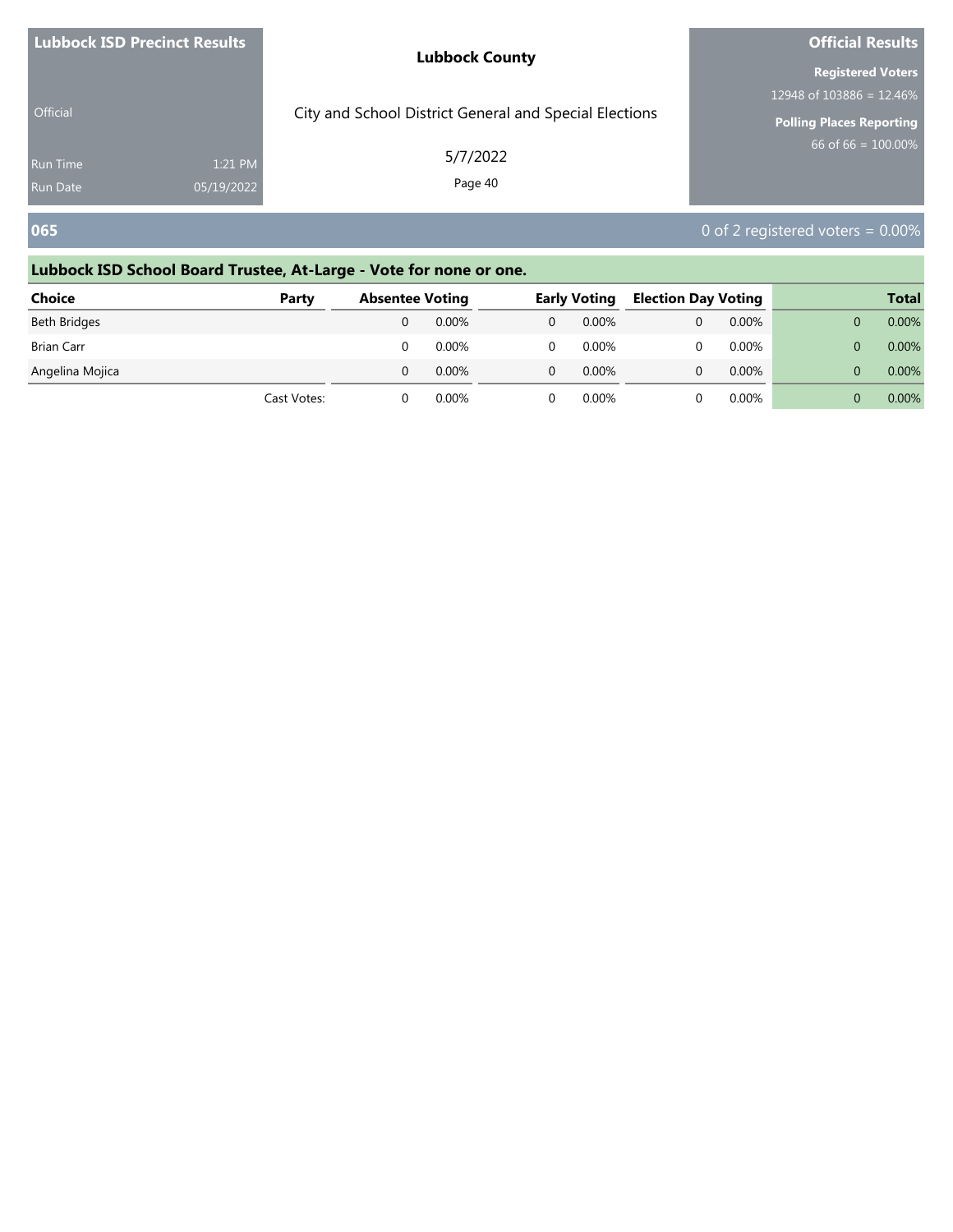| <b>Lubbock ISD Precinct Results</b> |            | <b>Lubbock County</b>                                  | <b>Official Results</b>                              |  |  |
|-------------------------------------|------------|--------------------------------------------------------|------------------------------------------------------|--|--|
|                                     |            |                                                        | <b>Registered Voters</b><br>12948 of 103886 = 12.46% |  |  |
| <b>Official</b>                     |            | City and School District General and Special Elections | <b>Polling Places Reporting</b>                      |  |  |
| <b>Run Time</b>                     | 1:21 PM    | 5/7/2022<br>Page 41                                    | 66 of $66 = 100.00\%$                                |  |  |
| <b>Run Date</b>                     | 05/19/2022 |                                                        |                                                      |  |  |
| 066                                 |            |                                                        | $642$ of 2,498 registered voters = 25.70%            |  |  |

| <b>Choice</b>     | Party       |    | <b>Absentee Voting</b> |     | <b>Early Voting</b> | <b>Election Day Voting</b> |         |     | <b>Total</b> |
|-------------------|-------------|----|------------------------|-----|---------------------|----------------------------|---------|-----|--------------|
| Beth Bridges      |             | 21 | 65.63%                 | 330 | 73.99%              | 70                         | 66.67%  | 421 | 72.21%       |
| <b>Brian Carr</b> |             | 8  | 25.00%                 | 89  | 19.96%              | 24                         | 22.86%  | 121 | 20.75%       |
| Angelina Mojica   |             |    | 9.38%                  | 27  | 6.05%               | 11                         | 10.48%  | 41  | 7.03%        |
|                   | Cast Votes: | 32 | 100.00%                |     | 446 100.00%         | 105                        | 100.00% | 583 | 100.00%      |

| <b>Choice</b> | Party       | <b>Absentee Voting</b> |            |     | <b>Early Voting</b> | <b>Election Day Voting</b> |             |     | <b>Total</b> |
|---------------|-------------|------------------------|------------|-----|---------------------|----------------------------|-------------|-----|--------------|
| Jason Rinaldo |             |                        | 28.13%     |     | 48 10.88%           | 12                         | 11.01%      | 69  | 11.86%       |
| Jason Ratliff |             | 23                     | 71.88%     | 393 | 89.12%              | 97                         | 88.99%      | 513 | 88.14%       |
|               | Cast Votes: |                        | 32 100.00% |     | 441 100.00%         |                            | 109 100.00% | 582 | 100.00%      |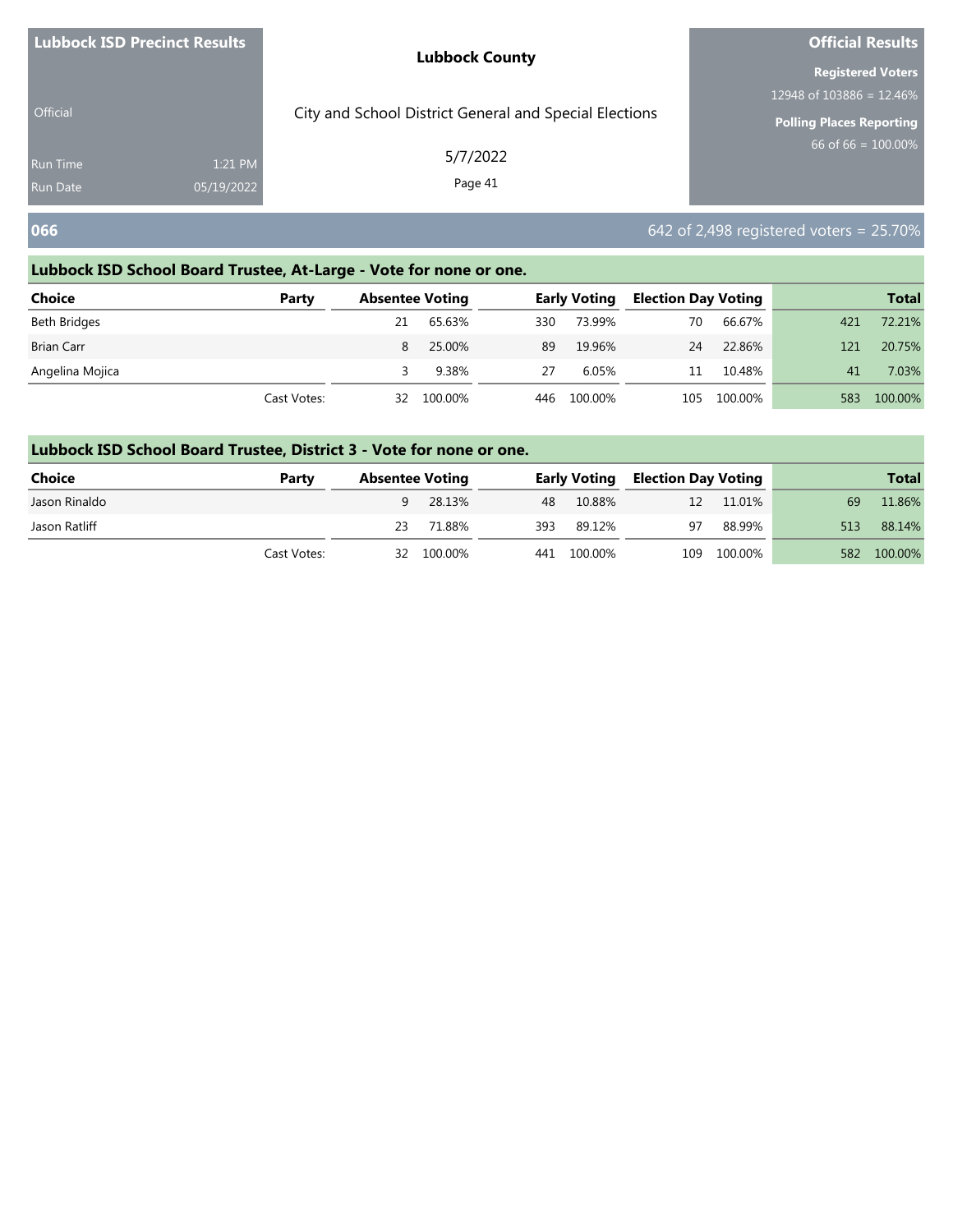| <b>Lubbock ISD Precinct Results</b> |            | <b>Lubbock County</b>                                  | <b>Official Results</b>  |
|-------------------------------------|------------|--------------------------------------------------------|--------------------------|
|                                     |            |                                                        | <b>Registered Voters</b> |
|                                     |            |                                                        | 12948 of 103886 = 12.46% |
| <b>Official</b>                     |            | City and School District General and Special Elections | Polling Places Reporting |
| <b>Run Time</b>                     | 1:21 PM    | 5/7/2022                                               | 66 of 66 = $100.00\%$    |
| <b>Run Date</b>                     | 05/19/2022 | Page 42                                                |                          |
|                                     |            |                                                        |                          |

### **067** 216 of 2,177 registered voters = 9.92%

## **Lubbock ISD School Board Trustee, At-Large - Vote for none or one. Choice Party Absentee Voting Early Voting Election Day Voting Total** Beth Bridges 9 56.25% 63 44.37% 11 29.73% 83 42.56% Brian Carr 6 37.50% 38 26.76% 10 27.03% 54 27.69% Angelina Mojica 1 6.25% 41 28.87% 16 43.24% 58 29.74% Cast Votes: 16 100.00% 142 100.00% 37 100.00% 195 100.00%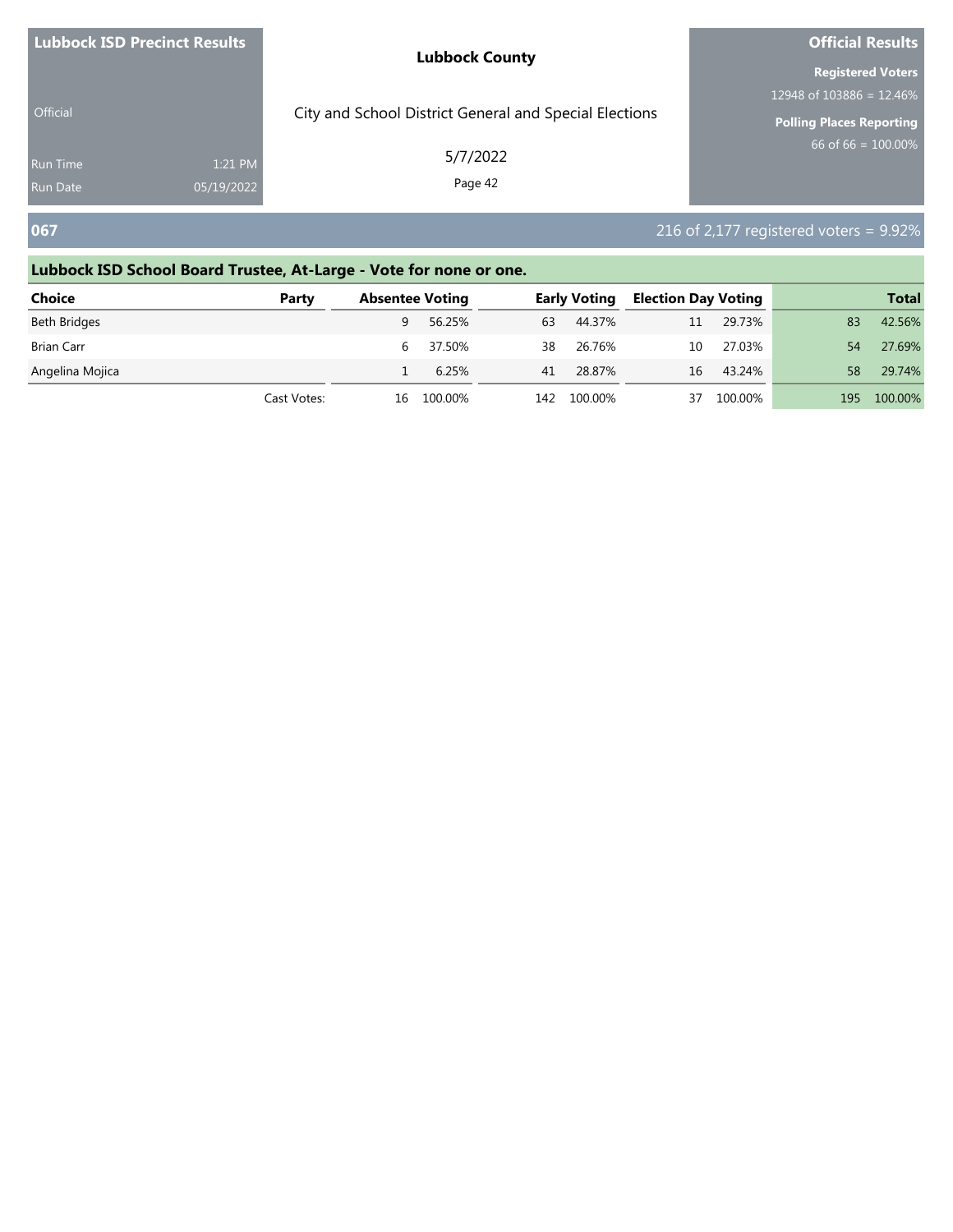| <b>Lubbock ISD Precinct Results</b> |            | <b>Lubbock County</b>                                  | <b>Official Results</b>         |  |
|-------------------------------------|------------|--------------------------------------------------------|---------------------------------|--|
|                                     |            |                                                        | <b>Registered Voters</b>        |  |
|                                     |            |                                                        | 12948 of 103886 = 12.46%        |  |
| <b>Official</b>                     |            | City and School District General and Special Elections | <b>Polling Places Reporting</b> |  |
| <b>Run Time</b>                     | 1:21 PM    | 5/7/2022                                               | 66 of $66 = 100.00\%$           |  |
| <b>Run Date</b>                     | 05/19/2022 | Page 43                                                |                                 |  |
|                                     |            |                                                        |                                 |  |

### **075** 329 of 1,165 registered voters = 28.24%

### **Lubbock ISD School Board Trustee, At-Large - Vote for none or one.**

| <b>Choice</b>     | Party       | <b>Absentee Voting</b> |          |     | <b>Early Voting</b> | <b>Election Day Voting</b> |         |     | <b>Total</b> |
|-------------------|-------------|------------------------|----------|-----|---------------------|----------------------------|---------|-----|--------------|
| Beth Bridges      |             | 12                     | 75.00%   | 143 | 67.14%              | 44                         | 64.71%  | 199 | 67.00%       |
| <b>Brian Carr</b> |             | 4                      | 25.00%   | 48  | 22.54%              | 13                         | 19.12%  | 65  | 21.89%       |
| Angelina Mojica   |             |                        | $0.00\%$ | 22  | 10.33%              | 11                         | 16.18%  | 33  | 11.11%       |
|                   | Cast Votes: | 16                     | 100.00%  | 213 | 100.00%             | 68                         | 100.00% | 297 | 100.00%      |

| <b>Choice</b> | Party       | <b>Absentee Voting</b> |            |     |             | <b>Early Voting Election Day Voting</b> |            |     | <b>Total</b> |
|---------------|-------------|------------------------|------------|-----|-------------|-----------------------------------------|------------|-----|--------------|
| Bethany Luna  |             |                        | 2 12.50%   |     | 32 14.81%   | 14                                      | 20.59%     | 48  | 16.00%       |
| Ryan Curry    |             | 14                     | 87.50%     | 184 | 85.19%      |                                         | 54 79.41%  | 252 | 84.00%       |
|               | Cast Votes: |                        | 16 100.00% |     | 216 100.00% |                                         | 68 100.00% | 300 | 100.00%      |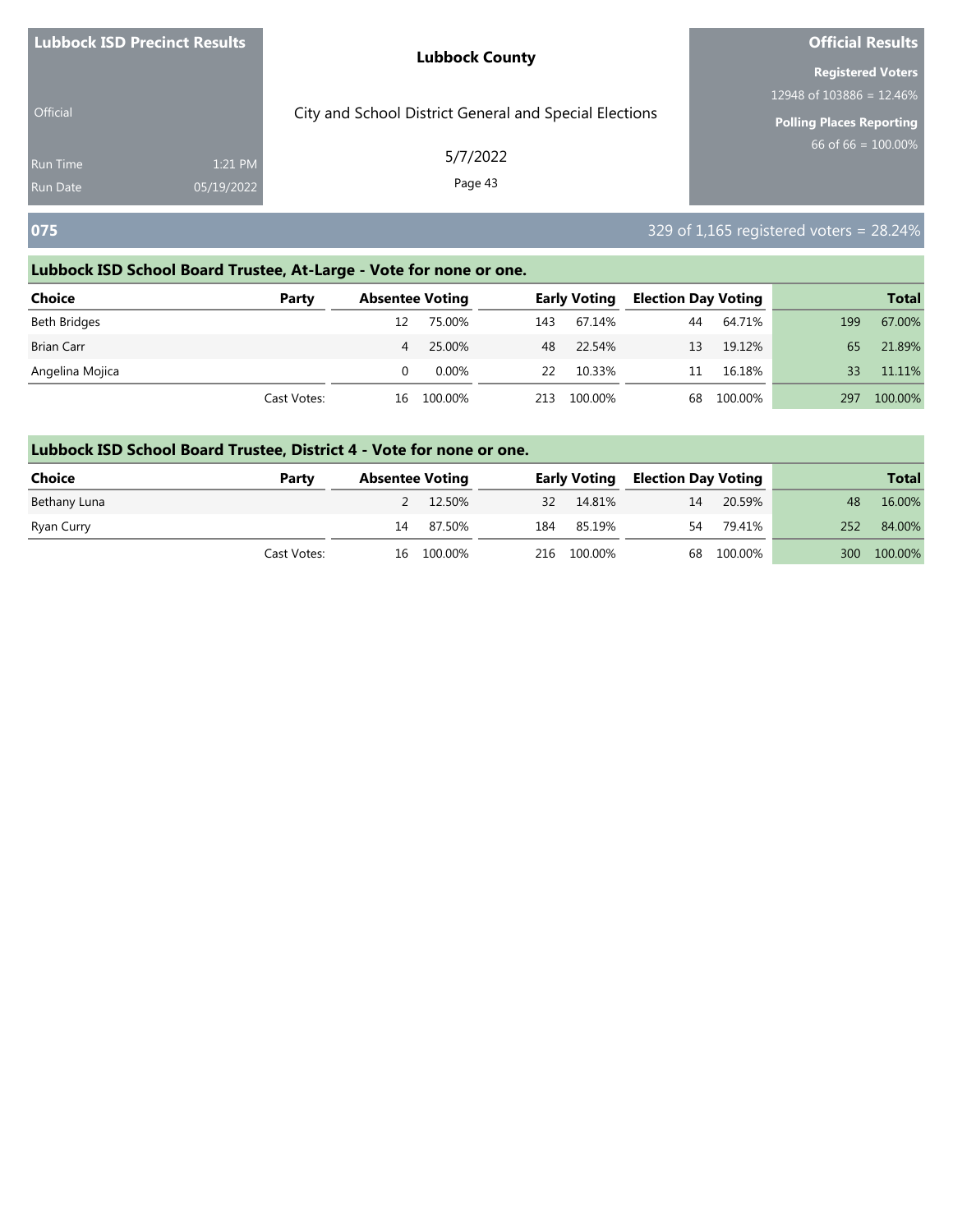| City and School District General and Special Elections<br><b>Official</b><br>5/7/2022<br>1:21 PM<br><b>Run Time</b><br>Page 44<br><b>Run Date</b><br>05/19/2022 | <b>Lubbock ISD Precinct Results</b> | <b>Lubbock County</b> | <b>Official Results</b>  |  |  |
|-----------------------------------------------------------------------------------------------------------------------------------------------------------------|-------------------------------------|-----------------------|--------------------------|--|--|
|                                                                                                                                                                 |                                     |                       | <b>Registered Voters</b> |  |  |
|                                                                                                                                                                 |                                     |                       | 12948 of 103886 = 12.46% |  |  |
|                                                                                                                                                                 |                                     |                       | Polling Places Reporting |  |  |
|                                                                                                                                                                 |                                     |                       | 66 of 66 = $100.00\%$    |  |  |
|                                                                                                                                                                 |                                     |                       |                          |  |  |

### **113** 201 of 2,687 registered voters = 7.48%

## **Lubbock ISD School Board Trustee, At-Large - Vote for none or one. Choice Party Absentee Voting Early Voting Election Day Voting Total** Beth Bridges 4 66.67% 49 41.18% 22 36.67% 75 40.54% Brian Carr 0 0.00% 31 26.05% 17 28.33% 48 25.95% Angelina Mojica **2 33.33%** 39 32.77% 21 35.00% 62 33.51% Cast Votes: 6 100.00% 119 100.00% 60 100.00% 185 100.00%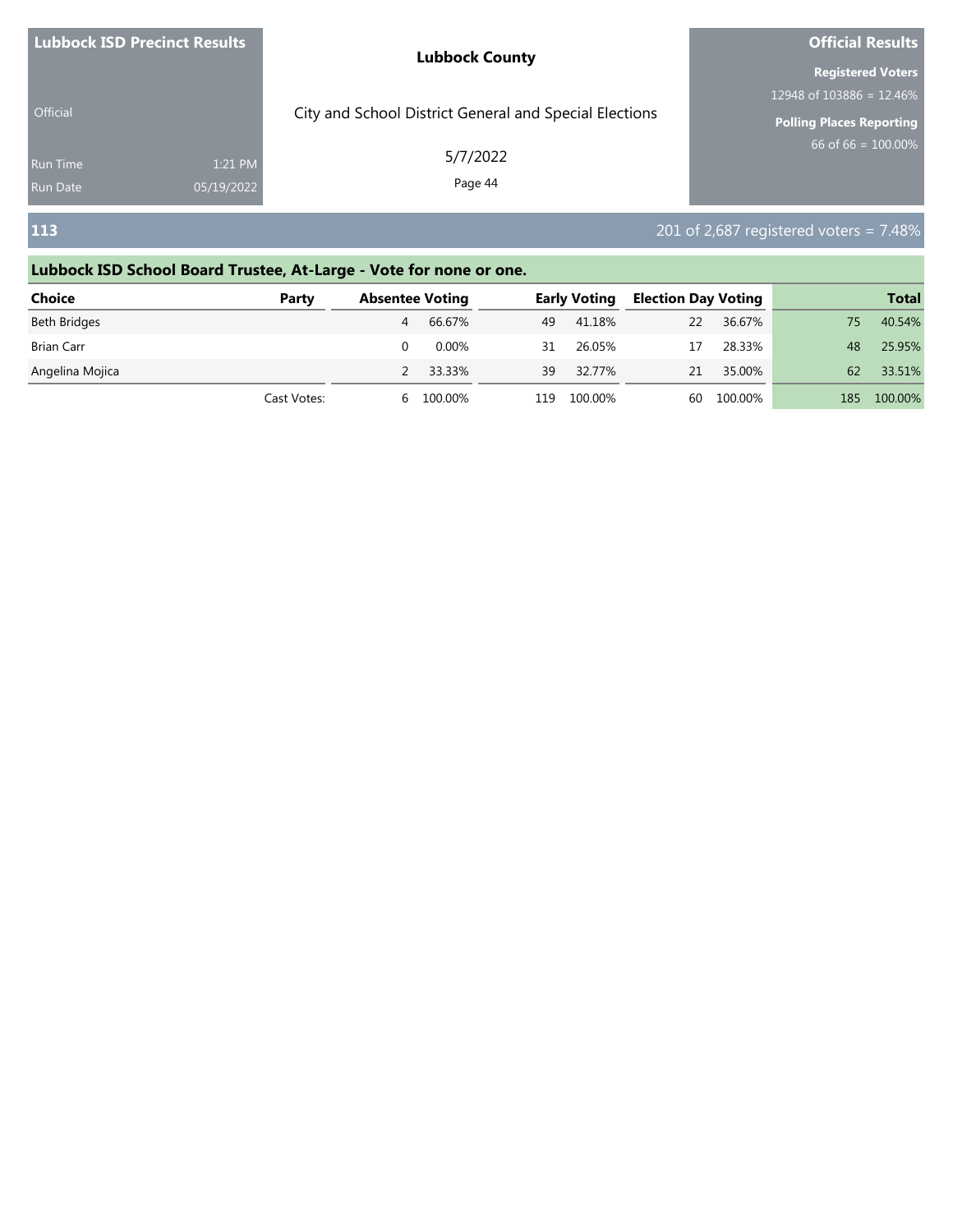|                 | <b>Lubbock ISD Precinct Results</b> | <b>Lubbock County</b>                                  | <b>Official Results</b>         |  |  |
|-----------------|-------------------------------------|--------------------------------------------------------|---------------------------------|--|--|
|                 |                                     |                                                        | <b>Registered Voters</b>        |  |  |
|                 |                                     |                                                        | 12948 of 103886 = 12.46%        |  |  |
| <b>Official</b> |                                     | City and School District General and Special Elections | <b>Polling Places Reporting</b> |  |  |
| <b>Run Time</b> | 1:21 PM                             | 5/7/2022                                               | $66$ of 66 = 100.00%            |  |  |
| <b>Run Date</b> | 05/19/2022                          | Page 45                                                |                                 |  |  |
|                 |                                     |                                                        |                                 |  |  |

**114** 77 of 788 registered voters = 9.77%

| <b>Choice</b>     | Party       | <b>Absentee Voting</b> |           |    | <b>Early Voting</b> |    | <b>Election Day Voting</b> |     | <b>Total</b> |
|-------------------|-------------|------------------------|-----------|----|---------------------|----|----------------------------|-----|--------------|
| Beth Bridges      |             |                        | 20.00%    | 10 | 20.41%              |    | 23.53%                     | 15. | 21.13%       |
| <b>Brian Carr</b> |             |                        | 20.00%    | 8  | 16.33%              |    | 23.53%                     | 13  | 18.31%       |
| Angelina Mojica   |             |                        | 60.00%    | 31 | 63.27%              |    | 52.94%                     | 43  | 60.56%       |
|                   | Cast Votes: |                        | 5 100.00% |    | 49 100.00%          | 17 | 100.00%                    | 71. | 100.00%      |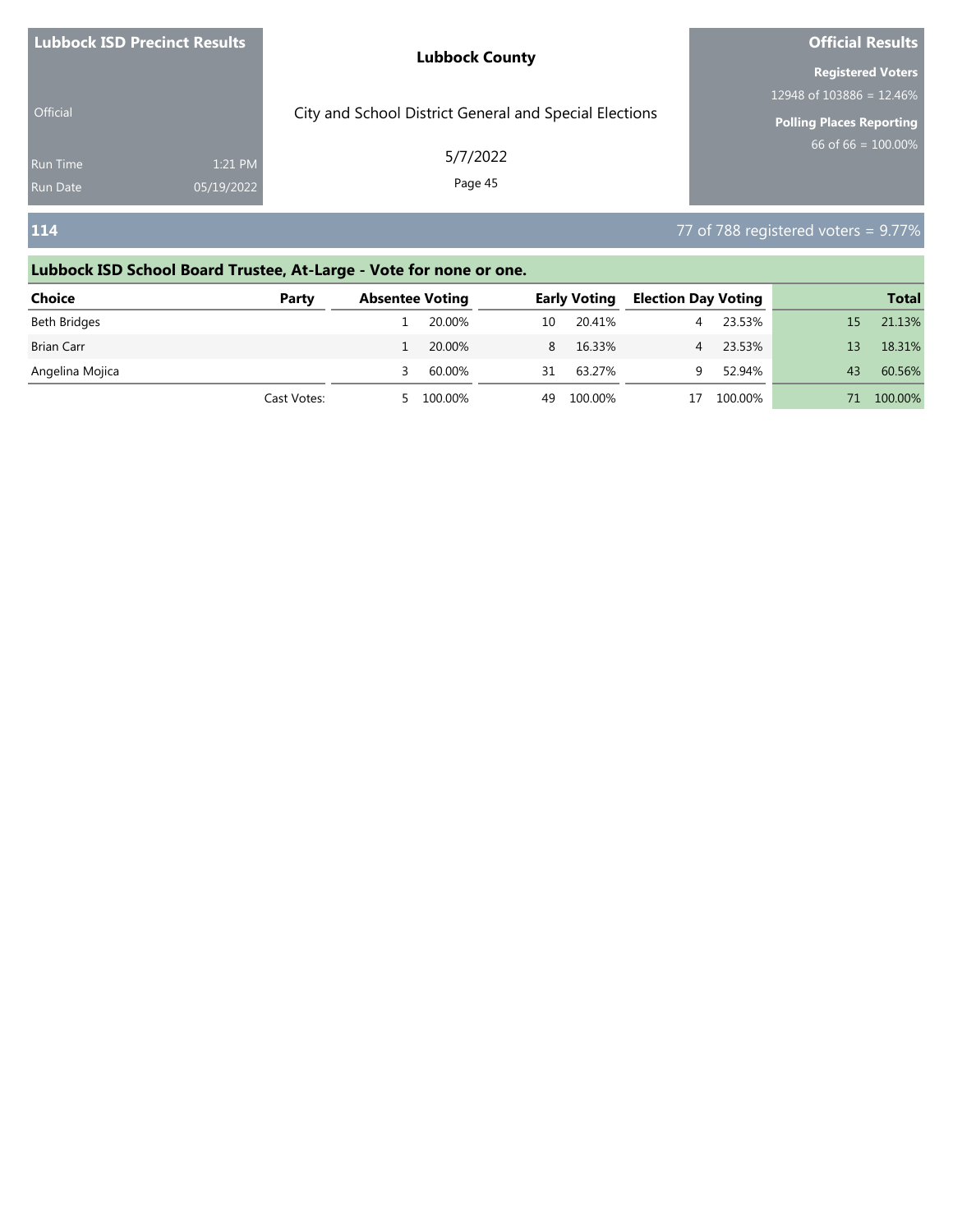|                 | <b>Lubbock ISD Precinct Results</b> | <b>Lubbock County</b>                                  | <b>Official Results</b>         |  |  |
|-----------------|-------------------------------------|--------------------------------------------------------|---------------------------------|--|--|
|                 |                                     |                                                        | <b>Registered Voters</b>        |  |  |
|                 |                                     |                                                        | 12948 of 103886 = 12.46%        |  |  |
| <b>Official</b> |                                     | City and School District General and Special Elections | <b>Polling Places Reporting</b> |  |  |
| Run Time        | 1:21 PM                             | 5/7/2022                                               | 66 of 66 = $100.00\%$           |  |  |
| Run Date        | 05/19/2022                          | Page 46                                                |                                 |  |  |
|                 |                                     |                                                        |                                 |  |  |

### **118** 225 of 1,714 registered voters = 13.13%

## **Lubbock ISD School Board Trustee, At-Large - Vote for none or one. Choice Party Absentee Voting Early Voting Election Day Voting Total** Beth Bridges 10 40.00% 53 40.15% 21 39.62% 84 40.00% Brian Carr 5 20.00% 51 38.64% 27 50.94% 83 39.52% Angelina Mojica **10 10.00%** 28 21.21% 5 9.43% 43 20.48% Cast Votes: 25 100.00% 132 100.00% 53 100.00% 210 100.00%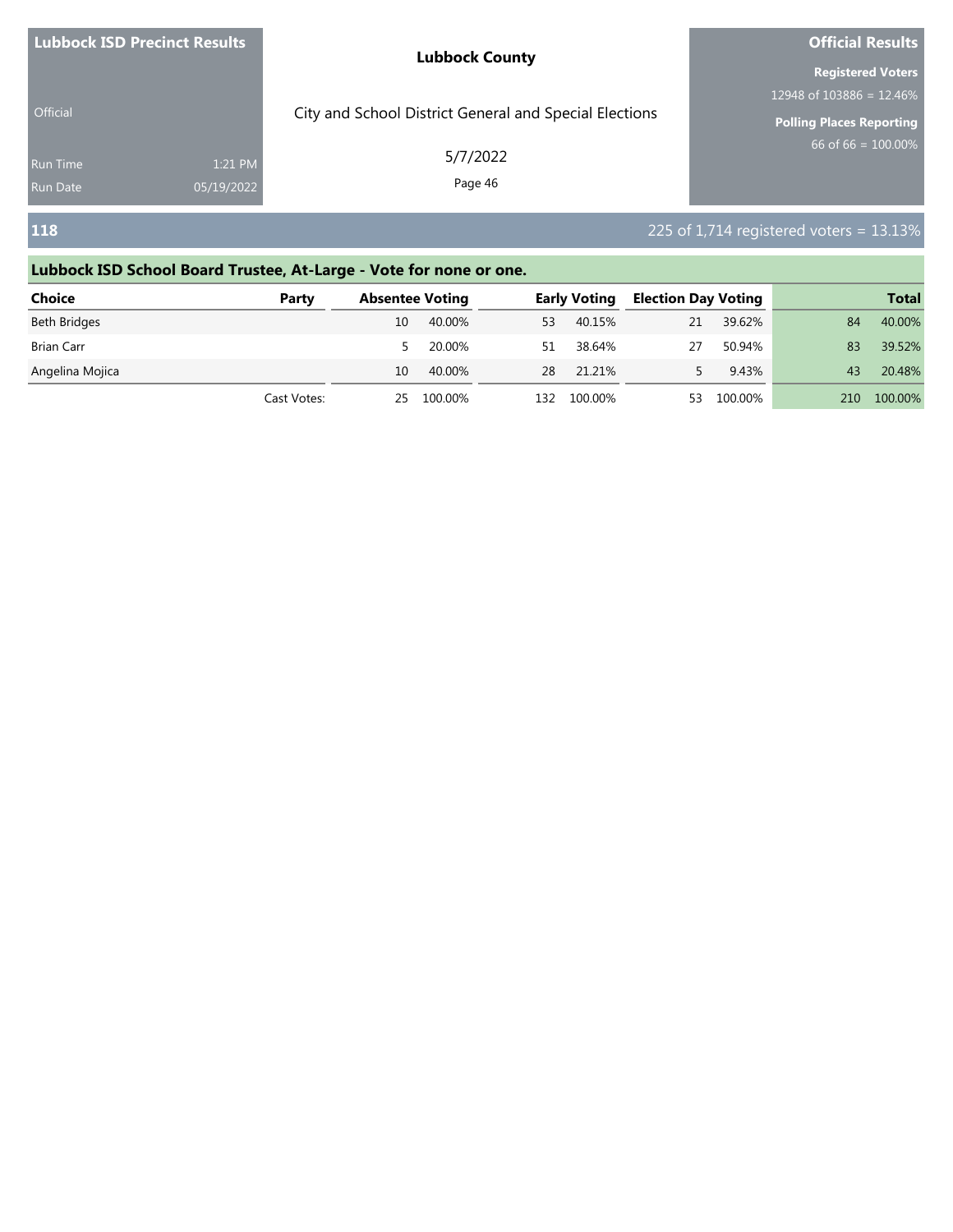| <b>Lubbock ISD Precinct Results</b> | <b>Lubbock County</b>                                  | <b>Official Results</b>         |  |  |
|-------------------------------------|--------------------------------------------------------|---------------------------------|--|--|
|                                     |                                                        | <b>Registered Voters</b>        |  |  |
|                                     |                                                        | 12948 of 103886 = 12.46%        |  |  |
| <b>Official</b>                     | City and School District General and Special Elections | <b>Polling Places Reporting</b> |  |  |
| 1:21 PM<br><b>Run Time</b>          | 5/7/2022                                               | 66 of 66 = $100.00\%$           |  |  |
| <b>Run Date</b><br>05/19/2022       | Page 47                                                |                                 |  |  |

### **119** 237 of 2,922 registered voters = 8.11%

## **Lubbock ISD School Board Trustee, At-Large - Vote for none or one. Choice Party Absentee Voting Early Voting Election Day Voting Total** Beth Bridges 1 25.00% 66 42.58% 16 29.09% 83 38.79% Brian Carr 2 50.00% 46 29.68% 16 29.09% 64 29.91% Angelina Mojica **1 25.00%** 43 27.74% 23 41.82% 67 31.31% Cast Votes: 4 100.00% 155 100.00% 55 100.00% 214 100.00%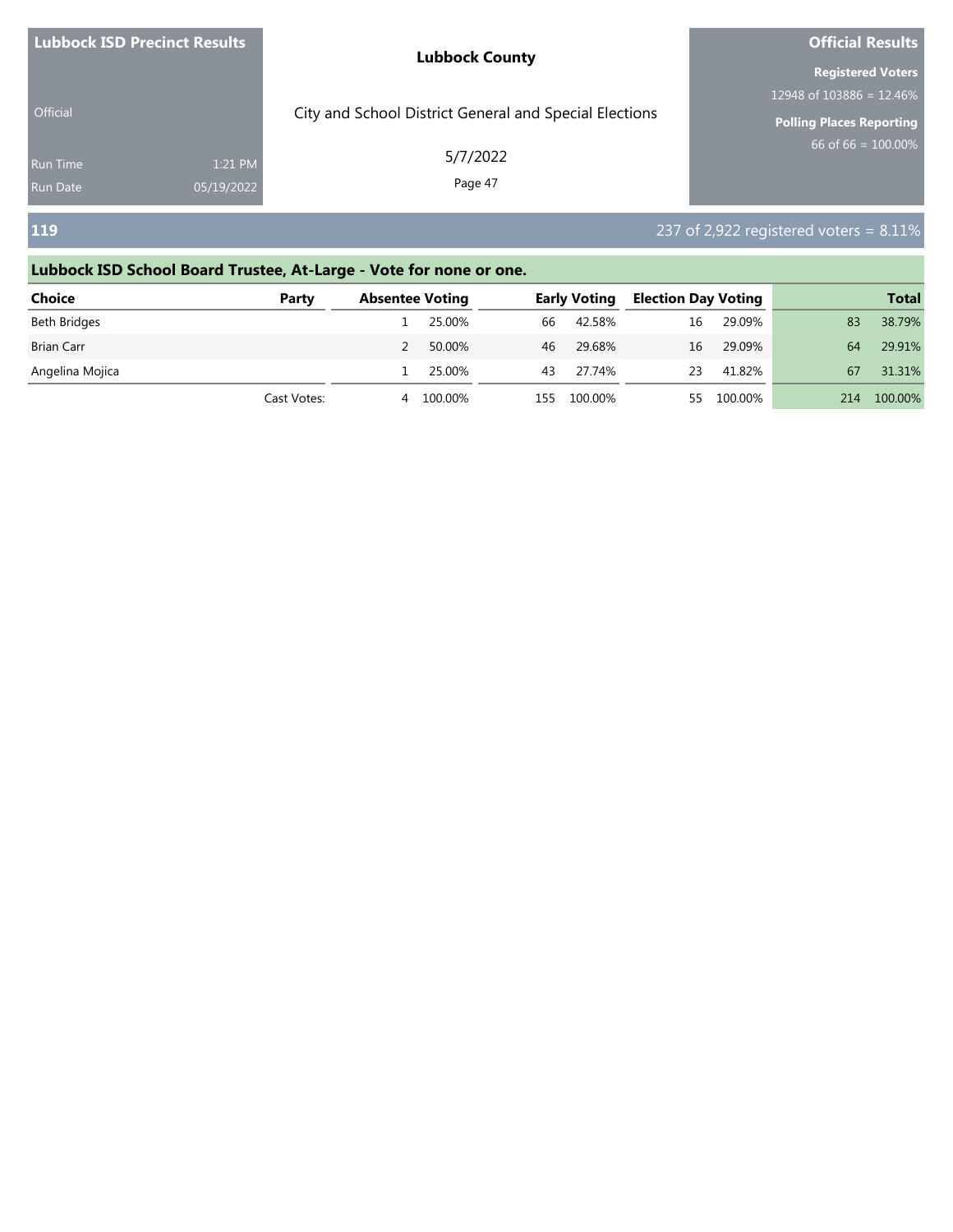| <b>Lubbock ISD Precinct Results</b> | <b>Lubbock County</b>                                  | <b>Official Results</b>                 |  |  |
|-------------------------------------|--------------------------------------------------------|-----------------------------------------|--|--|
|                                     |                                                        | <b>Registered Voters</b>                |  |  |
| <b>Official</b>                     | City and School District General and Special Elections | 12948 of 103886 = 12.46%                |  |  |
|                                     |                                                        | <b>Polling Places Reporting</b>         |  |  |
| 1:21 PM<br><b>Run Time</b>          | 5/7/2022                                               | 66 of $66 = 100.00\%$                   |  |  |
| 05/19/2022<br><b>Run Date</b>       | Page 48                                                |                                         |  |  |
| 122                                 |                                                        | 236 of 1,853 registered voters = 12.74% |  |  |

| <b>Choice</b>     | Party       | <b>Absentee Voting</b> |         |     | <b>Early Voting</b> | <b>Election Day Voting</b> |         |     | <b>Total</b> |
|-------------------|-------------|------------------------|---------|-----|---------------------|----------------------------|---------|-----|--------------|
| Beth Bridges      |             | 6                      | 30.00%  | 80  | 58.82%              | 28                         | 46.67%  | 114 | 52.78%       |
| <b>Brian Carr</b> |             |                        | 35.00%  | 28  | 20.59%              | 22                         | 36.67%  | 57  | 26.39%       |
| Angelina Mojica   |             |                        | 35.00%  | 28  | 20.59%              | 10                         | 16.67%  | 45  | 20.83%       |
|                   | Cast Votes: | 20                     | 100.00% | 136 | 100.00%             | 60                         | 100.00% |     | 216 100.00%  |

| <b>Choice</b> | Party       | <b>Absentee Voting</b> |            |             | <b>Early Voting Election Day Voting</b> |            |     | <b>Total</b> |
|---------------|-------------|------------------------|------------|-------------|-----------------------------------------|------------|-----|--------------|
| Bethany Luna  |             | 14                     | 70.00%     | 45 32.85%   | 19                                      | 32.76%     | 78  | 36.28%       |
| Ryan Curry    |             |                        | 6 30.00%   | 92 67.15%   | 39                                      | 67.24%     | 137 | 63.72%       |
|               | Cast Votes: |                        | 20 100.00% | 137 100.00% |                                         | 58 100.00% | 215 | 100.00%      |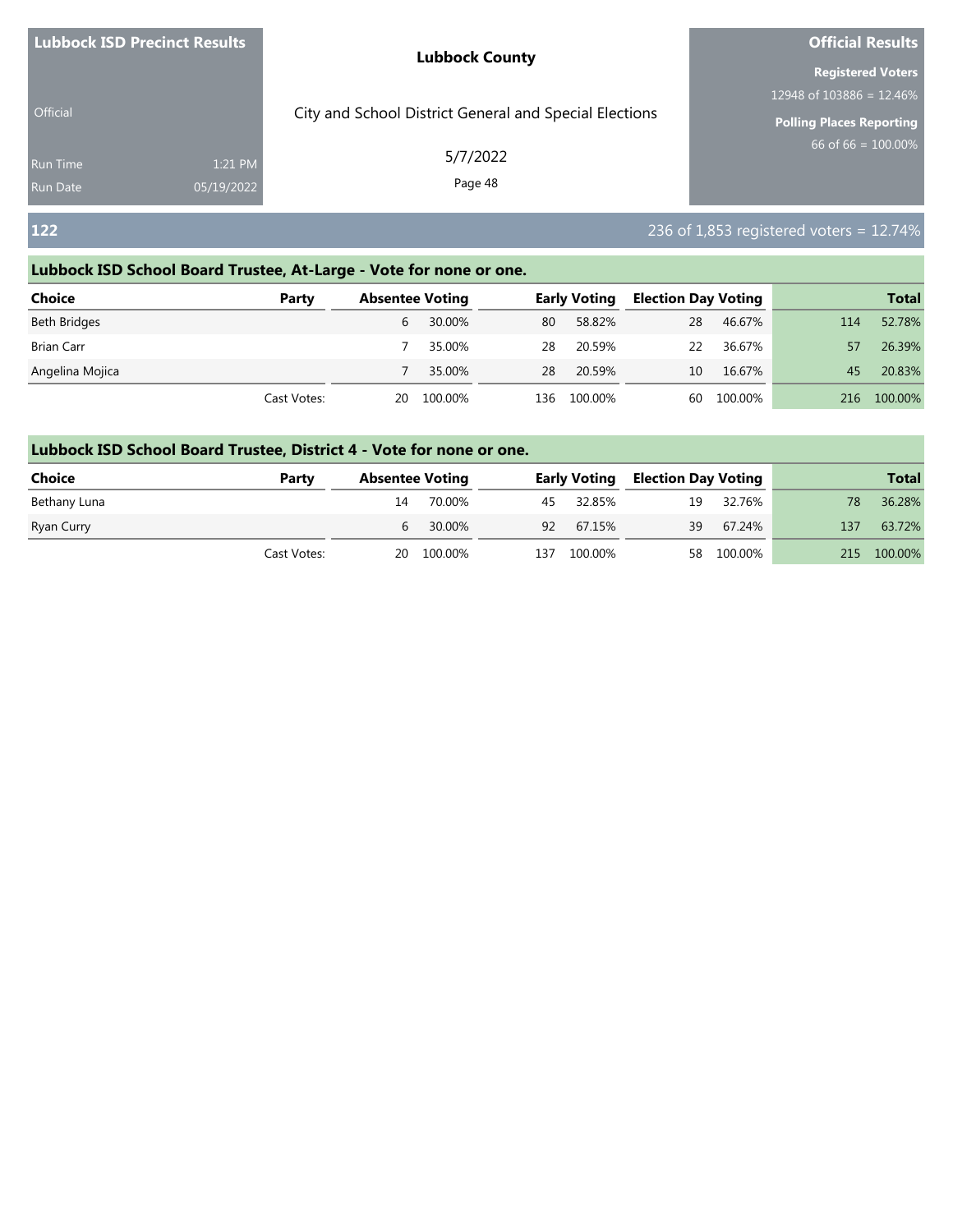|                 | <b>Lubbock ISD Precinct Results</b> | <b>Lubbock County</b>                                  | <b>Official Results</b>                                 |  |  |
|-----------------|-------------------------------------|--------------------------------------------------------|---------------------------------------------------------|--|--|
|                 |                                     |                                                        | <b>Registered Voters</b><br>12948 of $103886 = 12.46\%$ |  |  |
| <b>Official</b> |                                     | City and School District General and Special Elections | <b>Polling Places Reporting</b>                         |  |  |
| <b>Run Time</b> | 1:21 PM                             | 5/7/2022                                               | 66 of $66 = 100.00\%$                                   |  |  |
| Run Date        | 05/19/2022                          | Page 49                                                |                                                         |  |  |
| 123             |                                     |                                                        | 346 of 1,803 registered voters = 19.19%                 |  |  |

| <b>Choice</b>     | Party       |    | <b>Absentee Voting</b> |     | <b>Early Voting</b> | <b>Election Day Voting</b> |         |     | <b>Total</b> |
|-------------------|-------------|----|------------------------|-----|---------------------|----------------------------|---------|-----|--------------|
| Beth Bridges      |             | 16 | 55.17%                 | 128 | 57.92%              | 37                         | 53.62%  | 181 | 56.74%       |
| <b>Brian Carr</b> |             |    | 24.14%                 | 69  | 31.22%              | 21                         | 30.43%  | 97  | 30.41%       |
| Angelina Mojica   |             | b  | 20.69%                 | 24  | 10.86%              | 11                         | 15.94%  | 41  | 12.85%       |
|                   | Cast Votes: | 29 | 100.00%                |     | 221 100.00%         | 69                         | 100.00% | 319 | 100.00%      |

| <b>Choice</b> | Party       | <b>Absentee Voting</b> |            |     | <b>Early Voting</b> | <b>Election Day Voting</b> |            |     | <b>Total</b> |
|---------------|-------------|------------------------|------------|-----|---------------------|----------------------------|------------|-----|--------------|
| Bethany Luna  |             |                        | 5 17.86%   |     | 43 19.55%           | 19                         | 27.54%     | 67  | 21.14%       |
| Ryan Curry    |             | 23                     | 82.14%     | 177 | 80.45%              | 50                         | 72.46%     | 250 | 78.86%       |
|               | Cast Votes: |                        | 28 100.00% |     | 220 100.00%         |                            | 69 100.00% | 317 | 100.00%      |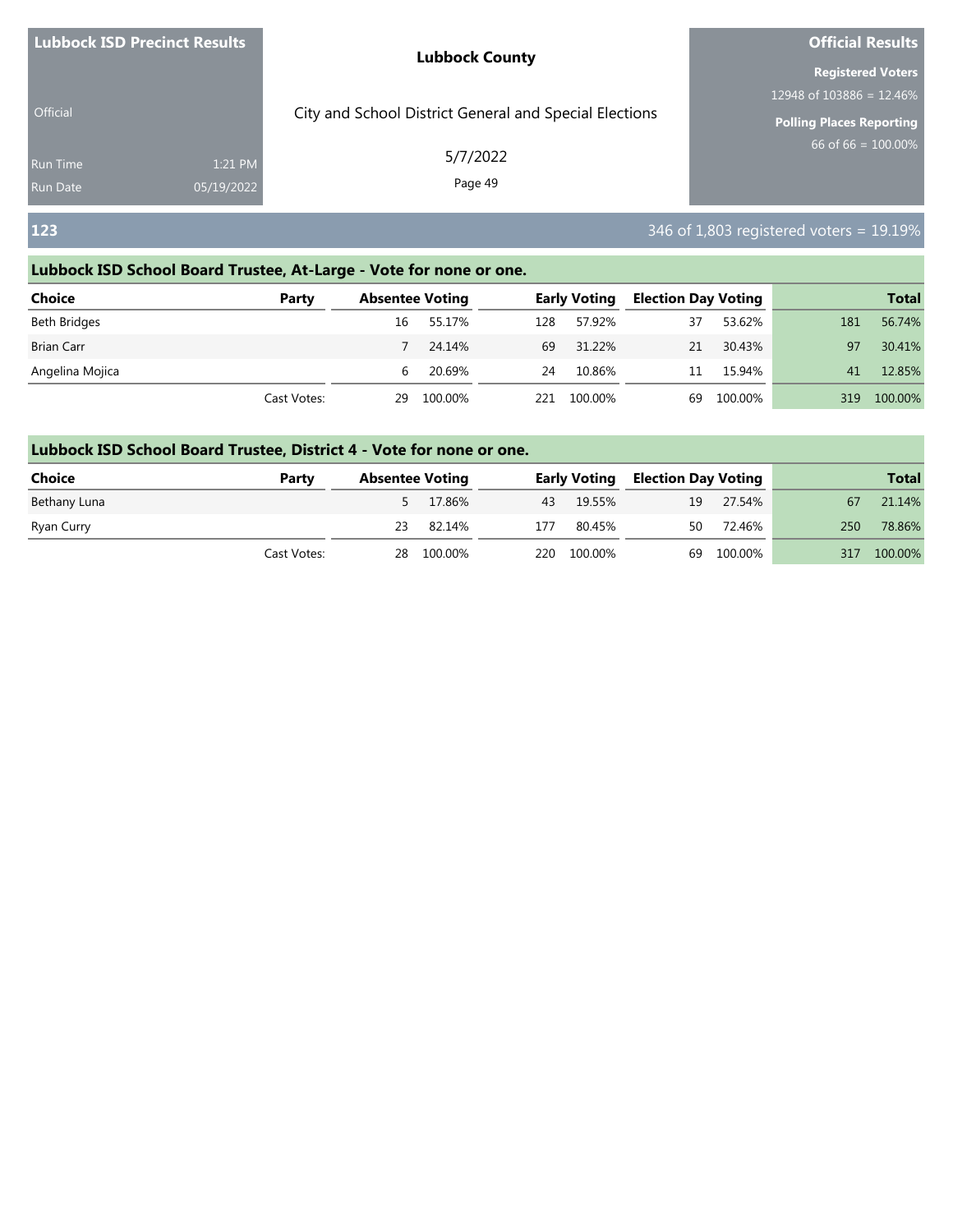| <b>Lubbock ISD Precinct Results</b> |            | <b>Lubbock County</b>                                  | <b>Official Results</b>         |  |  |
|-------------------------------------|------------|--------------------------------------------------------|---------------------------------|--|--|
|                                     |            |                                                        | <b>Registered Voters</b>        |  |  |
|                                     |            |                                                        | 12948 of 103886 = 12.46%        |  |  |
| <b>Official</b>                     |            | City and School District General and Special Elections | <b>Polling Places Reporting</b> |  |  |
| <b>Run Time</b>                     | 1:21 PM    | 5/7/2022                                               | 66 of $66 = 100.00\%$           |  |  |
| <b>Run Date</b>                     | 05/19/2022 | Page 50                                                |                                 |  |  |
|                                     |            |                                                        |                                 |  |  |

## **124** 397 of 1,847 registered voters = 21.49%

### **Lubbock ISD School Board Trustee, At-Large - Vote for none or one.**

| <b>Choice</b>   | Party       |    | <b>Absentee Voting</b> |      | <b>Early Voting</b> |     | <b>Election Day Voting</b> |     | <b>Total</b> |
|-----------------|-------------|----|------------------------|------|---------------------|-----|----------------------------|-----|--------------|
| Beth Bridges    |             |    | 25.93%                 | 127  | 54.51%              | 50  | 49.02%                     | 184 | 50.83%       |
| Brian Carr      |             | 12 | 44.44%                 | 81   | 34.76%              | 36  | 35.29%                     | 129 | 35.64%       |
| Angelina Mojica |             | 8  | 29.63%                 | 25   | 10.73%              | 16  | 15.69%                     | 49  | 13.54%       |
|                 | Cast Votes: | 27 | 100.00%                | 233. | 100.00%             | 102 | 100.00%                    | 362 | 100.00%      |

| Choice        | Party       | <b>Absentee Voting</b> |            |             | <b>Early Voting Election Day Voting</b> |             |     | <b>Total</b> |
|---------------|-------------|------------------------|------------|-------------|-----------------------------------------|-------------|-----|--------------|
| Jason Rinaldo |             |                        | 30.43%     | 34 14.85%   |                                         | 15 14.71%   | 56  | 15.82%       |
| Jason Ratliff |             | 16                     | 69.57%     | 195 85.15%  |                                         | 87 85.29%   | 298 | 84.18%       |
|               | Cast Votes: |                        | 23 100.00% | 229 100.00% |                                         | 102 100.00% |     | 354 100.00%  |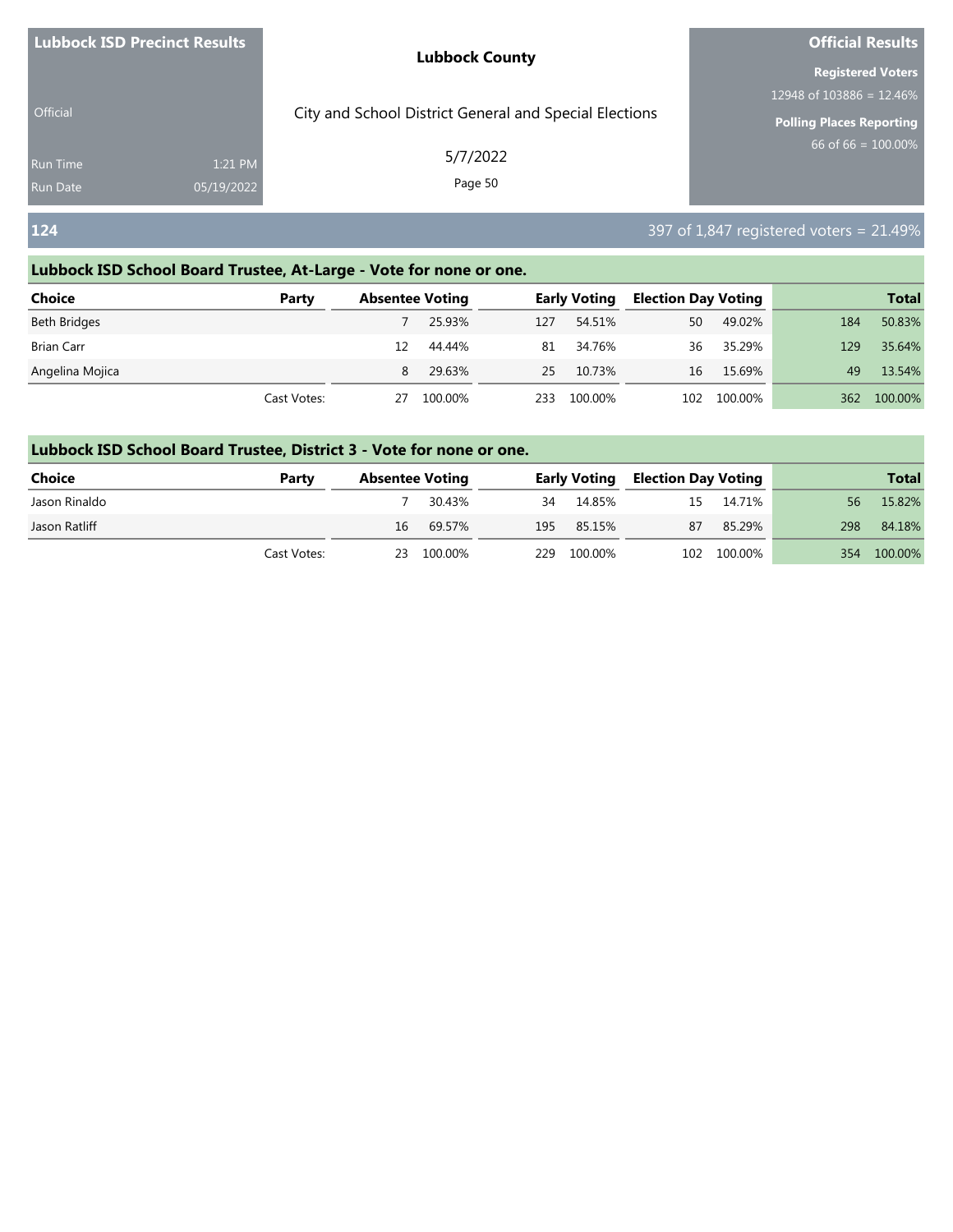| <b>Lubbock ISD Precinct Results</b> |            | <b>Lubbock County</b>                                  | <b>Official Results</b>         |  |  |
|-------------------------------------|------------|--------------------------------------------------------|---------------------------------|--|--|
|                                     |            |                                                        | <b>Registered Voters</b>        |  |  |
|                                     |            |                                                        | 12948 of 103886 = 12.46%        |  |  |
| <b>Official</b>                     |            | City and School District General and Special Elections | <b>Polling Places Reporting</b> |  |  |
| <b>Run Time</b>                     | 1:21 PM    | 5/7/2022                                               | 66 of $66 = 100.00\%$           |  |  |
| <b>Run Date</b>                     | 05/19/2022 | Page 51                                                |                                 |  |  |
|                                     |            |                                                        |                                 |  |  |

### **125** 399 of 2,039 registered voters = 19.57%

### **Lubbock ISD School Board Trustee, At-Large - Vote for none or one.**

| <b>Choice</b>     | Party       | <b>Absentee Voting</b> |         |     | <b>Early Voting</b> | <b>Election Day Voting</b> |         |     | <b>Total</b> |
|-------------------|-------------|------------------------|---------|-----|---------------------|----------------------------|---------|-----|--------------|
| Beth Bridges      |             |                        | 35.00%  | 143 | 55.00%              | 34                         | 53.97%  | 184 | 53.64%       |
| <b>Brian Carr</b> |             |                        | 35.00%  | 88  | 33.85%              | 23                         | 36.51%  | 118 | 34.40%       |
| Angelina Mojica   |             | b                      | 30.00%  | 29  | 11.15%              | 6                          | 9.52%   | 41  | 11.95%       |
|                   | Cast Votes: | 20                     | 100.00% | 260 | 100.00%             | 63                         | 100.00% | 343 | 100.00%      |

| <b>Choice</b> | Party       | <b>Absentee Voting</b> |            | <b>Early Voting</b> | , Election Day Voting |            |     | <b>Total</b> |
|---------------|-------------|------------------------|------------|---------------------|-----------------------|------------|-----|--------------|
| Jason Rinaldo |             |                        | 7 35.00%   | 57 22.53%           | $\mathsf{q}$          | 15.00%     |     | 21.92%       |
| Jason Ratliff |             | 13                     | 65.00%     | 196 77.47%          | 51                    | 85.00%     | 260 | 78.08%       |
|               | Cast Votes: |                        | 20 100.00% | 253 100.00%         |                       | 60 100.00% | 333 | 100.00%      |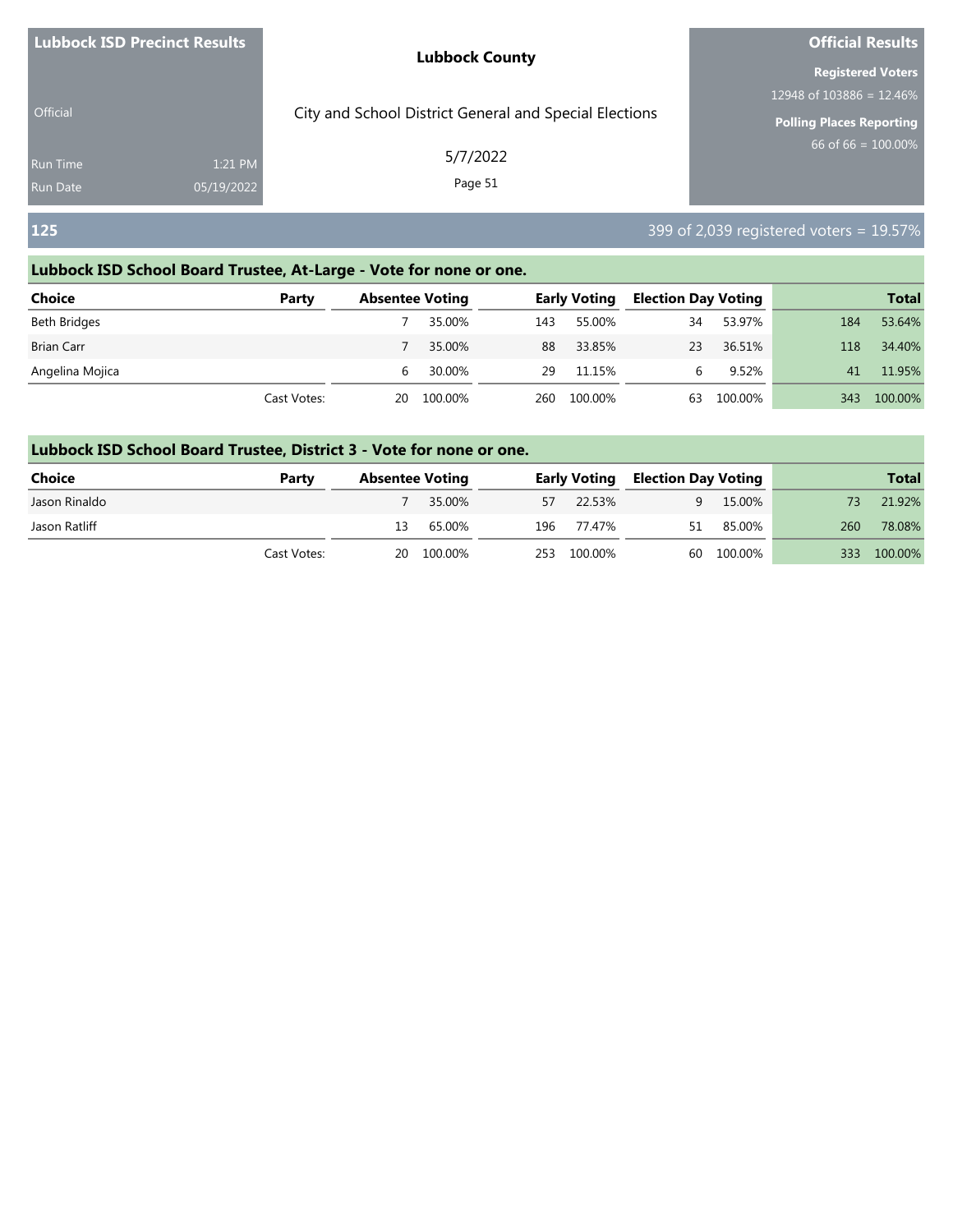| <b>Lubbock ISD Precinct Results</b> |            | <b>Lubbock County</b>                                  | <b>Official Results</b>         |  |  |
|-------------------------------------|------------|--------------------------------------------------------|---------------------------------|--|--|
|                                     |            |                                                        | <b>Registered Voters</b>        |  |  |
|                                     |            |                                                        | 12948 of 103886 = 12.46%        |  |  |
| Official                            |            | City and School District General and Special Elections | <b>Polling Places Reporting</b> |  |  |
| <b>Run Time</b>                     | 1:21 PM    | 5/7/2022                                               | 66 of $66 = 100.00\%$           |  |  |
| <b>Run Date</b>                     | 05/19/2022 | Page 52                                                |                                 |  |  |
|                                     |            |                                                        |                                 |  |  |

## **126** 159 of 1,290 registered voters = 12.33%

### **Lubbock ISD School Board Trustee, At-Large - Vote for none or one.**

| <b>Choice</b>     | Party       | <b>Absentee Voting</b> |          | <b>Early Voting</b> |         | <b>Election Day Voting</b> |         |     | <b>Total</b> |
|-------------------|-------------|------------------------|----------|---------------------|---------|----------------------------|---------|-----|--------------|
| Beth Bridges      |             |                        | 5 41.67% | 58                  | 57.43%  | 17                         | 42.50%  | 80  | 52.29%       |
| <b>Brian Carr</b> |             | b                      | 50.00%   | 34                  | 33.66%  | 17                         | 42.50%  | 57  | 37.25%       |
| Angelina Mojica   |             |                        | 8.33%    | 9                   | 8.91%   | 6                          | 15.00%  | 16  | 10.46%       |
|                   | Cast Votes: | 12                     | 100.00%  | 101                 | 100.00% | 40                         | 100.00% | 153 | 100.00%      |

| <b>Choice</b> | Party       | <b>Absentee Voting</b> |            | <b>Early Voting</b> | , Election Day Voting |            |     | <b>Total</b> |
|---------------|-------------|------------------------|------------|---------------------|-----------------------|------------|-----|--------------|
| Jason Rinaldo |             |                        | 5 45.45%   | 12 12.24%           | 12                    | 30.77%     | 29  | 19.59%       |
| Jason Ratliff |             |                        | 6 54.55%   | 86 87.76%           | 27                    | 69.23%     | 119 | 80.41%       |
|               | Cast Votes: |                        | 11 100.00% | 98 100.00%          |                       | 39 100.00% | 148 | 100.00%      |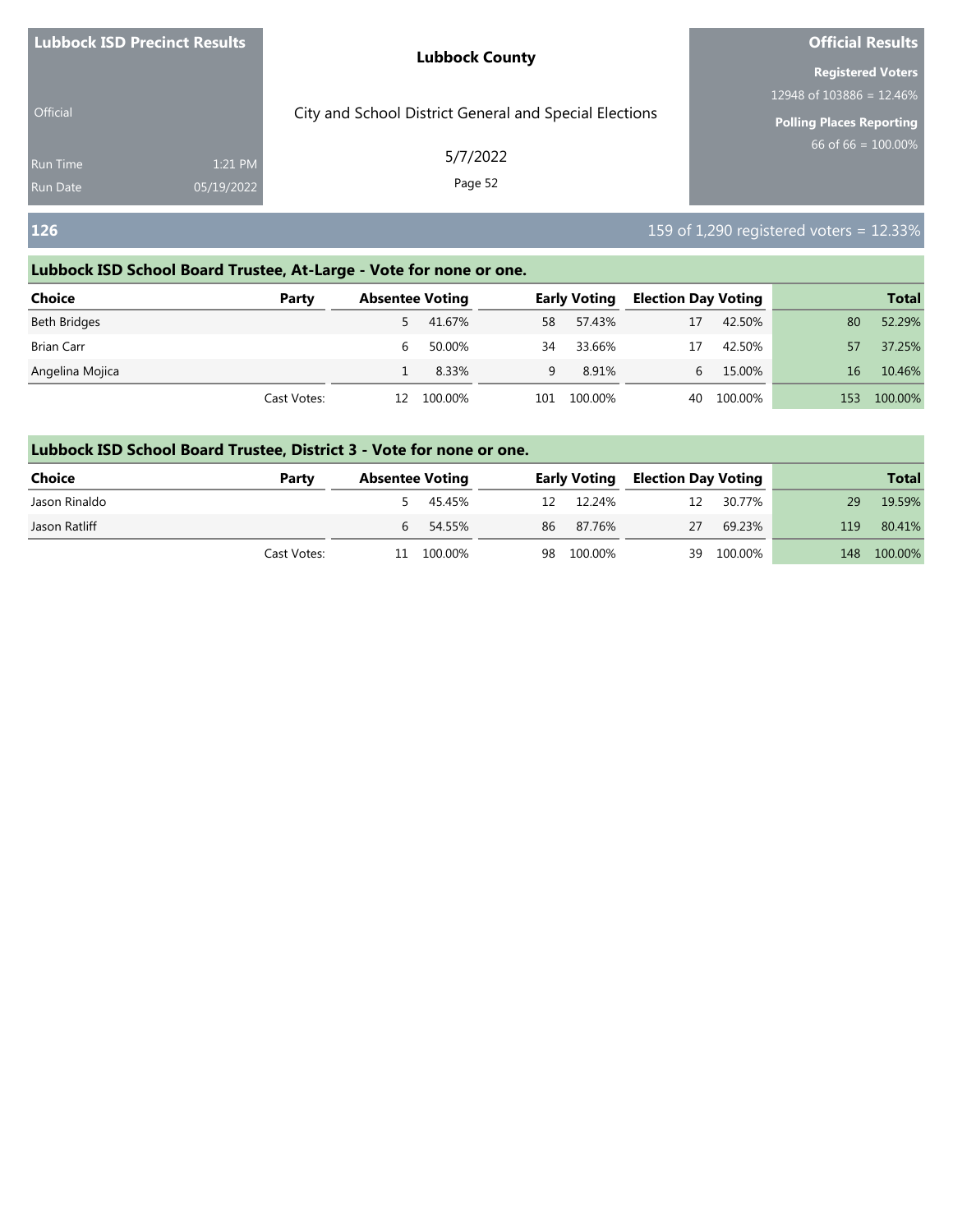|                 | <b>Lubbock ISD Precinct Results</b> | <b>Lubbock County</b>                                  | <b>Official Results</b>                                 |
|-----------------|-------------------------------------|--------------------------------------------------------|---------------------------------------------------------|
|                 |                                     |                                                        | <b>Registered Voters</b><br>12948 of $103886 = 12.46\%$ |
| <b>Official</b> |                                     | City and School District General and Special Elections | <b>Polling Places Reporting</b>                         |
| <b>Run Time</b> | 1:21 PM                             | 5/7/2022                                               | 66 of $66 = 100.00\%$                                   |
| Run Date        | 05/19/2022                          | Page 53                                                |                                                         |
| 127             |                                     |                                                        | 439 of 2,594 registered voters = 16.92%                 |

| <b>Choice</b>     | Party       | <b>Absentee Voting</b> |         |     | <b>Early Voting</b> | <b>Election Day Voting</b> |         |     | <b>Total</b> |
|-------------------|-------------|------------------------|---------|-----|---------------------|----------------------------|---------|-----|--------------|
| Beth Bridges      |             | 23                     | 58.97%  | 170 | 63.91%              | 48                         | 47.52%  | 241 | 59.36%       |
| <b>Brian Carr</b> |             | 11                     | 28.21%  | 65  | 24.44%              | 34                         | 33.66%  | 110 | 27.09%       |
| Angelina Mojica   |             |                        | 12.82%  | 31  | 11.65%              | 19                         | 18.81%  | 55  | 13.55%       |
|                   | Cast Votes: | 39                     | 100.00% | 266 | 100.00%             | 101                        | 100.00% | 406 | 100.00%      |

| <b>Choice</b> | Party       | <b>Absentee Voting</b> |            |             | <b>Early Voting Election Day Voting</b> |            |     | <b>Total</b> |
|---------------|-------------|------------------------|------------|-------------|-----------------------------------------|------------|-----|--------------|
| Jason Rinaldo |             |                        | 5 15.15%   | 31 12.30%   |                                         | 22 22.45%  | 58  | 15.14%       |
| Jason Ratliff |             | 28                     | 84.85%     | 221 87.70%  | 76                                      | 77.55%     | 325 | 84.86%       |
|               | Cast Votes: |                        | 33 100.00% | 252 100.00% |                                         | 98 100.00% |     | 383 100.00%  |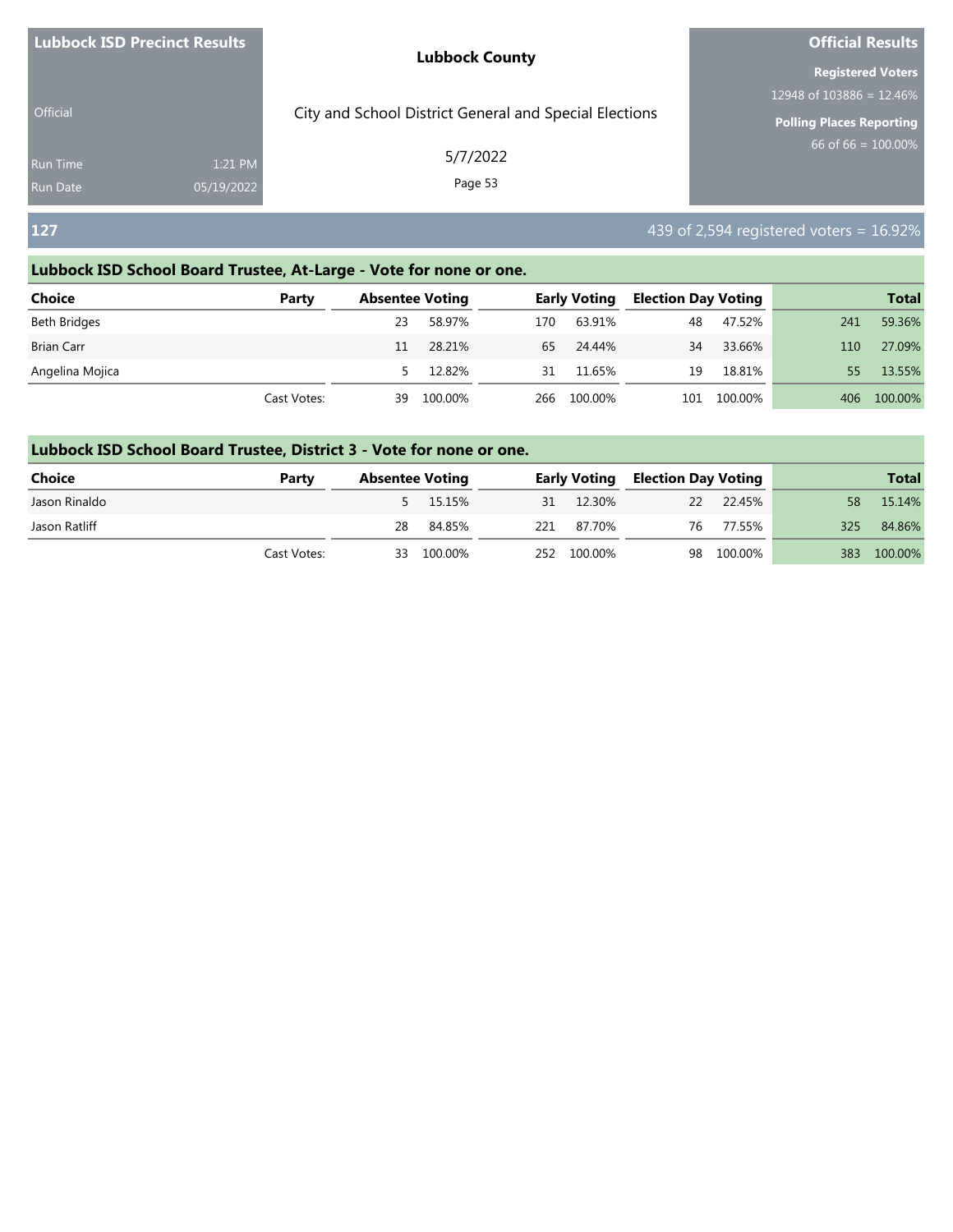| <b>Lubbock ISD Precinct Results</b> | <b>Lubbock County</b>                                  | <b>Official Results</b>         |  |  |
|-------------------------------------|--------------------------------------------------------|---------------------------------|--|--|
|                                     |                                                        | <b>Registered Voters</b>        |  |  |
|                                     |                                                        | 12948 of 103886 = 12.46%        |  |  |
| Official                            | City and School District General and Special Elections | <b>Polling Places Reporting</b> |  |  |
| 1:21 PM<br><b>Run Time</b>          | 5/7/2022                                               | 66 of 66 = $100.00\%$           |  |  |
| 05/19/2022<br><b>Run Date</b>       | Page 54                                                |                                 |  |  |

### **128** 457 of 1,791 registered voters = 25.52%

### **Lubbock ISD School Board Trustee, At-Large - Vote for none or one.**

| <b>Choice</b>       | Party       | <b>Absentee Voting</b> |         | <b>Early Voting</b> |         | <b>Election Day Voting</b> |         |     | <b>Total</b> |
|---------------------|-------------|------------------------|---------|---------------------|---------|----------------------------|---------|-----|--------------|
| <b>Beth Bridges</b> |             | 18                     | 51.43%  | 158                 | 56.83%  | 51                         | 45.95%  | 227 | 53.54%       |
| <b>Brian Carr</b>   |             | 13                     | 37.14%  | 96                  | 34.53%  | 43                         | 38.74%  | 152 | 35.85%       |
| Angelina Mojica     |             | $\overline{4}$         | 11.43%  | 24                  | 8.63%   | 17                         | 15.32%  | 45  | 10.61%       |
|                     | Cast Votes: | 35                     | 100.00% | 278                 | 100.00% | 111                        | 100.00% | 424 | 100.00%      |

| Choice        | Party       | <b>Absentee Voting</b> |            |             | <b>Early Voting Election Day Voting</b> |             |     | <b>Total</b> |
|---------------|-------------|------------------------|------------|-------------|-----------------------------------------|-------------|-----|--------------|
| Jason Rinaldo |             |                        | 6 18.18%   | 39 14.44%   |                                         | 31 27.43%   | 76. | 18.27%       |
| Jason Ratliff |             | 27                     | 81.82%     | 231 85.56%  | 82                                      | 72.57%      | 340 | 81.73%       |
|               | Cast Votes: |                        | 33 100.00% | 270 100.00% |                                         | 113 100.00% |     | 416 100.00%  |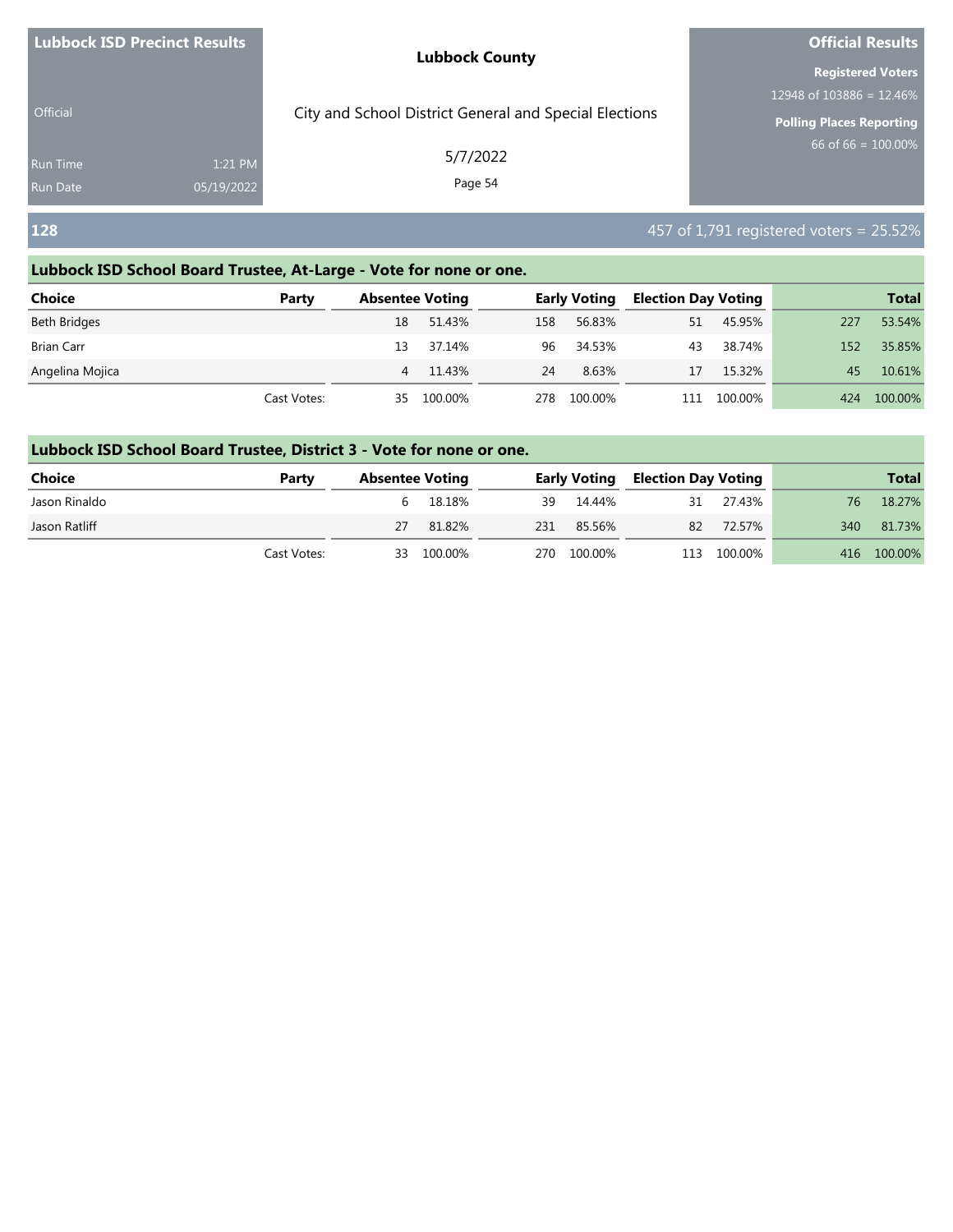| <b>Lubbock ISD Precinct Results</b> |            | <b>Lubbock County</b>                                  | <b>Official Results</b>     |  |  |
|-------------------------------------|------------|--------------------------------------------------------|-----------------------------|--|--|
|                                     |            |                                                        | <b>Registered Voters</b>    |  |  |
|                                     |            |                                                        | 12948 of $103886 = 12.46\%$ |  |  |
| <b>Official</b>                     |            | City and School District General and Special Elections | Polling Places Reporting    |  |  |
| <b>Run Time</b>                     | 1:21 PM    | 5/7/2022                                               | $66$ of 66 = 100.00%        |  |  |
| <b>Run Date</b>                     | 05/19/2022 | Page 55                                                |                             |  |  |
|                                     |            |                                                        |                             |  |  |

**135 135 135 136 136 136 136 137 137 137 137 137 137 137 137 137 137 137 137 137 137 137 137 137 137 137 137 137 137 137 137 137 137 137 137 137 137**

| Choice          | Party       | <b>Absentee Voting</b> |       | <b>Early Voting</b> | <b>Election Day Voting</b> |       | <b>Total</b> |
|-----------------|-------------|------------------------|-------|---------------------|----------------------------|-------|--------------|
| Beth Bridges    |             |                        | 0.00% | 0.00%               |                            | 0.00% | 0.00%        |
| Brian Carr      |             |                        | 0.00% | 0.00%               |                            | 0.00% | 0.00%        |
| Angelina Mojica |             |                        | 0.00% | $0.00\%$            |                            | 0.00% | 0.00%        |
|                 | Cast Votes: |                        | 0.00% | $0.00\%$            |                            | 0.00% | 0.00%        |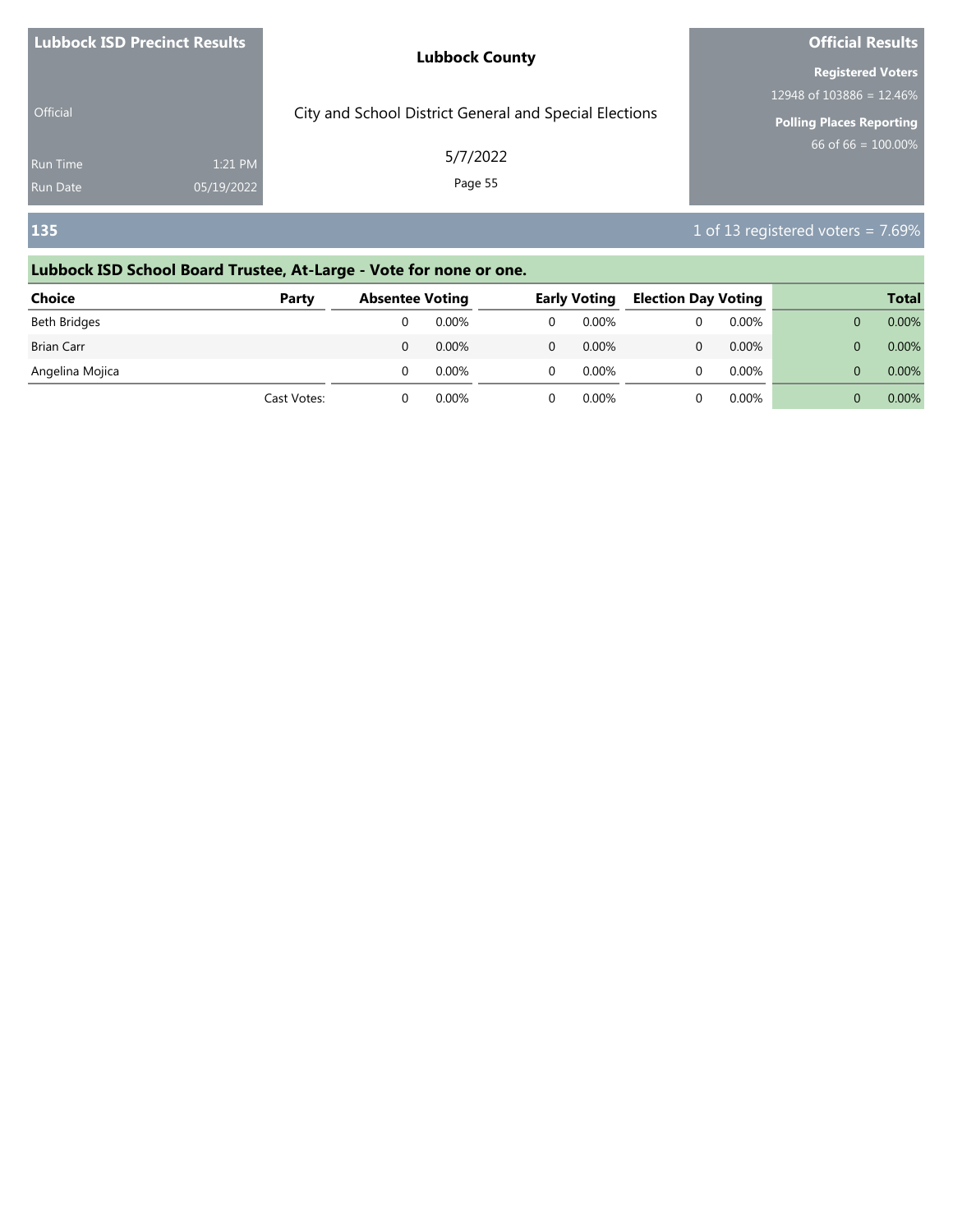| <b>Lubbock ISD Precinct Results</b> |            | <b>Lubbock County</b>                                  | <b>Official Results</b>                 |  |  |
|-------------------------------------|------------|--------------------------------------------------------|-----------------------------------------|--|--|
|                                     |            |                                                        | <b>Registered Voters</b>                |  |  |
| <b>Official</b>                     |            | City and School District General and Special Elections | 12948 of $103886 = 12.46\%$             |  |  |
|                                     |            |                                                        | <b>Polling Places Reporting</b>         |  |  |
| <b>Run Time</b>                     | 1:21 PM    | 5/7/2022                                               | 66 of 66 = $100.00\%$                   |  |  |
| <b>Run Date</b>                     | 05/19/2022 | Page 56                                                |                                         |  |  |
|                                     |            |                                                        |                                         |  |  |
| 141                                 |            |                                                        | 382 of 2,739 registered voters = 13.95% |  |  |

| <b>Choice</b>     | Party       | <b>Absentee Voting</b> |         |     | <b>Early Voting</b> | <b>Election Day Voting</b> |         |     | <b>Total</b> |
|-------------------|-------------|------------------------|---------|-----|---------------------|----------------------------|---------|-----|--------------|
| Beth Bridges      |             | 8                      | 36.36%  | 118 | 44.36%              | 16                         | 26.67%  | 142 | 40.80%       |
| <b>Brian Carr</b> |             |                        | 31.82%  | 84  | 31.58%              | 26                         | 43.33%  | 117 | 33.62%       |
| Angelina Mojica   |             |                        | 31.82%  | 64  | 24.06%              | 18                         | 30.00%  | 89  | 25.57%       |
|                   | Cast Votes: | 22                     | 100.00% |     | 266 100.00%         | 60                         | 100.00% | 348 | 100.00%      |

| <b>Choice</b> | Party       | <b>Absentee Voting</b> |            |     |             | <b>Early Voting Election Day Voting</b> |            |     | <b>Total</b> |
|---------------|-------------|------------------------|------------|-----|-------------|-----------------------------------------|------------|-----|--------------|
| Bethany Luna  |             | 10                     | 45.45%     |     | 86 32.70%   | 30                                      | 47.62%     | 126 | 36.21%       |
| Ryan Curry    |             |                        | 12 54.55%  | 177 | 67.30%      | 33                                      | 52.38%     | 222 | 63.79%       |
|               | Cast Votes: |                        | 22 100.00% |     | 263 100.00% |                                         | 63 100.00% |     | 348 100.00%  |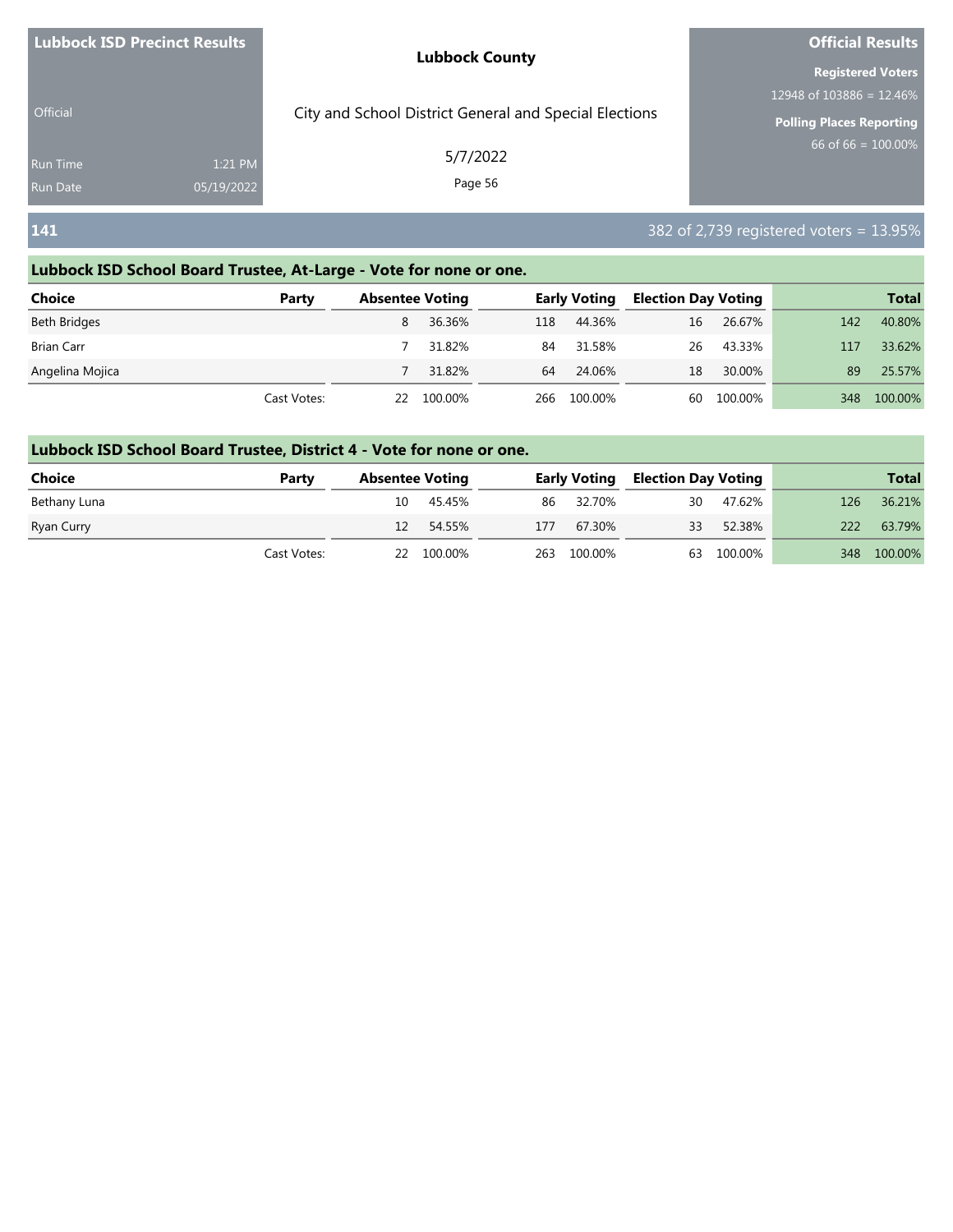| <b>Lubbock ISD Precinct Results</b> |            | <b>Lubbock County</b>                                  | <b>Official Results</b>                                 |  |  |
|-------------------------------------|------------|--------------------------------------------------------|---------------------------------------------------------|--|--|
|                                     |            |                                                        | <b>Registered Voters</b><br>12948 of $103886 = 12.46\%$ |  |  |
| Official                            |            | City and School District General and Special Elections | <b>Polling Places Reporting</b>                         |  |  |
| <b>Run Time</b>                     | 1:21 PM    | 5/7/2022                                               | 66 of 66 = $100.00\%$                                   |  |  |
| <b>Run Date</b>                     | 05/19/2022 | Page 57                                                |                                                         |  |  |
| 142                                 |            |                                                        | 7 of 164 registered voters = $4.27\%$                   |  |  |

| Choice          | Party       | <b>Absentee Voting</b> |       |   | <b>Early Voting</b> | <b>Election Day Voting</b> |         |   | <b>Total</b> |
|-----------------|-------------|------------------------|-------|---|---------------------|----------------------------|---------|---|--------------|
| Beth Bridges    |             |                        | 0.00% |   | 0.00%               |                            | 0.00%   |   | 0.00%        |
| Brian Carr      |             |                        | 0.00% | 4 | 66.67%              |                            | 0.00%   | 4 | 57.14%       |
| Angelina Mojica |             |                        | 0.00% |   | 33.33%              |                            | 100.00% |   | 42.86%       |
|                 | Cast Votes: |                        | 0.00% |   | 6 100.00%           |                            | 100.00% |   | 100.00%      |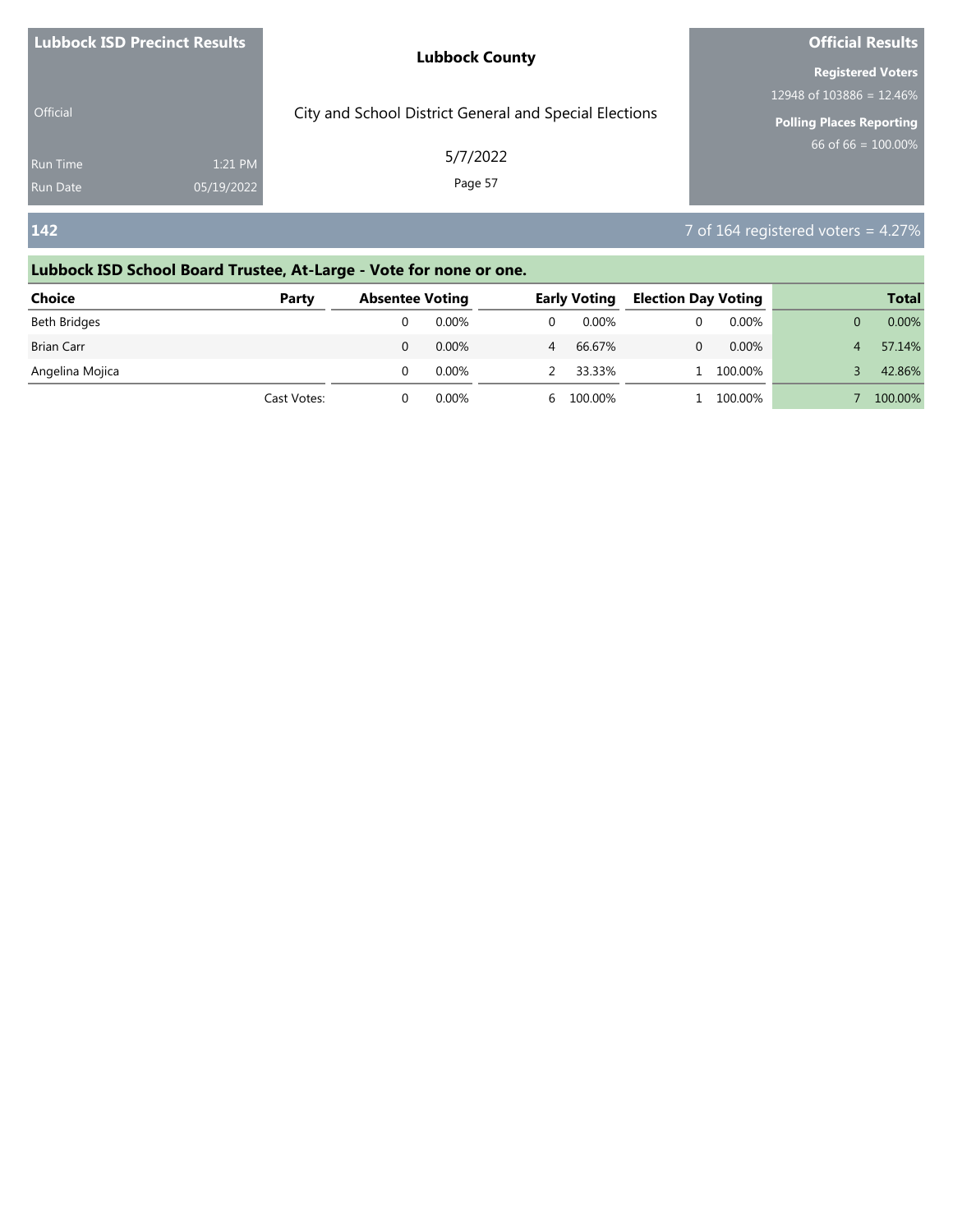| <b>Lubbock ISD Precinct Results</b> |            | <b>Lubbock County</b>                                  | <b>Official Results</b>         |  |  |
|-------------------------------------|------------|--------------------------------------------------------|---------------------------------|--|--|
|                                     |            |                                                        | <b>Registered Voters</b>        |  |  |
|                                     |            |                                                        | 12948 of 103886 = 12.46%        |  |  |
| <b>Official</b>                     |            | City and School District General and Special Elections | <b>Polling Places Reporting</b> |  |  |
| <b>Run Time</b>                     | 1:21 PM    | 5/7/2022                                               | $66$ of 66 = 100.00%            |  |  |
| <b>Run Date</b>                     | 05/19/2022 | Page 58                                                |                                 |  |  |
|                                     |            |                                                        |                                 |  |  |

**151** 9 of 155 registered voters = 5.81%

| <b>Choice</b>     | Party       | <b>Absentee Voting</b> |          | <b>Early Voting</b> |         | <b>Election Day Voting</b> |          | <b>Total</b> |         |
|-------------------|-------------|------------------------|----------|---------------------|---------|----------------------------|----------|--------------|---------|
| Beth Bridges      |             |                        | 0.00%    |                     | 0.00%   |                            | 0.00%    |              | 0.00%   |
| <b>Brian Carr</b> |             |                        | $0.00\%$ |                     | 71.43%  |                            | 100.00%  |              | 77.78%  |
| Angelina Mojica   |             |                        | 0.00%    |                     | 28.57%  |                            | $0.00\%$ |              | 22.22%  |
|                   | Cast Votes: |                        | 0.00%    |                     | 100.00% |                            | 100.00%  | Q            | 100.00% |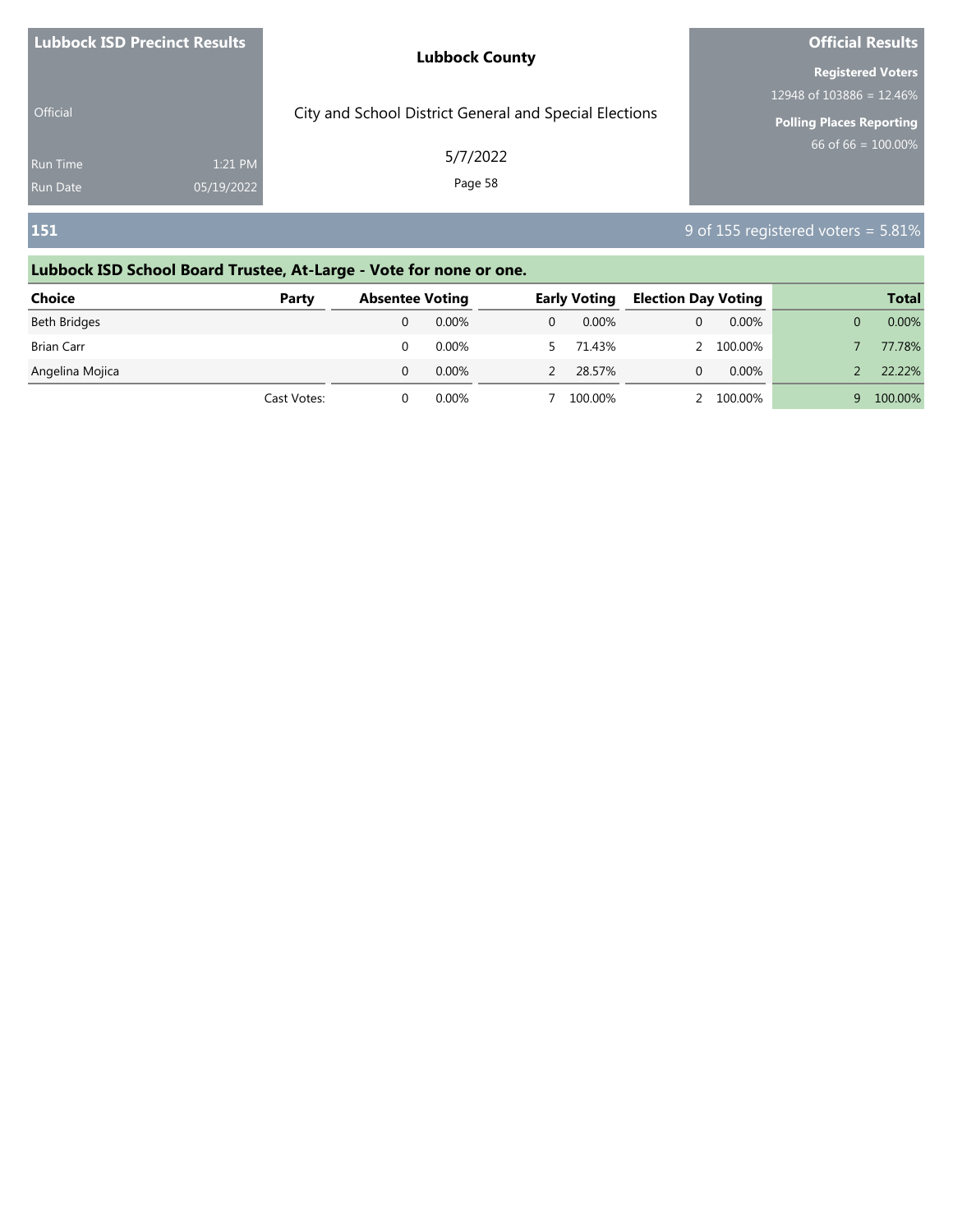| <b>Lubbock ISD Precinct Results</b> | <b>Lubbock County</b>                                  | <b>Official Results</b>         |  |  |
|-------------------------------------|--------------------------------------------------------|---------------------------------|--|--|
|                                     |                                                        | <b>Registered Voters</b>        |  |  |
|                                     |                                                        | 12948 of 103886 = 12.46%        |  |  |
| <b>Official</b>                     | City and School District General and Special Elections | <b>Polling Places Reporting</b> |  |  |
| 1:21 PM<br><b>Run Time</b>          | 5/7/2022                                               | 66 of $66 = 100.00\%$           |  |  |
| 05/19/2022<br><b>Run Date</b>       | Page 59                                                |                                 |  |  |

### **152 152 152 152 152 164 of 1,385 registered voters = 11.84%**

## **Lubbock ISD School Board Trustee, At-Large - Vote for none or one. Choice Party Absentee Voting Early Voting Election Day Voting Total** Beth Bridges 5 55.56% 56 53.85% 18 62.07% 79 55.63% Brian Carr 1 11.11% 26 25.00% 6 20.69% 33 23.24% Angelina Mojica **3 33.33%** 22 21.15% 5 17.24% 30 21.13% Cast Votes: 9 100.00% 104 100.00% 29 100.00% 142 100.00%